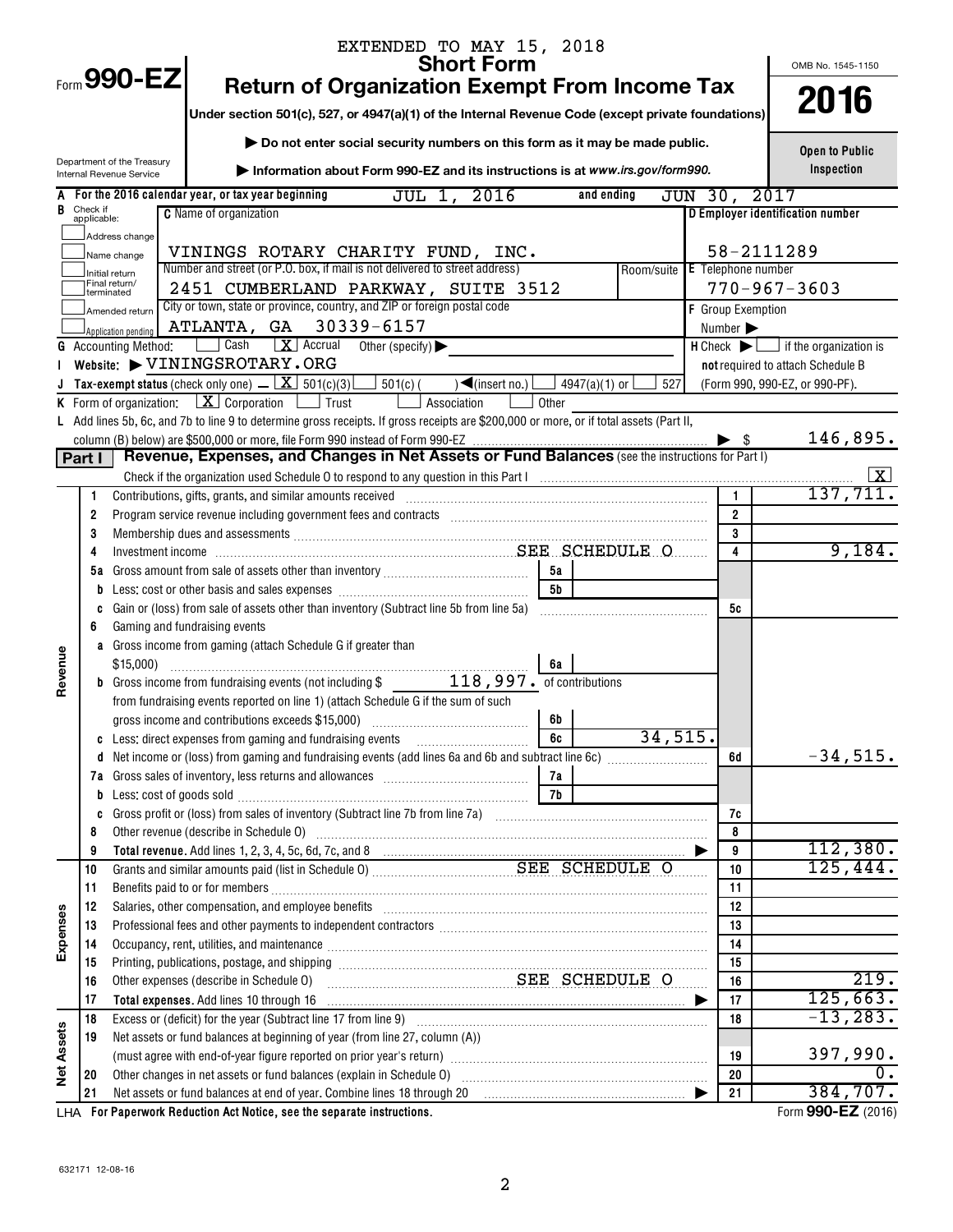|    | <b>Part II   Balance Sheets</b> (see the instructions for Part II)                                                                                                      |                     |                                       |                                            |                                                                             |  |  |  |  |  |  |  |  |  |
|----|-------------------------------------------------------------------------------------------------------------------------------------------------------------------------|---------------------|---------------------------------------|--------------------------------------------|-----------------------------------------------------------------------------|--|--|--|--|--|--|--|--|--|
|    | Check if the organization used Schedule O to respond to any question in this Part II                                                                                    |                     |                                       |                                            | $\vert$ X $\vert$                                                           |  |  |  |  |  |  |  |  |  |
|    |                                                                                                                                                                         |                     | (A) Beginning of year                 |                                            | (B) End of year                                                             |  |  |  |  |  |  |  |  |  |
| 22 |                                                                                                                                                                         |                     | 0.                                    | 22                                         | 66,808.                                                                     |  |  |  |  |  |  |  |  |  |
| 23 | Land and buildings                                                                                                                                                      |                     |                                       | 23                                         |                                                                             |  |  |  |  |  |  |  |  |  |
| 24 |                                                                                                                                                                         |                     | 0.                                    | 24                                         | 352,396.                                                                    |  |  |  |  |  |  |  |  |  |
| 25 |                                                                                                                                                                         |                     | 397,990.                              | 25                                         | 419,204.                                                                    |  |  |  |  |  |  |  |  |  |
| 26 | Total liabilities (describe in Schedule 0) SEE SCHEDULE O                                                                                                               |                     | 0.                                    | 26                                         | 34,497.                                                                     |  |  |  |  |  |  |  |  |  |
| 27 | Net assets or fund balances (line 27 of column (B) must agree with line 21)                                                                                             |                     | 397,990.                              | 27                                         | 384,707.                                                                    |  |  |  |  |  |  |  |  |  |
|    | Part III   Statement of Program Service Accomplishments (see the instructions for Part III)<br><b>Expenses</b>                                                          |                     |                                       |                                            |                                                                             |  |  |  |  |  |  |  |  |  |
|    | (Required for section<br>$\sqrt{x}$<br>Check if the organization used Schedule O to respond to any question in this Part III                                            |                     |                                       |                                            |                                                                             |  |  |  |  |  |  |  |  |  |
|    | $\dot{5}01(c)(3)$ and $501(c)(4)$<br>What is the organization's primary exempt purpose? SEE SCHEDULE O<br>organizations; optional for                                   |                     |                                       |                                            |                                                                             |  |  |  |  |  |  |  |  |  |
|    | others.)<br>Describe the organization's program service accomplishments for each of its three largest program services, as measured by expenses. In a clear and concise |                     |                                       |                                            |                                                                             |  |  |  |  |  |  |  |  |  |
|    | manner, describe the services provided, the number of persons benefited, and other relevant information for each program title.                                         |                     |                                       |                                            |                                                                             |  |  |  |  |  |  |  |  |  |
|    | 28 CALVARY CHILDREN'S HOME; TO PROVIDE FUNDS TO HELP FINANCE                                                                                                            |                     |                                       |                                            |                                                                             |  |  |  |  |  |  |  |  |  |
|    | THE CARE OF YOUNG CHILDREN UNABLE TO LIVE IN THEIR OWN                                                                                                                  |                     |                                       |                                            |                                                                             |  |  |  |  |  |  |  |  |  |
|    | <b>HOMES</b>                                                                                                                                                            |                     |                                       |                                            |                                                                             |  |  |  |  |  |  |  |  |  |
|    | (Grants \$                                                                                                                                                              |                     |                                       | 28a                                        |                                                                             |  |  |  |  |  |  |  |  |  |
|    | 29 GOOD SAMARITAN HEALTH CARE; TO PROVIDE FUNDS TO THIS                                                                                                                 |                     |                                       |                                            |                                                                             |  |  |  |  |  |  |  |  |  |
|    | MEDICAL FACILITY WHICH PROVIDES MEDICAL CARE TO PERSONS                                                                                                                 |                     |                                       |                                            |                                                                             |  |  |  |  |  |  |  |  |  |
|    | UNABLE TO PAY ALL OR ANY OF THEIR OWN MEDICAL EXPENSE                                                                                                                   |                     |                                       |                                            |                                                                             |  |  |  |  |  |  |  |  |  |
|    | 20,000. If this amount includes foreign grants, check here<br>(Grants \$                                                                                                |                     |                                       | 129a                                       |                                                                             |  |  |  |  |  |  |  |  |  |
|    | 30 PAUL HARRIS FUND: ORGANIZATION INVOLVED IN THE LLIMINATION                                                                                                           |                     |                                       |                                            |                                                                             |  |  |  |  |  |  |  |  |  |
|    | OF POLIO                                                                                                                                                                |                     |                                       |                                            |                                                                             |  |  |  |  |  |  |  |  |  |
|    |                                                                                                                                                                         |                     |                                       |                                            |                                                                             |  |  |  |  |  |  |  |  |  |
|    | (Grants \$                                                                                                                                                              |                     |                                       | 30a                                        |                                                                             |  |  |  |  |  |  |  |  |  |
|    |                                                                                                                                                                         |                     |                                       |                                            |                                                                             |  |  |  |  |  |  |  |  |  |
|    | (Grants \$                                                                                                                                                              |                     |                                       | 31a                                        |                                                                             |  |  |  |  |  |  |  |  |  |
|    | 32 Total program service expenses (add lines 28a through 31a)                                                                                                           |                     |                                       | 32                                         | 0.                                                                          |  |  |  |  |  |  |  |  |  |
|    | Part IV   List of Officers, Directors, Trustees, and Key Employees (list each one even if not compensated - see the instructions for Part IV)                           |                     |                                       |                                            |                                                                             |  |  |  |  |  |  |  |  |  |
|    | Check if the organization used Schedule O to respond to any question in this Part IV                                                                                    |                     |                                       |                                            | $\overline{\mathbf{x}}$                                                     |  |  |  |  |  |  |  |  |  |
|    |                                                                                                                                                                         | (b) Average hours   | (C) Reportable<br>compensation (Forms | $(d)$ Health benefits,<br>contributions to | (e) Estimated                                                               |  |  |  |  |  |  |  |  |  |
|    | (a) Name and title                                                                                                                                                      | per week devoted to | W-2/1099-MISC)                        | employee benefit                           | amount of other                                                             |  |  |  |  |  |  |  |  |  |
|    |                                                                                                                                                                         |                     |                                       | compensation                               | plans, and deferred<br>position<br>compensation<br>(if not paid, enter -0-) |  |  |  |  |  |  |  |  |  |
|    | <b>NEILL FERRILL</b>                                                                                                                                                    |                     |                                       |                                            |                                                                             |  |  |  |  |  |  |  |  |  |
|    | PRESIDENT                                                                                                                                                               | 6.00                | 0.                                    |                                            |                                                                             |  |  |  |  |  |  |  |  |  |
|    | <b>ROSS HENDERSON</b>                                                                                                                                                   |                     |                                       | 0.                                         | 0.                                                                          |  |  |  |  |  |  |  |  |  |
|    | <b>PRESIDENT-ELECT</b>                                                                                                                                                  |                     |                                       |                                            |                                                                             |  |  |  |  |  |  |  |  |  |
|    |                                                                                                                                                                         | 2.00                | $\mathbf 0$ .                         | $\mathbf 0$ .                              | $0$ .                                                                       |  |  |  |  |  |  |  |  |  |
|    | BRYANT CAMPBELL                                                                                                                                                         |                     |                                       |                                            |                                                                             |  |  |  |  |  |  |  |  |  |
|    | <b>SECRETARY</b>                                                                                                                                                        | 1.00                | 0.                                    | 0.                                         | 0.                                                                          |  |  |  |  |  |  |  |  |  |
|    | AL TANJU                                                                                                                                                                |                     |                                       |                                            |                                                                             |  |  |  |  |  |  |  |  |  |
|    | <b>TREASURER</b>                                                                                                                                                        | 3.00                | 0.                                    | 0.                                         | 0.                                                                          |  |  |  |  |  |  |  |  |  |
|    | <b>DREW SOUTHERLAND</b>                                                                                                                                                 |                     |                                       |                                            |                                                                             |  |  |  |  |  |  |  |  |  |
|    | SERGEANT AT ARMS                                                                                                                                                        | 5.00                | 0.                                    | 0.                                         | 0.                                                                          |  |  |  |  |  |  |  |  |  |
|    | <b>SUZANNE LIPSON</b>                                                                                                                                                   |                     |                                       |                                            |                                                                             |  |  |  |  |  |  |  |  |  |
|    | <b>ATTENDANCE</b>                                                                                                                                                       | 2.00                | 0.                                    | 0.                                         | 0.                                                                          |  |  |  |  |  |  |  |  |  |
|    | ANN HUDGINS                                                                                                                                                             |                     |                                       |                                            |                                                                             |  |  |  |  |  |  |  |  |  |
|    | FOUNDATION DIRECTOR                                                                                                                                                     | 2.00                | 0.                                    | 0.                                         | 0.                                                                          |  |  |  |  |  |  |  |  |  |
|    | <b>STEVE HUGHES</b>                                                                                                                                                     |                     |                                       |                                            |                                                                             |  |  |  |  |  |  |  |  |  |
|    | MEMBERSHIP DIRECTOR                                                                                                                                                     | 2.00                | 0.                                    | 0.                                         | 0.                                                                          |  |  |  |  |  |  |  |  |  |
|    | CHARLES HEINZ                                                                                                                                                           |                     |                                       |                                            |                                                                             |  |  |  |  |  |  |  |  |  |
|    | INTERNATIONAL SERVICE PROJECTS                                                                                                                                          | 4.00                | $\mathbf 0$ .                         | 0.                                         | 0.                                                                          |  |  |  |  |  |  |  |  |  |
|    | WES ROBERTS                                                                                                                                                             |                     |                                       |                                            |                                                                             |  |  |  |  |  |  |  |  |  |
|    | CLUB ADMINISTRATION                                                                                                                                                     | 3.00                | 0.                                    | 0.                                         | 0.                                                                          |  |  |  |  |  |  |  |  |  |
|    | BRENDA BORDEN                                                                                                                                                           |                     |                                       |                                            |                                                                             |  |  |  |  |  |  |  |  |  |
|    | PUBLIC IMAGE DIRECTOR                                                                                                                                                   | 3.00                | $\mathbf 0$ .                         | 0.                                         | 0.                                                                          |  |  |  |  |  |  |  |  |  |
|    | <b>DONNA DRAKE</b><br>LOCAL SERVICE PROJECTS DIRECTOR                                                                                                                   | 2.00                | 0.                                    | $\mathbf 0$ .                              | 0.                                                                          |  |  |  |  |  |  |  |  |  |

Form 990-EZ (2016) Page VININGS ROTARY CHARITY FUND, INC. 58-2111289

Form (2016) **990-EZ** 

**2**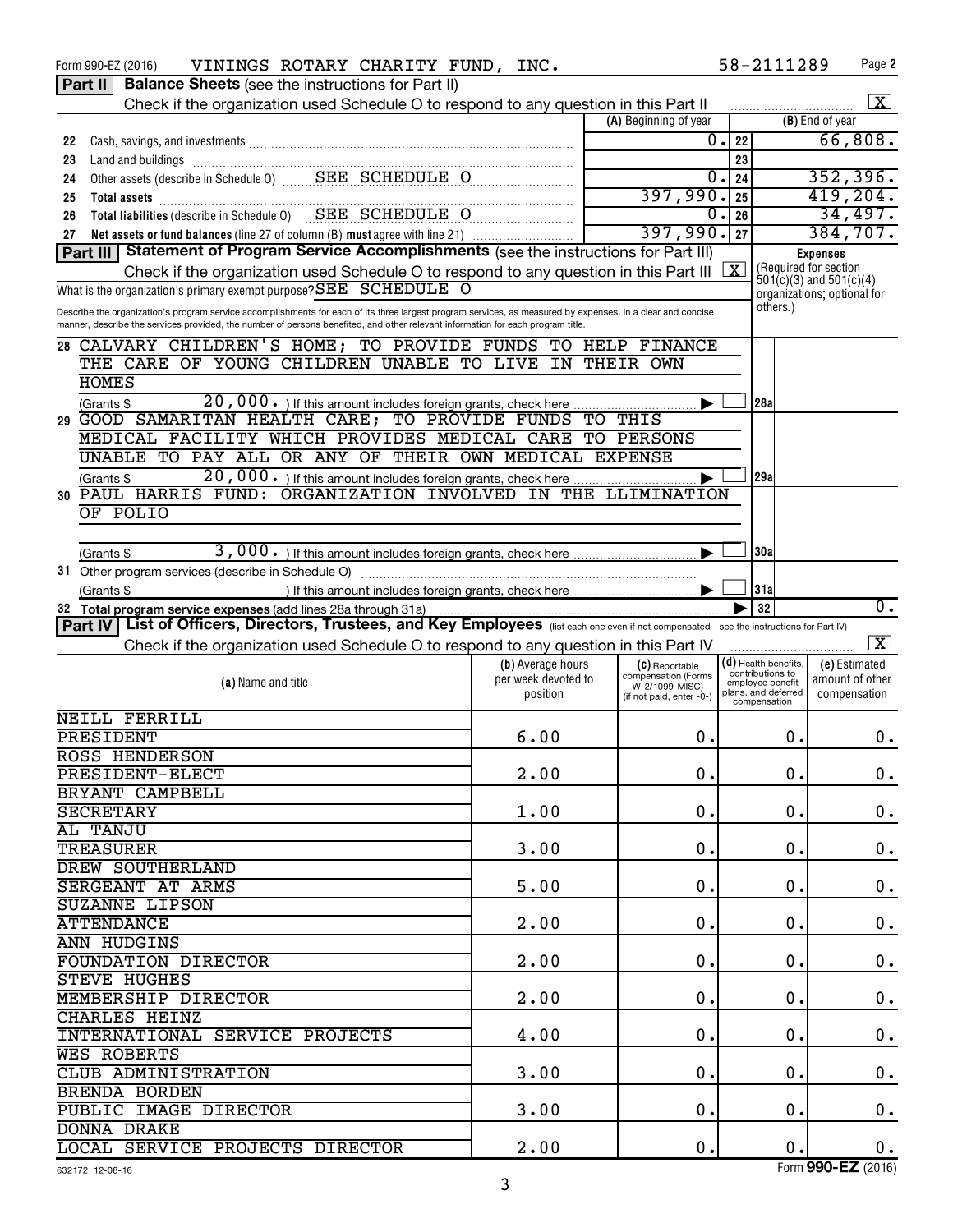|    | 58-2111289<br>VININGS ROTARY CHARITY FUND, INC.<br>Form 990-EZ (2016)                                                                                                                                                          |                 |        | Page 3             |  |  |  |  |
|----|--------------------------------------------------------------------------------------------------------------------------------------------------------------------------------------------------------------------------------|-----------------|--------|--------------------|--|--|--|--|
|    | Other Information (Note the Schedule A and personal benefit contract statement requirements in the<br>Part V                                                                                                                   |                 |        |                    |  |  |  |  |
|    | instructions for Part V) Check if the organization used Sch. O to respond to any question in this Part V                                                                                                                       |                 |        | $\boxed{\text{X}}$ |  |  |  |  |
|    |                                                                                                                                                                                                                                |                 | Yes No |                    |  |  |  |  |
| 33 | Did the organization engage in any significant activity not previously reported to the IRS? If "Yes," provide a detailed description of each                                                                                   |                 |        |                    |  |  |  |  |
|    | activity in Schedule O<br>33                                                                                                                                                                                                   |                 |        |                    |  |  |  |  |
| 34 | Were any significant changes made to the organizing or governing documents? If "Yes," attach a conformed copy of the amended                                                                                                   |                 |        |                    |  |  |  |  |
|    | documents if they reflect a change to the organization's name. Otherwise, explain the change on Schedule O (see instructions)                                                                                                  | 34              |        | х                  |  |  |  |  |
|    | 35a Did the organization have unrelated business gross income of \$1,000 or more during the year from business activities (such as those reported                                                                              |                 |        |                    |  |  |  |  |
|    | on lines 2, 6a, and 7a, among others)?                                                                                                                                                                                         | 35a             | N/R    | х                  |  |  |  |  |
|    |                                                                                                                                                                                                                                |                 |        |                    |  |  |  |  |
|    | c Was the organization a section 501(c)(4), 501(c)(5), or 501(c)(6) organization subject to section 6033(e) notice, reporting, and proxy tax                                                                                   |                 |        |                    |  |  |  |  |
|    |                                                                                                                                                                                                                                | 35с             |        | х                  |  |  |  |  |
| 36 | Did the organization undergo a liquidation, dissolution, termination, or significant disposition of net assets during the year? If "Yes,"                                                                                      |                 |        |                    |  |  |  |  |
|    |                                                                                                                                                                                                                                | 36              |        | x                  |  |  |  |  |
|    | 0.                                                                                                                                                                                                                             |                 |        |                    |  |  |  |  |
|    |                                                                                                                                                                                                                                | 37 <sub>b</sub> |        | x                  |  |  |  |  |
|    | 38a Did the organization borrow from, or make any loans to, any officer, director, trustee, or key employee or were any such loans made                                                                                        |                 |        |                    |  |  |  |  |
|    | 38 <sub>b</sub><br>N/A                                                                                                                                                                                                         | 38a             |        | x                  |  |  |  |  |
|    |                                                                                                                                                                                                                                |                 |        |                    |  |  |  |  |
| 39 | Section 501(c)(7) organizations. Enter:<br>N/A<br>39a                                                                                                                                                                          |                 |        |                    |  |  |  |  |
|    | N/A<br>39 <sub>b</sub>                                                                                                                                                                                                         |                 |        |                    |  |  |  |  |
|    | 40a Section 501(c)(3) organizations. Enter amount of tax imposed on the organization during the year under:                                                                                                                    |                 |        |                    |  |  |  |  |
|    | 0.<br>$0 \cdot$ ; section 4912 $\triangleright$ $0 \cdot$ ; section 4955 $\triangleright$<br>section $4911$                                                                                                                    |                 |        |                    |  |  |  |  |
|    | <b>b</b> Section $501(c)(3)$ , $501(c)(4)$ , and $501(c)(29)$ organizations. Did the organization engage in any section 4958 excess benefit                                                                                    |                 |        |                    |  |  |  |  |
|    | transaction during the year, or did it engage in an excess benefit transaction in a prior year that has not been reported on any                                                                                               |                 |        |                    |  |  |  |  |
|    | of its prior Forms 990 or 990-EZ? If "Yes," complete Schedule L, Part I [1] [1] [1] [1] [1] [1] [1] [1] [1] [1                                                                                                                 | 40b             |        | х                  |  |  |  |  |
|    | c Section 501(c)(3), 501(c)(4), and 501(c)(29) organizations. Enter amount of tax imposed on                                                                                                                                   |                 |        |                    |  |  |  |  |
|    | 0.<br>organization managers or disqualified persons during the year under sections 4912, 4955, and 4958                                                                                                                        |                 |        |                    |  |  |  |  |
|    | d Section 501(c)(3), 501(c)(4), and 501(c)(29) organizations. Enter amount of tax on line 40c reimbursed                                                                                                                       |                 |        |                    |  |  |  |  |
|    | 0.<br>by the organization                                                                                                                                                                                                      |                 |        |                    |  |  |  |  |
|    | e All organizations. At any time during the tax year, was the organization a party to a prohibited tax shelter                                                                                                                 |                 |        |                    |  |  |  |  |
|    | transaction? If "Yes," complete Form 8886-T                                                                                                                                                                                    | 40e             |        | x                  |  |  |  |  |
| 41 | List the states with which a copy of this return is filed $\blacktriangleright$ GA                                                                                                                                             |                 |        |                    |  |  |  |  |
|    | Telephone no. > 8045367141<br>42a The organization's books are in care of $\triangleright$ WALLY HORLACHER<br>Located at > 2950 MT. WILKINSON PARKWAY, SE, #515, ATLANTA, GA $ZIP+4$ > 30339                                   |                 |        |                    |  |  |  |  |
|    | <b>b</b> At any time during the calendar year, did the organization have an interest in or a signature or other authority                                                                                                      |                 |        |                    |  |  |  |  |
|    | over a financial account in a foreign country (such as a bank account, securities account, or other financial                                                                                                                  |                 | Yes No |                    |  |  |  |  |
|    | account)?                                                                                                                                                                                                                      | 42b             |        | х                  |  |  |  |  |
|    | If "Yes," enter the name of the foreign country:                                                                                                                                                                               |                 |        |                    |  |  |  |  |
|    | See the instructions for exceptions and filing requirements for FinCEN Form 114, Report of Foreign Bank and Financial Accounts (FBAR).                                                                                         |                 |        |                    |  |  |  |  |
|    |                                                                                                                                                                                                                                | 42c             |        | х                  |  |  |  |  |
|    | If "Yes," enter the name of the foreign country: $\blacktriangleright$                                                                                                                                                         |                 |        |                    |  |  |  |  |
| 43 | Section 4947(a)(1) nonexempt charitable trusts filing Form 990-EZ in lieu of Form 1041 - Check here manufactured and the manufactured with the Section 4947(a)(1) nonexempt charitable trusts filing Form 990-EZ in lieu of Fo |                 |        |                    |  |  |  |  |
|    |                                                                                                                                                                                                                                | N/A             |        |                    |  |  |  |  |
|    |                                                                                                                                                                                                                                |                 |        |                    |  |  |  |  |
|    |                                                                                                                                                                                                                                |                 | Yes No |                    |  |  |  |  |
|    | 44a Did the organization maintain any donor advised funds during the year? If "Yes," Form 990 must be completed instead of                                                                                                     |                 |        |                    |  |  |  |  |
|    | Form 990-EZ                                                                                                                                                                                                                    | 44a             |        | x                  |  |  |  |  |
|    | b Did the organization operate one or more hospital facilities during the year? If "Yes," Form 990 must be completed instead                                                                                                   |                 |        |                    |  |  |  |  |
|    |                                                                                                                                                                                                                                | 44 b            |        | x                  |  |  |  |  |
|    |                                                                                                                                                                                                                                | 44c             |        | х                  |  |  |  |  |
|    | d If "Yes" to line 44c, has the organization filed a Form 720 to report these payments? If "No," provide an explanation                                                                                                        |                 |        |                    |  |  |  |  |
|    | in Schedule O                                                                                                                                                                                                                  | 44d<br>45a      |        | x                  |  |  |  |  |
|    | <b>b</b> Did the organization receive any payment from or engage in any transaction with a controlled entity within the meaning of section                                                                                     |                 |        |                    |  |  |  |  |
|    |                                                                                                                                                                                                                                | 45b             |        |                    |  |  |  |  |
|    |                                                                                                                                                                                                                                |                 |        |                    |  |  |  |  |

| . |                    |  |
|---|--------------------|--|
|   | Form 990-EZ (2016) |  |

**Page 3**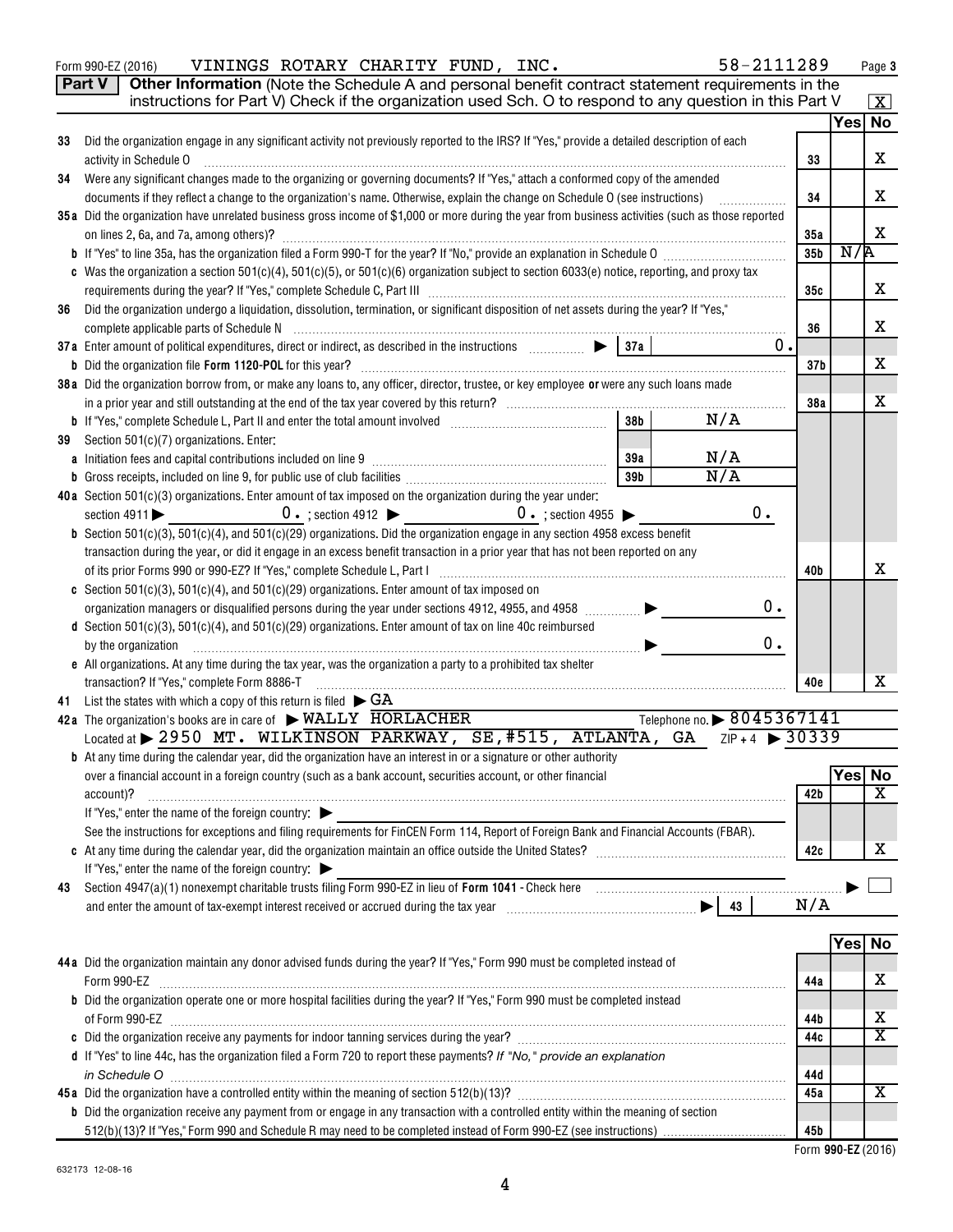|                     | Form 990-EZ (2016) |                                               | VININGS ROTARY CHARITY FUND, INC.                            |                                                                                                   |  |                                 |                                                                                                                                                                            |            | 58-2111289                                   |     |                                 | Page 4                  |
|---------------------|--------------------|-----------------------------------------------|--------------------------------------------------------------|---------------------------------------------------------------------------------------------------|--|---------------------------------|----------------------------------------------------------------------------------------------------------------------------------------------------------------------------|------------|----------------------------------------------|-----|---------------------------------|-------------------------|
|                     |                    |                                               |                                                              |                                                                                                   |  |                                 |                                                                                                                                                                            |            |                                              |     |                                 | Yes No                  |
| 46                  |                    |                                               |                                                              |                                                                                                   |  |                                 | Did the organization engage, directly or indirectly, in political campaign activities on behalf of or in opposition to candidates for public office?                       |            |                                              |     |                                 |                         |
|                     |                    |                                               |                                                              |                                                                                                   |  |                                 |                                                                                                                                                                            |            |                                              | 46  |                                 | X                       |
|                     | <b>Part VI</b>     |                                               | Section 501(c)(3) organizations only                         |                                                                                                   |  |                                 | All section 501(c)(3) organizations must answer questions 47-49b and 52, and complete the tables for lines 50 and 51.                                                      |            |                                              |     |                                 |                         |
|                     |                    |                                               |                                                              |                                                                                                   |  |                                 |                                                                                                                                                                            |            |                                              |     |                                 |                         |
|                     |                    |                                               |                                                              |                                                                                                   |  |                                 |                                                                                                                                                                            |            |                                              |     | Yes                             | No                      |
| 47                  |                    |                                               |                                                              |                                                                                                   |  |                                 | Did the organization engage in lobbying activities or have a section 501(h) election in effect during the tax year? If "Yes," complete Sch. C, Part II                     |            |                                              | 47  |                                 | $\overline{\textbf{X}}$ |
| 48                  |                    |                                               |                                                              |                                                                                                   |  |                                 |                                                                                                                                                                            |            |                                              | 48  |                                 | $\overline{\mathbf{X}}$ |
|                     |                    |                                               |                                                              |                                                                                                   |  |                                 |                                                                                                                                                                            |            |                                              | 49a |                                 | $\overline{\texttt{x}}$ |
|                     |                    |                                               |                                                              |                                                                                                   |  |                                 |                                                                                                                                                                            |            |                                              | 49b |                                 |                         |
| 50                  |                    |                                               |                                                              |                                                                                                   |  |                                 | Complete this table for the organization's five highest compensated employees (other than officers, directors, trustees, and key employees) who each received more         |            |                                              |     |                                 |                         |
|                     |                    |                                               |                                                              | than \$100,000 of compensation from the organization. If there is none, enter "None."             |  |                                 |                                                                                                                                                                            |            |                                              |     |                                 |                         |
|                     |                    |                                               | (a) Name and title of each employee                          |                                                                                                   |  | (b) Average hours               | (C) Reportable<br>compensation (Forms                                                                                                                                      |            | (d) Health benefits,<br>contributions to     |     | (e) Estimated                   |                         |
|                     |                    |                                               |                                                              |                                                                                                   |  | per week devoted to<br>position | W-2/1099-MISC)                                                                                                                                                             |            | employee benefit<br>plans, and deferred      |     | amount of other<br>compensation |                         |
|                     |                    |                                               | <b>NONE</b>                                                  |                                                                                                   |  |                                 |                                                                                                                                                                            |            | compensation                                 |     |                                 |                         |
|                     |                    |                                               |                                                              |                                                                                                   |  |                                 |                                                                                                                                                                            |            |                                              |     |                                 |                         |
|                     |                    |                                               |                                                              |                                                                                                   |  |                                 |                                                                                                                                                                            |            |                                              |     |                                 |                         |
|                     |                    |                                               |                                                              |                                                                                                   |  |                                 |                                                                                                                                                                            |            |                                              |     |                                 |                         |
|                     |                    |                                               |                                                              |                                                                                                   |  |                                 |                                                                                                                                                                            |            |                                              |     |                                 |                         |
|                     |                    |                                               |                                                              |                                                                                                   |  |                                 |                                                                                                                                                                            |            |                                              |     |                                 |                         |
|                     |                    |                                               |                                                              |                                                                                                   |  |                                 |                                                                                                                                                                            |            |                                              |     |                                 |                         |
|                     |                    |                                               |                                                              |                                                                                                   |  |                                 |                                                                                                                                                                            |            |                                              |     |                                 |                         |
|                     |                    |                                               |                                                              |                                                                                                   |  |                                 |                                                                                                                                                                            |            |                                              |     |                                 |                         |
|                     |                    |                                               |                                                              |                                                                                                   |  |                                 |                                                                                                                                                                            |            |                                              |     |                                 |                         |
| f                   |                    |                                               |                                                              |                                                                                                   |  |                                 |                                                                                                                                                                            |            |                                              |     |                                 |                         |
| 51                  |                    |                                               |                                                              |                                                                                                   |  |                                 | Complete this table for the organization's five highest compensated independent contractors who each received more than \$100,000 of compensation from the                 |            |                                              |     |                                 |                         |
|                     |                    | organization. If there is none, enter "None." | NONE                                                         |                                                                                                   |  |                                 |                                                                                                                                                                            |            |                                              |     |                                 |                         |
|                     |                    |                                               | (a) Name and business address of each independent contractor |                                                                                                   |  |                                 | (b) Type of service                                                                                                                                                        |            |                                              |     | (c) Compensation                |                         |
|                     |                    |                                               |                                                              |                                                                                                   |  |                                 |                                                                                                                                                                            |            |                                              |     |                                 |                         |
|                     |                    |                                               |                                                              |                                                                                                   |  |                                 |                                                                                                                                                                            |            |                                              |     |                                 |                         |
|                     |                    |                                               |                                                              |                                                                                                   |  |                                 |                                                                                                                                                                            |            |                                              |     |                                 |                         |
|                     |                    |                                               |                                                              |                                                                                                   |  |                                 |                                                                                                                                                                            |            |                                              |     |                                 |                         |
|                     |                    |                                               |                                                              |                                                                                                   |  |                                 |                                                                                                                                                                            |            |                                              |     |                                 |                         |
|                     |                    |                                               |                                                              |                                                                                                   |  |                                 |                                                                                                                                                                            |            |                                              |     |                                 |                         |
|                     |                    |                                               |                                                              |                                                                                                   |  |                                 |                                                                                                                                                                            |            |                                              |     |                                 |                         |
|                     |                    |                                               |                                                              |                                                                                                   |  |                                 |                                                                                                                                                                            |            |                                              |     |                                 |                         |
|                     |                    |                                               |                                                              |                                                                                                   |  |                                 |                                                                                                                                                                            |            |                                              |     |                                 |                         |
|                     |                    |                                               |                                                              | d Total number of other independent contractors each receiving over \$100,000                     |  |                                 |                                                                                                                                                                            |            |                                              |     |                                 |                         |
| 52                  |                    |                                               |                                                              | Did the organization complete Schedule A? Note: All section 501(c)(3) organizations must attach a |  |                                 |                                                                                                                                                                            |            |                                              |     |                                 |                         |
|                     |                    |                                               |                                                              |                                                                                                   |  |                                 |                                                                                                                                                                            |            | $\blacktriangleright$ $\boxed{\text{X}}$ Yes |     |                                 | No                      |
|                     |                    |                                               |                                                              |                                                                                                   |  |                                 | Under penalties of perjury, I declare that I have examined this return, including accompanying schedules and statements, and to the best of my knowledge and belief, it is |            |                                              |     |                                 |                         |
|                     |                    |                                               |                                                              |                                                                                                   |  |                                 | true, correct, and complete. Declaration of preparer (other than officer) is based on all information of which preparer has any knowledge.                                 |            |                                              |     |                                 |                         |
|                     |                    | Signature of officer                          |                                                              |                                                                                                   |  |                                 |                                                                                                                                                                            | Date       |                                              |     |                                 |                         |
| Sign<br><b>Here</b> |                    |                                               | ROSS HENDERSON, PRESIDENT                                    |                                                                                                   |  |                                 |                                                                                                                                                                            |            |                                              |     |                                 |                         |
|                     |                    | Type or print name and title                  |                                                              |                                                                                                   |  |                                 |                                                                                                                                                                            |            |                                              |     |                                 |                         |
|                     |                    | Print/Type preparer's name                    |                                                              | Preparer's signature                                                                              |  | Date                            | Check                                                                                                                                                                      | ït         | PTIN                                         |     |                                 |                         |
|                     |                    |                                               |                                                              |                                                                                                   |  |                                 | self-employed                                                                                                                                                              |            |                                              |     |                                 |                         |
| Paid                |                    |                                               |                                                              |                                                                                                   |  |                                 |                                                                                                                                                                            |            |                                              |     |                                 |                         |
|                     | <b>Preparer</b>    | Firm's name $\blacktriangleright$             |                                                              |                                                                                                   |  |                                 |                                                                                                                                                                            | Firm's EIN |                                              |     |                                 |                         |
|                     | <b>Use Only</b>    | Firm's address $\blacktriangleright$          |                                                              |                                                                                                   |  |                                 | Phone no.                                                                                                                                                                  |            |                                              |     |                                 |                         |
|                     |                    |                                               |                                                              |                                                                                                   |  |                                 |                                                                                                                                                                            |            |                                              |     |                                 |                         |
|                     |                    |                                               |                                                              | May the IRS discuss this return with the preparer shown above? See instructions                   |  |                                 |                                                                                                                                                                            |            |                                              | Yes |                                 | No                      |
|                     |                    |                                               |                                                              |                                                                                                   |  |                                 |                                                                                                                                                                            |            |                                              |     |                                 | $Form 000-E7/9016$      |

| Form 990-EZ (2016) |  |
|--------------------|--|
|                    |  |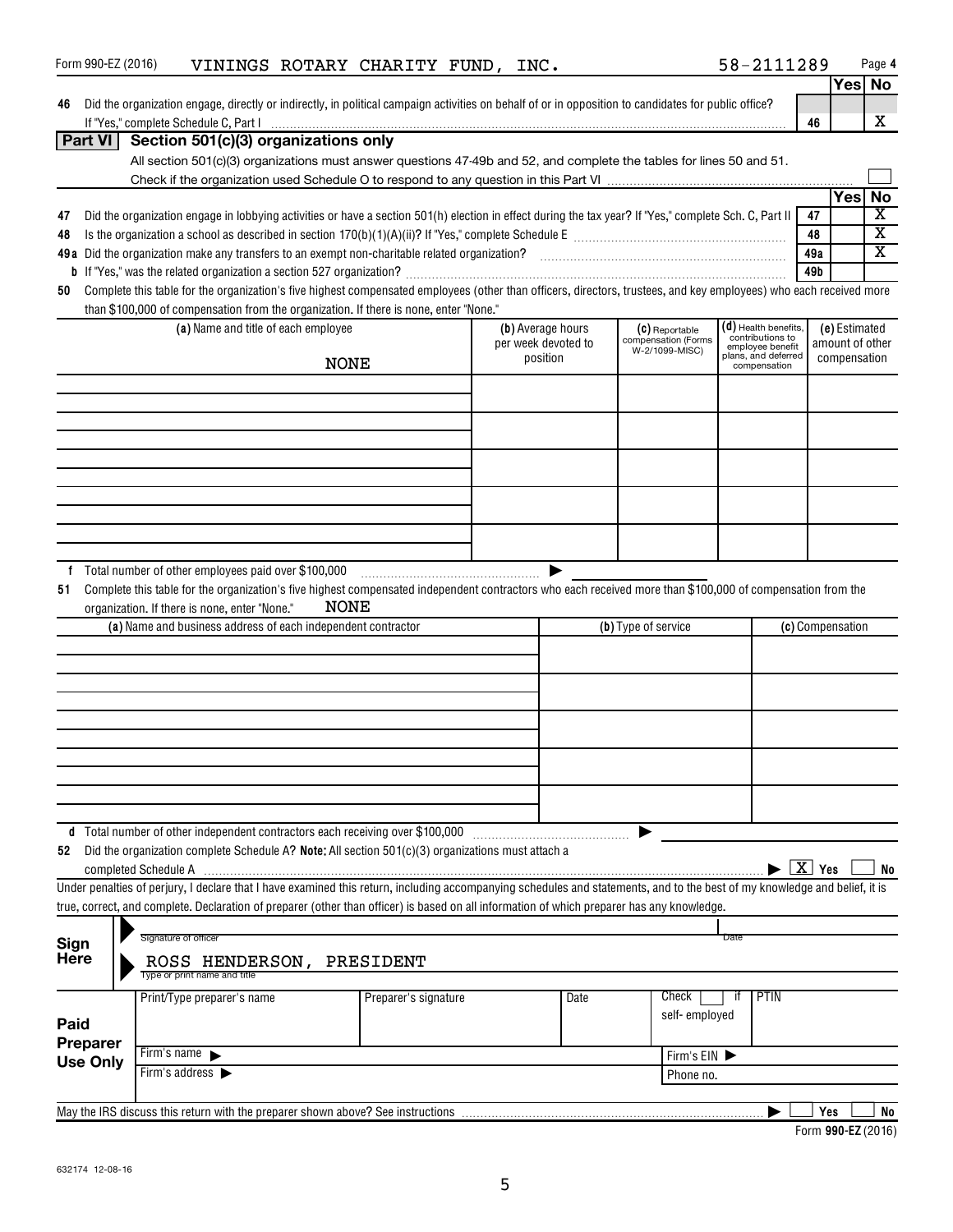| (Form 990 or 990-EZ |  |  |  |  |
|---------------------|--|--|--|--|
|---------------------|--|--|--|--|

# Form 990 or 990-EZ) **Public Charity Status and Public Support**<br>
Complete if the organization is a section 501(c)(3) organization or a section<br> **2016**

**4947(a)(1) nonexempt charitable trust.**

|                                                                                                   | Attach to Form 990 or Form 990-EZ. |  |
|---------------------------------------------------------------------------------------------------|------------------------------------|--|
| Information about Schedule A (Form 990 or 990-EZ) and its instructions is at WWW.irs.gov/form990. |                                    |  |

| 0-<br>IC                            |  |
|-------------------------------------|--|
| <b>Open to Public</b><br>Inspection |  |

1

OMB No. 1545-0047

Department of the Treasury Internal Revenue Service

|                             |                                                                                                                                                                                                              | Name of the organization                                                                                                                                                                                                        |          |                                                       |                             |                                 |                            |  | <b>Employer identification number</b> |  |
|-----------------------------|--------------------------------------------------------------------------------------------------------------------------------------------------------------------------------------------------------------|---------------------------------------------------------------------------------------------------------------------------------------------------------------------------------------------------------------------------------|----------|-------------------------------------------------------|-----------------------------|---------------------------------|----------------------------|--|---------------------------------------|--|
| Part I                      |                                                                                                                                                                                                              |                                                                                                                                                                                                                                 |          | VININGS ROTARY CHARITY FUND, INC.                     |                             |                                 |                            |  | 58-2111289                            |  |
|                             | Reason for Public Charity Status (All organizations must complete this part.) See instructions.<br>The organization is not a private foundation because it is: (For lines 1 through 12, check only one box.) |                                                                                                                                                                                                                                 |          |                                                       |                             |                                 |                            |  |                                       |  |
|                             |                                                                                                                                                                                                              |                                                                                                                                                                                                                                 |          |                                                       |                             |                                 |                            |  |                                       |  |
| 1.                          |                                                                                                                                                                                                              | A church, convention of churches, or association of churches described in section 170(b)(1)(A)(i).                                                                                                                              |          |                                                       |                             |                                 |                            |  |                                       |  |
| 2                           |                                                                                                                                                                                                              | A school described in section 170(b)(1)(A)(ii). (Attach Schedule E (Form 990 or 990-EZ).)                                                                                                                                       |          |                                                       |                             |                                 |                            |  |                                       |  |
| з                           |                                                                                                                                                                                                              | A hospital or a cooperative hospital service organization described in section 170(b)(1)(A)(iii).                                                                                                                               |          |                                                       |                             |                                 |                            |  |                                       |  |
| 4                           |                                                                                                                                                                                                              | A medical research organization operated in conjunction with a hospital described in section 170(b)(1)(A)(iii). Enter the hospital's name,                                                                                      |          |                                                       |                             |                                 |                            |  |                                       |  |
|                             |                                                                                                                                                                                                              | city, and state:<br>An organization operated for the benefit of a college or university owned or operated by a governmental unit described in                                                                                   |          |                                                       |                             |                                 |                            |  |                                       |  |
| 5                           |                                                                                                                                                                                                              | section 170(b)(1)(A)(iv). (Complete Part II.)                                                                                                                                                                                   |          |                                                       |                             |                                 |                            |  |                                       |  |
| 6                           |                                                                                                                                                                                                              | A federal, state, or local government or governmental unit described in section 170(b)(1)(A)(v).                                                                                                                                |          |                                                       |                             |                                 |                            |  |                                       |  |
| 7                           |                                                                                                                                                                                                              | An organization that normally receives a substantial part of its support from a governmental unit or from the general public described in                                                                                       |          |                                                       |                             |                                 |                            |  |                                       |  |
|                             |                                                                                                                                                                                                              | section 170(b)(1)(A)(vi). (Complete Part II.)                                                                                                                                                                                   |          |                                                       |                             |                                 |                            |  |                                       |  |
| 8                           |                                                                                                                                                                                                              | A community trust described in section 170(b)(1)(A)(vi). (Complete Part II.)                                                                                                                                                    |          |                                                       |                             |                                 |                            |  |                                       |  |
| 9                           |                                                                                                                                                                                                              | An agricultural research organization described in section 170(b)(1)(A)(ix) operated in conjunction with a land-grant college                                                                                                   |          |                                                       |                             |                                 |                            |  |                                       |  |
|                             |                                                                                                                                                                                                              | or university or a non-land-grant college of agriculture (see instructions). Enter the name, city, and state of the college or                                                                                                  |          |                                                       |                             |                                 |                            |  |                                       |  |
|                             |                                                                                                                                                                                                              | university:                                                                                                                                                                                                                     |          |                                                       |                             |                                 |                            |  |                                       |  |
| $10 \quad \boxed{\text{X}}$ |                                                                                                                                                                                                              | An organization that normally receives: (1) more than 33 1/3% of its support from contributions, membership fees, and gross receipts from                                                                                       |          |                                                       |                             |                                 |                            |  |                                       |  |
|                             |                                                                                                                                                                                                              | activities related to its exempt functions - subject to certain exceptions, and (2) no more than 33 1/3% of its support from gross investment                                                                                   |          |                                                       |                             |                                 |                            |  |                                       |  |
|                             |                                                                                                                                                                                                              | income and unrelated business taxable income (less section 511 tax) from businesses acquired by the organization after June 30, 1975.                                                                                           |          |                                                       |                             |                                 |                            |  |                                       |  |
|                             |                                                                                                                                                                                                              | See section 509(a)(2). (Complete Part III.)                                                                                                                                                                                     |          |                                                       |                             |                                 |                            |  |                                       |  |
| 11                          |                                                                                                                                                                                                              | An organization organized and operated exclusively to test for public safety. See section 509(a)(4).                                                                                                                            |          |                                                       |                             |                                 |                            |  |                                       |  |
| 12                          |                                                                                                                                                                                                              | An organization organized and operated exclusively for the benefit of, to perform the functions of, or to carry out the purposes of one or                                                                                      |          |                                                       |                             |                                 |                            |  |                                       |  |
|                             |                                                                                                                                                                                                              | more publicly supported organizations described in section 509(a)(1) or section 509(a)(2). See section 509(a)(3). Check the box in                                                                                              |          |                                                       |                             |                                 |                            |  |                                       |  |
|                             |                                                                                                                                                                                                              | lines 12a through 12d that describes the type of supporting organization and complete lines 12e, 12f, and 12g.                                                                                                                  |          |                                                       |                             |                                 |                            |  |                                       |  |
| а                           |                                                                                                                                                                                                              | Type I. A supporting organization operated, supervised, or controlled by its supported organization(s), typically by giving                                                                                                     |          |                                                       |                             |                                 |                            |  |                                       |  |
|                             |                                                                                                                                                                                                              | the supported organization(s) the power to regularly appoint or elect a majority of the directors or trustees of the supporting                                                                                                 |          |                                                       |                             |                                 |                            |  |                                       |  |
|                             |                                                                                                                                                                                                              | organization. You must complete Part IV, Sections A and B.                                                                                                                                                                      |          |                                                       |                             |                                 |                            |  |                                       |  |
| b                           |                                                                                                                                                                                                              | Type II. A supporting organization supervised or controlled in connection with its supported organization(s), by having                                                                                                         |          |                                                       |                             |                                 |                            |  |                                       |  |
|                             |                                                                                                                                                                                                              | control or management of the supporting organization vested in the same persons that control or manage the supported                                                                                                            |          |                                                       |                             |                                 |                            |  |                                       |  |
|                             |                                                                                                                                                                                                              | organization(s). You must complete Part IV, Sections A and C.                                                                                                                                                                   |          |                                                       |                             |                                 |                            |  |                                       |  |
| с                           |                                                                                                                                                                                                              | Type III functionally integrated. A supporting organization operated in connection with, and functionally integrated with,                                                                                                      |          |                                                       |                             |                                 |                            |  |                                       |  |
| d                           |                                                                                                                                                                                                              | its supported organization(s) (see instructions). You must complete Part IV, Sections A, D, and E.<br>Type III non-functionally integrated. A supporting organization operated in connection with its supported organization(s) |          |                                                       |                             |                                 |                            |  |                                       |  |
|                             |                                                                                                                                                                                                              | that is not functionally integrated. The organization generally must satisfy a distribution requirement and an attentiveness                                                                                                    |          |                                                       |                             |                                 |                            |  |                                       |  |
|                             |                                                                                                                                                                                                              | requirement (see instructions). You must complete Part IV, Sections A and D, and Part V.                                                                                                                                        |          |                                                       |                             |                                 |                            |  |                                       |  |
|                             |                                                                                                                                                                                                              | Check this box if the organization received a written determination from the IRS that it is a Type I, Type II, Type III                                                                                                         |          |                                                       |                             |                                 |                            |  |                                       |  |
|                             |                                                                                                                                                                                                              | functionally integrated, or Type III non-functionally integrated supporting organization.                                                                                                                                       |          |                                                       |                             |                                 |                            |  |                                       |  |
|                             |                                                                                                                                                                                                              | f Enter the number of supported organizations                                                                                                                                                                                   |          |                                                       |                             |                                 |                            |  |                                       |  |
|                             |                                                                                                                                                                                                              | g Provide the following information about the supported organization(s).                                                                                                                                                        |          |                                                       |                             |                                 |                            |  |                                       |  |
|                             |                                                                                                                                                                                                              | (i) Name of supported                                                                                                                                                                                                           | (ii) EIN | (iii) Type of organization                            | in your governing document? | (iv) Is the organization listed | (v) Amount of monetary     |  | (vi) Amount of other                  |  |
|                             |                                                                                                                                                                                                              | organization                                                                                                                                                                                                                    |          | (described on lines 1-10<br>above (see instructions)) | Yes                         | No                              | support (see instructions) |  | support (see instructions)            |  |
|                             |                                                                                                                                                                                                              |                                                                                                                                                                                                                                 |          |                                                       |                             |                                 |                            |  |                                       |  |
|                             |                                                                                                                                                                                                              |                                                                                                                                                                                                                                 |          |                                                       |                             |                                 |                            |  |                                       |  |
|                             |                                                                                                                                                                                                              |                                                                                                                                                                                                                                 |          |                                                       |                             |                                 |                            |  |                                       |  |
|                             |                                                                                                                                                                                                              |                                                                                                                                                                                                                                 |          |                                                       |                             |                                 |                            |  |                                       |  |
|                             |                                                                                                                                                                                                              |                                                                                                                                                                                                                                 |          |                                                       |                             |                                 |                            |  |                                       |  |
|                             |                                                                                                                                                                                                              |                                                                                                                                                                                                                                 |          |                                                       |                             |                                 |                            |  |                                       |  |
|                             |                                                                                                                                                                                                              |                                                                                                                                                                                                                                 |          |                                                       |                             |                                 |                            |  |                                       |  |
|                             |                                                                                                                                                                                                              |                                                                                                                                                                                                                                 |          |                                                       |                             |                                 |                            |  |                                       |  |
|                             |                                                                                                                                                                                                              |                                                                                                                                                                                                                                 |          |                                                       |                             |                                 |                            |  |                                       |  |
|                             |                                                                                                                                                                                                              |                                                                                                                                                                                                                                 |          |                                                       |                             |                                 |                            |  |                                       |  |
| Total                       |                                                                                                                                                                                                              |                                                                                                                                                                                                                                 |          |                                                       |                             |                                 |                            |  |                                       |  |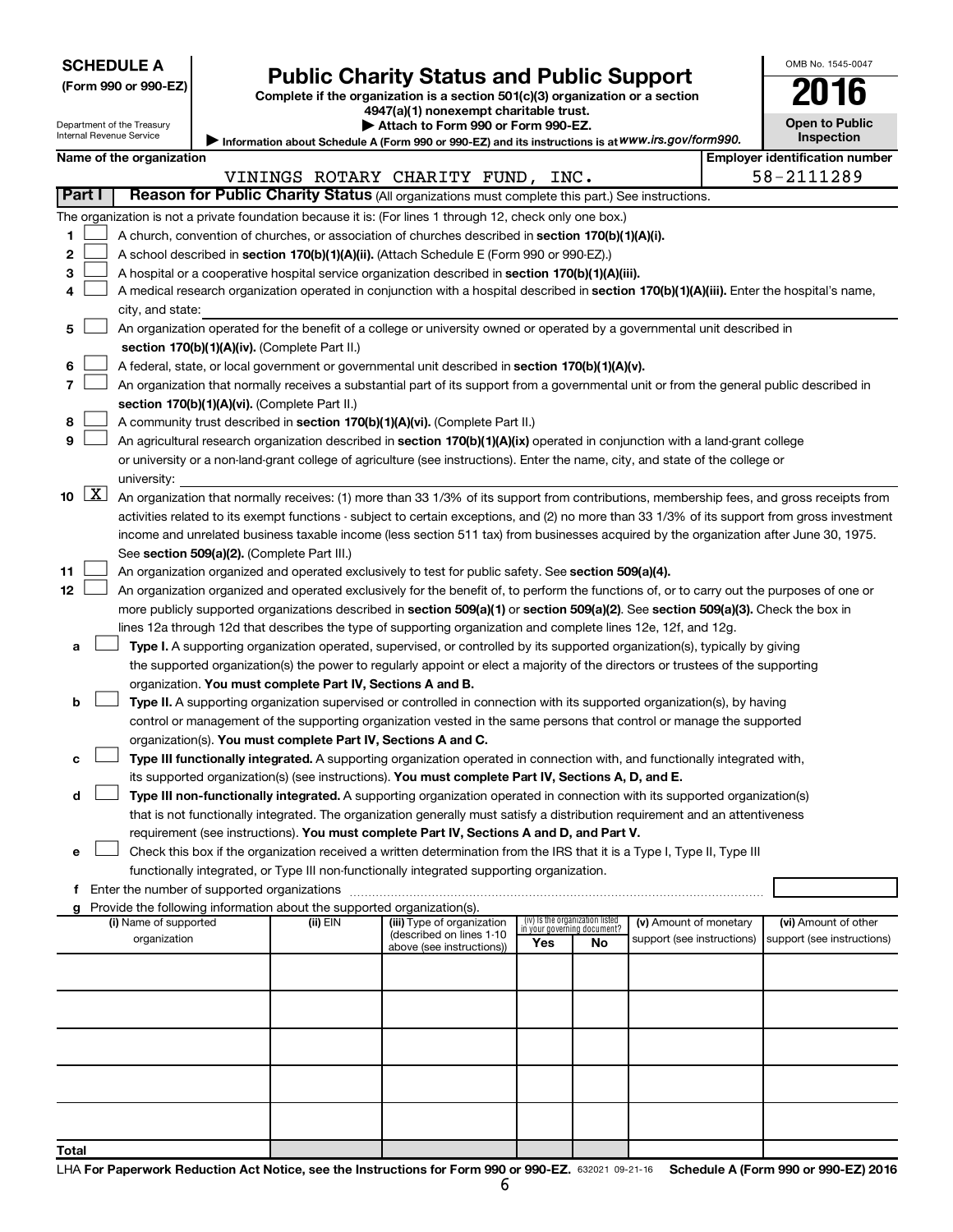### Schedule A (Form 990 or 990-EZ) 2016 <code>VININGS ROTARY CHARITY FUND</code> , <code>INC</code> .  $58-2111289$  <code>Page</code>

(Complete only if you checked the box on line 5, 7, or 8 of Part I or if the organization failed to qualify under Part III. If the organization fails to qualify under the tests listed below, please complete Part III.) **Part II Support Schedule for Organizations Described in Sections 170(b)(1)(A)(iv) and 170(b)(1)(A)(vi)**

|   | <b>Section A. Public Support</b>                                                                                                                                                                                               |          |          |            |            |          |           |
|---|--------------------------------------------------------------------------------------------------------------------------------------------------------------------------------------------------------------------------------|----------|----------|------------|------------|----------|-----------|
|   | Calendar year (or fiscal year beginning in)                                                                                                                                                                                    | (a) 2012 | (b) 2013 | $(c)$ 2014 | $(d)$ 2015 | (e) 2016 | (f) Total |
|   | 1 Gifts, grants, contributions, and                                                                                                                                                                                            |          |          |            |            |          |           |
|   | membership fees received. (Do not                                                                                                                                                                                              |          |          |            |            |          |           |
|   | include any "unusual grants.")                                                                                                                                                                                                 |          |          |            |            |          |           |
|   | 2 Tax revenues levied for the organ-                                                                                                                                                                                           |          |          |            |            |          |           |
|   | ization's benefit and either paid to                                                                                                                                                                                           |          |          |            |            |          |           |
|   | or expended on its behalf                                                                                                                                                                                                      |          |          |            |            |          |           |
|   | 3 The value of services or facilities                                                                                                                                                                                          |          |          |            |            |          |           |
|   | furnished by a governmental unit to                                                                                                                                                                                            |          |          |            |            |          |           |
|   | the organization without charge                                                                                                                                                                                                |          |          |            |            |          |           |
|   | 4 Total. Add lines 1 through 3                                                                                                                                                                                                 |          |          |            |            |          |           |
|   | 5 The portion of total contributions                                                                                                                                                                                           |          |          |            |            |          |           |
|   | by each person (other than a                                                                                                                                                                                                   |          |          |            |            |          |           |
|   | governmental unit or publicly                                                                                                                                                                                                  |          |          |            |            |          |           |
|   | supported organization) included                                                                                                                                                                                               |          |          |            |            |          |           |
|   | on line 1 that exceeds 2% of the                                                                                                                                                                                               |          |          |            |            |          |           |
|   | amount shown on line 11,                                                                                                                                                                                                       |          |          |            |            |          |           |
|   | column (f)                                                                                                                                                                                                                     |          |          |            |            |          |           |
|   | 6 Public support. Subtract line 5 from line 4.                                                                                                                                                                                 |          |          |            |            |          |           |
|   | <b>Section B. Total Support</b>                                                                                                                                                                                                |          |          |            |            |          |           |
|   | Calendar year (or fiscal year beginning in)                                                                                                                                                                                    | (a) 2012 | (b) 2013 | $(c)$ 2014 | $(d)$ 2015 | (e) 2016 | (f) Total |
|   | 7 Amounts from line 4                                                                                                                                                                                                          |          |          |            |            |          |           |
| 8 | Gross income from interest,                                                                                                                                                                                                    |          |          |            |            |          |           |
|   | dividends, payments received on                                                                                                                                                                                                |          |          |            |            |          |           |
|   | securities loans, rents, royalties                                                                                                                                                                                             |          |          |            |            |          |           |
|   | and income from similar sources                                                                                                                                                                                                |          |          |            |            |          |           |
| 9 | Net income from unrelated business                                                                                                                                                                                             |          |          |            |            |          |           |
|   | activities, whether or not the                                                                                                                                                                                                 |          |          |            |            |          |           |
|   | business is regularly carried on                                                                                                                                                                                               |          |          |            |            |          |           |
|   | 10 Other income. Do not include gain                                                                                                                                                                                           |          |          |            |            |          |           |
|   | or loss from the sale of capital                                                                                                                                                                                               |          |          |            |            |          |           |
|   | assets (Explain in Part VI.)                                                                                                                                                                                                   |          |          |            |            |          |           |
|   | 11 Total support. Add lines 7 through 10                                                                                                                                                                                       |          |          |            |            |          |           |
|   | <b>12</b> Gross receipts from related activities, etc. (see instructions)                                                                                                                                                      |          |          |            |            | 12       |           |
|   | 13 First five years. If the Form 990 is for the organization's first, second, third, fourth, or fifth tax year as a section 501(c)(3)                                                                                          |          |          |            |            |          |           |
|   | organization, check this box and stop here                                                                                                                                                                                     |          |          |            |            |          |           |
|   | <b>Section C. Computation of Public Support Percentage</b>                                                                                                                                                                     |          |          |            |            |          |           |
|   |                                                                                                                                                                                                                                |          |          |            |            | 14       | %         |
|   |                                                                                                                                                                                                                                |          |          |            |            | 15       | %         |
|   | 16a 33 1/3% support test - 2016. If the organization did not check the box on line 13, and line 14 is 33 1/3% or more, check this box and                                                                                      |          |          |            |            |          |           |
|   | stop here. The organization qualifies as a publicly supported organization manufaction manufacture or the organization manufacture or the organization manufacture or the organization manufacture or the state of the state o |          |          |            |            |          |           |
|   | b 33 1/3% support test - 2015. If the organization did not check a box on line 13 or 16a, and line 15 is 33 1/3% or more, check this box                                                                                       |          |          |            |            |          |           |
|   |                                                                                                                                                                                                                                |          |          |            |            |          |           |
|   | 17a 10% -facts-and-circumstances test - 2016. If the organization did not check a box on line 13, 16a, or 16b, and line 14 is 10% or more,                                                                                     |          |          |            |            |          |           |
|   | and if the organization meets the "facts-and-circumstances" test, check this box and stop here. Explain in Part VI how the organization                                                                                        |          |          |            |            |          |           |
|   |                                                                                                                                                                                                                                |          |          |            |            |          |           |
|   | b 10% -facts-and-circumstances test - 2015. If the organization did not check a box on line 13, 16a, 16b, or 17a, and line 15 is 10% or                                                                                        |          |          |            |            |          |           |
|   | more, and if the organization meets the "facts-and-circumstances" test, check this box and stop here. Explain in Part VI how the                                                                                               |          |          |            |            |          |           |
|   | organization meets the "facts-and-circumstances" test. The organization qualifies as a publicly supported organization                                                                                                         |          |          |            |            |          |           |
|   | 18 Private foundation. If the organization did not check a box on line 13, 16a, 16b, 17a, or 17b, check this box and see instructions                                                                                          |          |          |            |            |          |           |
|   |                                                                                                                                                                                                                                |          |          |            |            |          |           |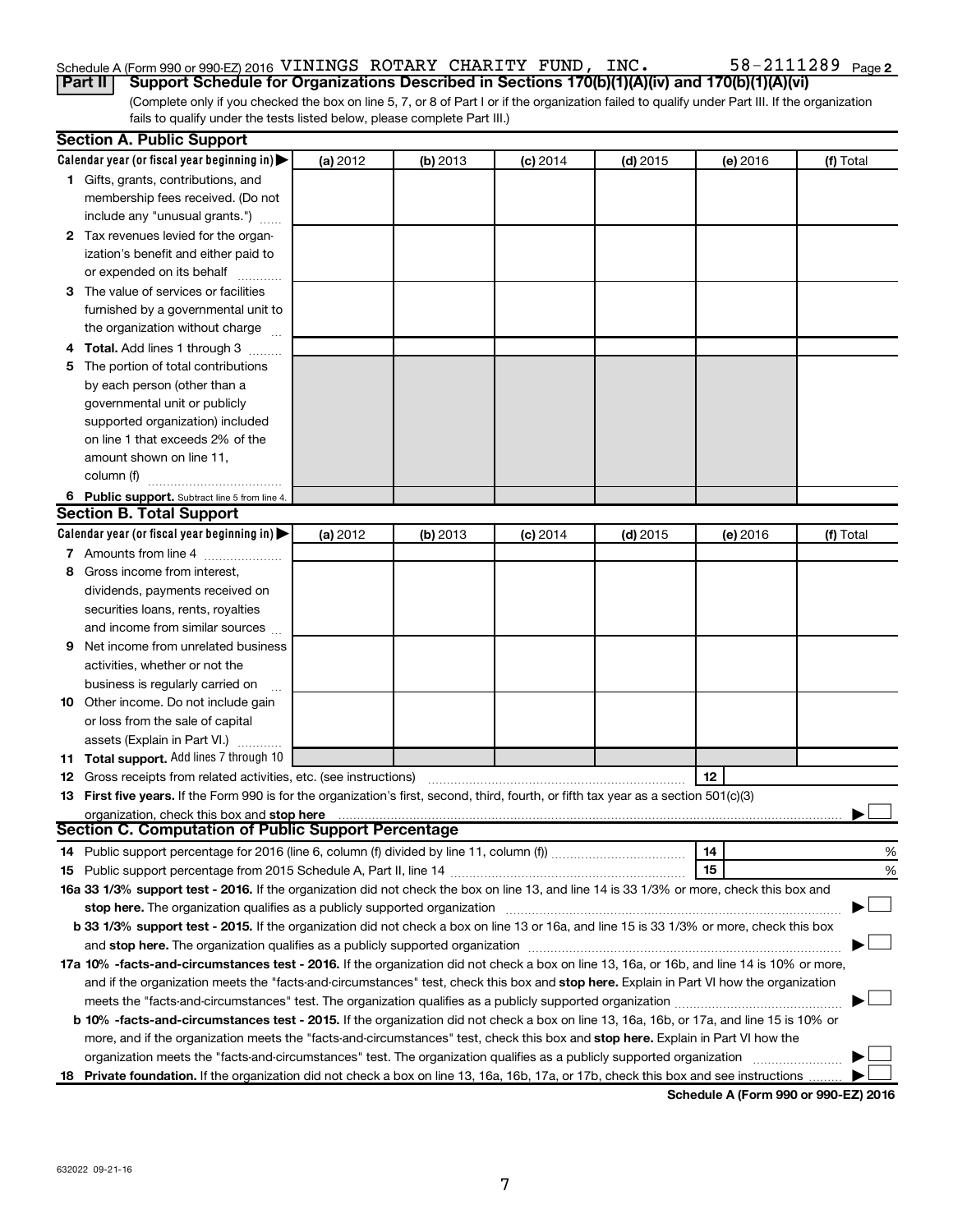#### Schedule A (Form 990 or 990-EZ) 2016 <code>VININGS ROTARY CHARITY FUND</code> , <code>INC</code> .  $58-2111289$  <code>Page</code> **Part III Support Schedule for Organizations Described in Section 509(a)(2)**

(Complete only if you checked the box on line 10 of Part I or if the organization failed to qualify under Part II. If the organization fails to qualify under the tests listed below, please complete Part II.)

|    | <b>Section A. Public Support</b>                                                                                                                                                 |                                |                              |                        |            |          |                          |
|----|----------------------------------------------------------------------------------------------------------------------------------------------------------------------------------|--------------------------------|------------------------------|------------------------|------------|----------|--------------------------|
|    | Calendar year (or fiscal year beginning in)                                                                                                                                      | (a) 2012                       | (b) 2013                     | $(c)$ 2014             | $(d)$ 2015 | (e) 2016 | (f) Total                |
|    | 1 Gifts, grants, contributions, and                                                                                                                                              |                                |                              |                        |            |          |                          |
|    | membership fees received. (Do not                                                                                                                                                |                                |                              |                        |            |          |                          |
|    | include any "unusual grants.")                                                                                                                                                   | 147,238.                       | 68,325.                      | 100,973.               | 148,378.   | 137,711. | 602,625.                 |
|    | 2 Gross receipts from admissions,                                                                                                                                                |                                |                              |                        |            |          |                          |
|    | merchandise sold or services per-<br>formed, or facilities furnished in<br>any activity that is related to the<br>organization's tax-exempt purpose                              |                                |                              |                        |            |          |                          |
|    | 3 Gross receipts from activities that                                                                                                                                            |                                |                              |                        |            |          |                          |
|    | are not an unrelated trade or bus-                                                                                                                                               |                                |                              |                        |            |          |                          |
|    | iness under section 513                                                                                                                                                          |                                |                              |                        |            |          |                          |
|    | 4 Tax revenues levied for the organ-                                                                                                                                             |                                |                              |                        |            |          |                          |
|    | ization's benefit and either paid to                                                                                                                                             |                                |                              |                        |            |          |                          |
|    | or expended on its behalf                                                                                                                                                        |                                |                              | 56,791.                |            |          | 56,791.                  |
|    | 5 The value of services or facilities                                                                                                                                            |                                |                              |                        |            |          |                          |
|    | furnished by a governmental unit to                                                                                                                                              |                                |                              |                        |            |          |                          |
|    | the organization without charge                                                                                                                                                  |                                |                              |                        |            |          |                          |
|    | 6 Total. Add lines 1 through 5                                                                                                                                                   | 147,238.                       | 68, 325.                     | 157,764.               | 148,378.   | 137,711. | 659,416.                 |
|    | 7a Amounts included on lines 1, 2, and                                                                                                                                           |                                |                              |                        |            |          |                          |
|    | 3 received from disqualified persons                                                                                                                                             |                                |                              |                        |            |          | $0$ .                    |
|    | <b>b</b> Amounts included on lines 2 and 3 received<br>from other than disqualified persons that<br>exceed the greater of \$5,000 or 1% of the<br>amount on line 13 for the year |                                |                              |                        |            |          | $0$ .                    |
|    | c Add lines 7a and 7b                                                                                                                                                            |                                |                              |                        |            |          | σ.                       |
|    | 8 Public support. (Subtract line 7c from line 6.)                                                                                                                                |                                |                              |                        |            |          | 659,416.                 |
|    | <b>Section B. Total Support</b>                                                                                                                                                  |                                |                              |                        |            |          |                          |
|    | Calendar year (or fiscal year beginning in)                                                                                                                                      |                                |                              | $(c)$ 2014             | $(d)$ 2015 | (e) 2016 |                          |
|    | <b>9</b> Amounts from line 6                                                                                                                                                     | $\frac{$ (a) 2012<br>147, 238. | (b) $2013$<br>$68$ , $325$ . | $\overline{157,764}$ . | 148,378.   | 137,711  | $(t)$ Total<br>659, 416. |
|    | <b>10a</b> Gross income from interest,<br>dividends, payments received on<br>securities loans, rents, royalties<br>and income from similar sources                               | 3, 263.                        | 42,740.                      | 8,783.                 | 12,173.    |          | 66,959.                  |
|    | <b>b</b> Unrelated business taxable income                                                                                                                                       |                                |                              |                        |            |          |                          |
|    | (less section 511 taxes) from businesses                                                                                                                                         |                                |                              |                        |            |          |                          |
|    | acquired after June 30, 1975                                                                                                                                                     |                                |                              |                        |            |          |                          |
|    | c Add lines 10a and 10b                                                                                                                                                          | 3, 263.                        | 42,740.                      | 8,783.                 | 12, 173.   |          | 66,959.                  |
|    | <b>11</b> Net income from unrelated business<br>activities not included in line 10b.<br>whether or not the business is<br>regularly carried on                                   |                                |                              |                        |            |          |                          |
|    | <b>12</b> Other income. Do not include gain<br>or loss from the sale of capital                                                                                                  |                                |                              |                        |            |          |                          |
|    | assets (Explain in Part VI.)<br><b>13</b> Total support. (Add lines 9, 10c, 11, and 12.)                                                                                         | 150, 501.                      | 111,065.                     | 166, 547.              | 160,551.   | 137,711. | 726, 375.                |
|    | 14 First five years. If the Form 990 is for the organization's first, second, third, fourth, or fifth tax year as a section 501(c)(3) organization,                              |                                |                              |                        |            |          |                          |
|    | check this box and stop here                                                                                                                                                     |                                |                              |                        |            |          |                          |
|    | <b>Section C. Computation of Public Support Percentage</b>                                                                                                                       |                                |                              |                        |            |          |                          |
|    |                                                                                                                                                                                  |                                |                              |                        |            | 15       | 90.78                    |
|    |                                                                                                                                                                                  |                                |                              |                        |            | 16       | %<br>88.83               |
| 16 | Public support percentage from 2015 Schedule A, Part III, line 15<br><b>Section D. Computation of Investment Income Percentage</b>                                               |                                |                              |                        |            |          | $\%$                     |
|    |                                                                                                                                                                                  |                                |                              |                        |            |          | 9.22                     |
|    |                                                                                                                                                                                  |                                |                              |                        |            | 17       | $\%$<br>11.17            |
|    | 18 Investment income percentage from 2015 Schedule A, Part III, line 17                                                                                                          |                                |                              |                        |            | 18       | $\%$                     |
|    | 19a 33 1/3% support tests - 2016. If the organization did not check the box on line 14, and line 15 is more than 33 1/3%, and line 17 is not                                     |                                |                              |                        |            |          |                          |
|    | more than 33 1/3%, check this box and stop here. The organization qualifies as a publicly supported organization                                                                 |                                |                              |                        |            |          | $\mathbf{X}$             |
|    | b 33 1/3% support tests - 2015. If the organization did not check a box on line 14 or line 19a, and line 16 is more than 33 1/3%, and                                            |                                |                              |                        |            |          |                          |
|    | line 18 is not more than 33 1/3%, check this box and stop here. The organization qualifies as a publicly supported organization                                                  |                                |                              |                        |            |          |                          |
|    |                                                                                                                                                                                  |                                |                              |                        |            |          |                          |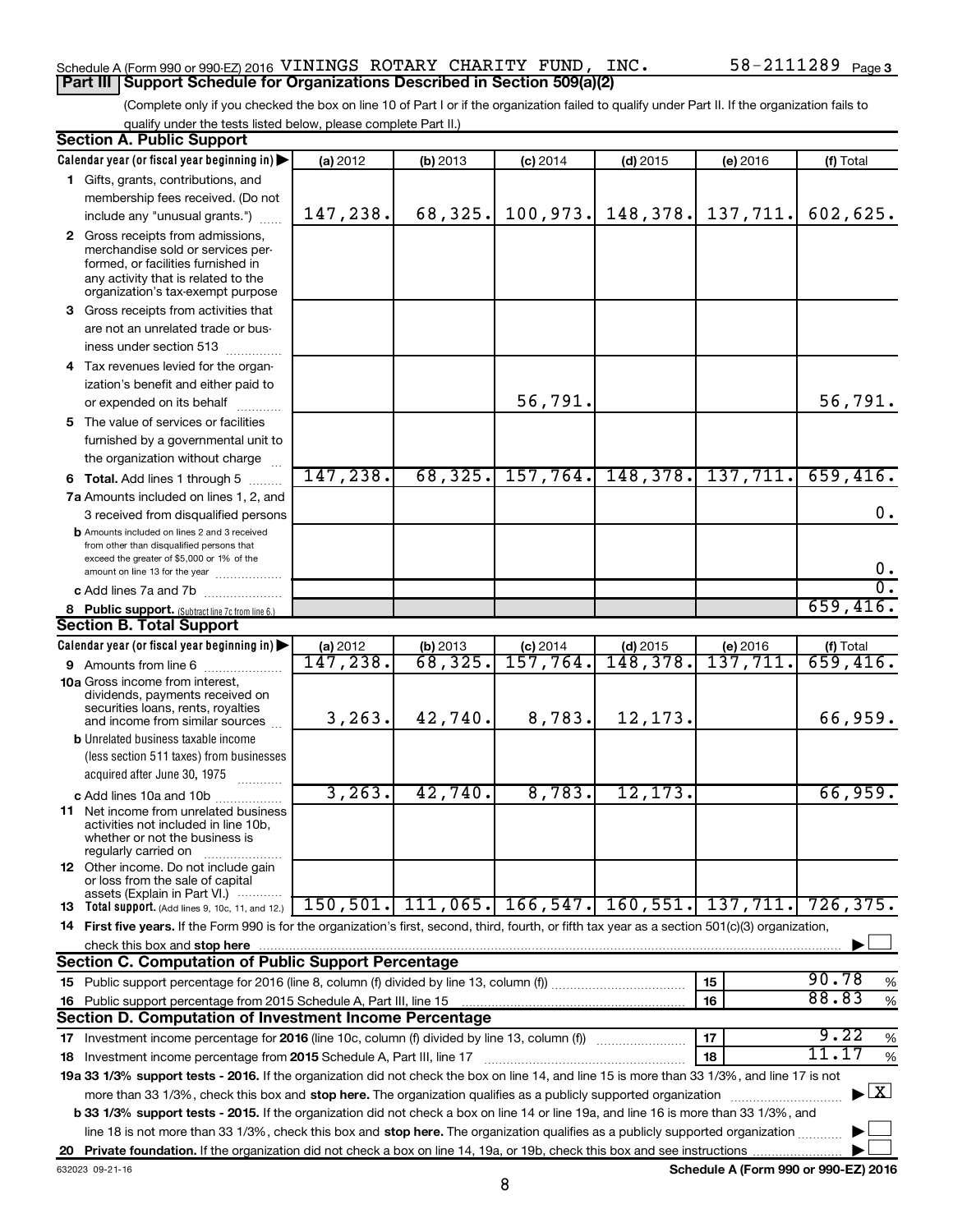**Yes No**

#### **Part IV Supporting Organizations**

(Complete only if you checked a box in line 12 on Part I. If you checked 12a of Part I, complete Sections A and B. If you checked 12b of Part I, complete Sections A and C. If you checked 12c of Part I, complete Sections A, D, and E. If you checked 12d of Part I, complete Sections A and D, and complete Part V.)

#### **Section A. All Supporting Organizations**

- **1** Are all of the organization's supported organizations listed by name in the organization's governing documents? If "No," describe in Part VI how the supported organizations are designated. If designated by *class or purpose, describe the designation. If historic and continuing relationship, explain.*
- **2** Did the organization have any supported organization that does not have an IRS determination of status under section 509(a)(1) or (2)? If "Yes," explain in Part VI how the organization determined that the supported *organization was described in section 509(a)(1) or (2).*
- **3a** Did the organization have a supported organization described in section 501(c)(4), (5), or (6)? If "Yes," answer *(b) and (c) below.*
- **b** Did the organization confirm that each supported organization qualified under section 501(c)(4), (5), or (6) and satisfied the public support tests under section 509(a)(2)? If "Yes," describe in Part VI when and how the *organization made the determination.*
- **c** Did the organization ensure that all support to such organizations was used exclusively for section 170(c)(2)(B) purposes? If "Yes," explain in Part VI what controls the organization put in place to ensure such use.
- **4 a** *If* Was any supported organization not organized in the United States ("foreign supported organization")? *"Yes," and if you checked 12a or 12b in Part I, answer (b) and (c) below.*
- **b** Did the organization have ultimate control and discretion in deciding whether to make grants to the foreign supported organization? If "Yes," describe in Part VI how the organization had such control and discretion *despite being controlled or supervised by or in connection with its supported organizations.*
- **c** Did the organization support any foreign supported organization that does not have an IRS determination under sections 501(c)(3) and 509(a)(1) or (2)? If "Yes," explain in Part VI what controls the organization used *to ensure that all support to the foreign supported organization was used exclusively for section 170(c)(2)(B) purposes.*
- **5a** Did the organization add, substitute, or remove any supported organizations during the tax year? If "Yes," answer (b) and (c) below (if applicable). Also, provide detail in Part VI, including (i) the names and EIN *numbers of the supported organizations added, substituted, or removed; (ii) the reasons for each such action; (iii) the authority under the organization's organizing document authorizing such action; and (iv) how the action was accomplished (such as by amendment to the organizing document).*
- **b** Type I or Type II only. Was any added or substituted supported organization part of a class already designated in the organization's organizing document?
- **c Substitutions only.**  Was the substitution the result of an event beyond the organization's control?
- **6** Did the organization provide support (whether in the form of grants or the provision of services or facilities) to support or benefit one or more of the filing organization's supported organizations? If "Yes," provide detail in anyone other than (i) its supported organizations, (ii) individuals that are part of the charitable class benefited by one or more of its supported organizations, or (iii) other supporting organizations that also *Part VI.*
- **7** Did the organization provide a grant, loan, compensation, or other similar payment to a substantial contributor regard to a substantial contributor? If "Yes," complete Part I of Schedule L (Form 990 or 990-EZ). (defined in section 4958(c)(3)(C)), a family member of a substantial contributor, or a 35% controlled entity with
- **8** Did the organization make a loan to a disqualified person (as defined in section 4958) not described in line 7? *If "Yes," complete Part I of Schedule L (Form 990 or 990-EZ).*
- **9 a** Was the organization controlled directly or indirectly at any time during the tax year by one or more in section 509(a)(1) or (2))? If "Yes," provide detail in Part VI. disqualified persons as defined in section 4946 (other than foundation managers and organizations described
- **b** Did one or more disqualified persons (as defined in line 9a) hold a controlling interest in any entity in which the supporting organization had an interest? If "Yes," provide detail in Part VI.
- **c** Did a disqualified person (as defined in line 9a) have an ownership interest in, or derive any personal benefit from, assets in which the supporting organization also had an interest? If "Yes," provide detail in Part VI.
- **10 a** Was the organization subject to the excess business holdings rules of section 4943 because of section supporting organizations)? If "Yes," answer 10b below. 4943(f) (regarding certain Type II supporting organizations, and all Type III non-functionally integrated
- **b** Did the organization have any excess business holdings in the tax year? (Use Schedule C, Form 4720, to *determine whether the organization had excess business holdings.)*

**1 2 3a 3b 3c 4a 4b 4c 5a 5b 5c 6 7 8 9a 9b 9c**

**10a**

**10b**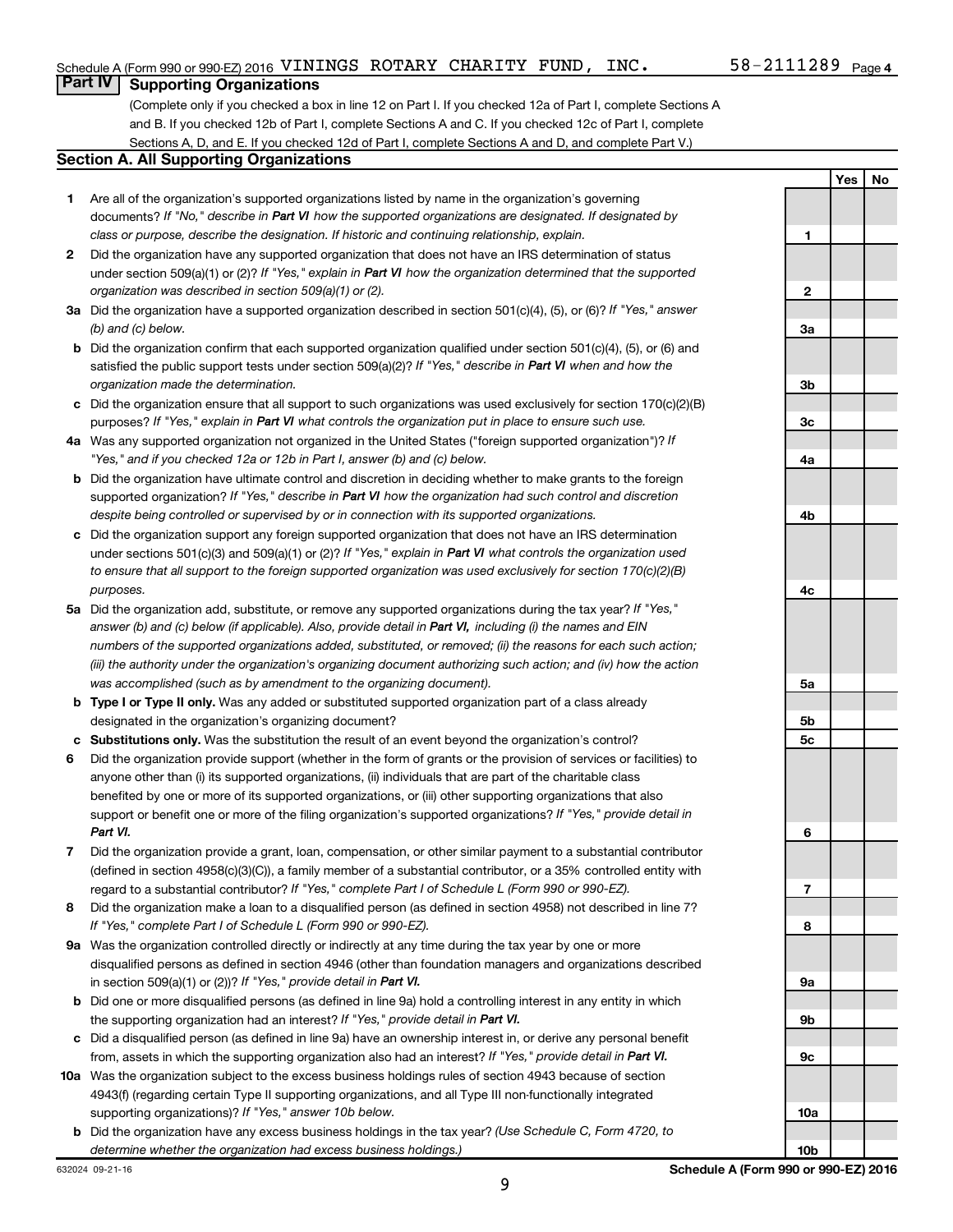#### Schedule A (Form 990 or 990-EZ) 2016 <code>VININGS ROTARY CHARITY FUND</code> , <code>INC</code> .  $58-2111289$  <code>Page</code> **Part IV Supporting Organizations** *(continued)*

|        |                                                                                                                                                                               |              | Yes | No |
|--------|-------------------------------------------------------------------------------------------------------------------------------------------------------------------------------|--------------|-----|----|
| 11     | Has the organization accepted a gift or contribution from any of the following persons?                                                                                       |              |     |    |
|        | a A person who directly or indirectly controls, either alone or together with persons described in (b) and (c)                                                                |              |     |    |
|        | below, the governing body of a supported organization?                                                                                                                        | 11a          |     |    |
|        | <b>b</b> A family member of a person described in (a) above?                                                                                                                  | 11b          |     |    |
|        | c A 35% controlled entity of a person described in (a) or (b) above? If "Yes" to a, b, or c, provide detail in Part VI.                                                       | 11c          |     |    |
|        | <b>Section B. Type I Supporting Organizations</b>                                                                                                                             |              |     |    |
|        |                                                                                                                                                                               |              | Yes | No |
| 1      | Did the directors, trustees, or membership of one or more supported organizations have the power to                                                                           |              |     |    |
|        | regularly appoint or elect at least a majority of the organization's directors or trustees at all times during the                                                            |              |     |    |
|        | tax year? If "No," describe in Part VI how the supported organization(s) effectively operated, supervised, or                                                                 |              |     |    |
|        | controlled the organization's activities. If the organization had more than one supported organization,                                                                       |              |     |    |
|        | describe how the powers to appoint and/or remove directors or trustees were allocated among the supported                                                                     |              |     |    |
|        | organizations and what conditions or restrictions, if any, applied to such powers during the tax year.                                                                        | 1            |     |    |
| 2      | Did the organization operate for the benefit of any supported organization other than the supported                                                                           |              |     |    |
|        | organization(s) that operated, supervised, or controlled the supporting organization? If "Yes," explain in                                                                    |              |     |    |
|        | Part VI how providing such benefit carried out the purposes of the supported organization(s) that operated,                                                                   |              |     |    |
|        | supervised, or controlled the supporting organization.                                                                                                                        | 2            |     |    |
|        | <b>Section C. Type II Supporting Organizations</b>                                                                                                                            |              |     |    |
|        |                                                                                                                                                                               |              | Yes | No |
| 1      | Were a majority of the organization's directors or trustees during the tax year also a majority of the directors                                                              |              |     |    |
|        | or trustees of each of the organization's supported organization(s)? If "No," describe in Part VI how control                                                                 |              |     |    |
|        | or management of the supporting organization was vested in the same persons that controlled or managed                                                                        |              |     |    |
|        | the supported organization(s).                                                                                                                                                | 1            |     |    |
|        | <b>Section D. All Type III Supporting Organizations</b>                                                                                                                       |              |     |    |
|        |                                                                                                                                                                               |              | Yes | No |
| 1      | Did the organization provide to each of its supported organizations, by the last day of the fifth month of the                                                                |              |     |    |
|        | organization's tax year, (i) a written notice describing the type and amount of support provided during the prior tax                                                         |              |     |    |
|        | year, (ii) a copy of the Form 990 that was most recently filed as of the date of notification, and (iii) copies of the                                                        |              |     |    |
|        | organization's governing documents in effect on the date of notification, to the extent not previously provided?                                                              | 1            |     |    |
| 2      | Were any of the organization's officers, directors, or trustees either (i) appointed or elected by the supported                                                              |              |     |    |
|        | organization(s) or (ii) serving on the governing body of a supported organization? If "No," explain in Part VI how                                                            |              |     |    |
|        | the organization maintained a close and continuous working relationship with the supported organization(s).                                                                   | $\mathbf{2}$ |     |    |
| 3      | By reason of the relationship described in (2), did the organization's supported organizations have a                                                                         |              |     |    |
|        | significant voice in the organization's investment policies and in directing the use of the organization's                                                                    |              |     |    |
|        | income or assets at all times during the tax year? If "Yes," describe in Part VI the role the organization's                                                                  |              |     |    |
|        | supported organizations played in this regard.                                                                                                                                | 3            |     |    |
|        | Section E. Type III Functionally Integrated Supporting Organizations                                                                                                          |              |     |    |
| 1      | Check the box next to the method that the organization used to satisfy the Integral Part Test during the yealsee instructions).                                               |              |     |    |
| a<br>b | The organization satisfied the Activities Test. Complete line 2 below.<br>The organization is the parent of each of its supported organizations. Complete line 3 below.       |              |     |    |
|        |                                                                                                                                                                               |              |     |    |
| C<br>2 | The organization supported a governmental entity. Describe in Part VI how you supported a government entity (see instructions).<br>Activities Test. Answer (a) and (b) below. |              | Yes | No |
| а      | Did substantially all of the organization's activities during the tax year directly further the exempt purposes of                                                            |              |     |    |
|        | the supported organization(s) to which the organization was responsive? If "Yes," then in Part VI identify                                                                    |              |     |    |
|        | how these activities directly furthered their exempt purposes,<br>those supported organizations and explain                                                                   |              |     |    |
|        | how the organization was responsive to those supported organizations, and how the organization determined                                                                     |              |     |    |
|        | that these activities constituted substantially all of its activities.                                                                                                        | 2a           |     |    |
|        | <b>b</b> Did the activities described in (a) constitute activities that, but for the organization's involvement, one or more                                                  |              |     |    |
|        | of the organization's supported organization(s) would have been engaged in? If "Yes," explain in Part VI the                                                                  |              |     |    |
|        | reasons for the organization's position that its supported organization(s) would have engaged in these                                                                        |              |     |    |
|        | activities but for the organization's involvement.                                                                                                                            | 2b           |     |    |
| 3      | Parent of Supported Organizations. Answer (a) and (b) below.                                                                                                                  |              |     |    |
| а      | Did the organization have the power to regularly appoint or elect a majority of the officers, directors, or                                                                   |              |     |    |
|        | trustees of each of the supported organizations? Provide details in Part VI.                                                                                                  | За           |     |    |
|        | <b>b</b> Did the organization exercise a substantial degree of direction over the policies, programs, and activities of each                                                  |              |     |    |
|        | of its supported organizations? If "Yes," describe in Part VI the role played by the organization in this regard.                                                             | Зb           |     |    |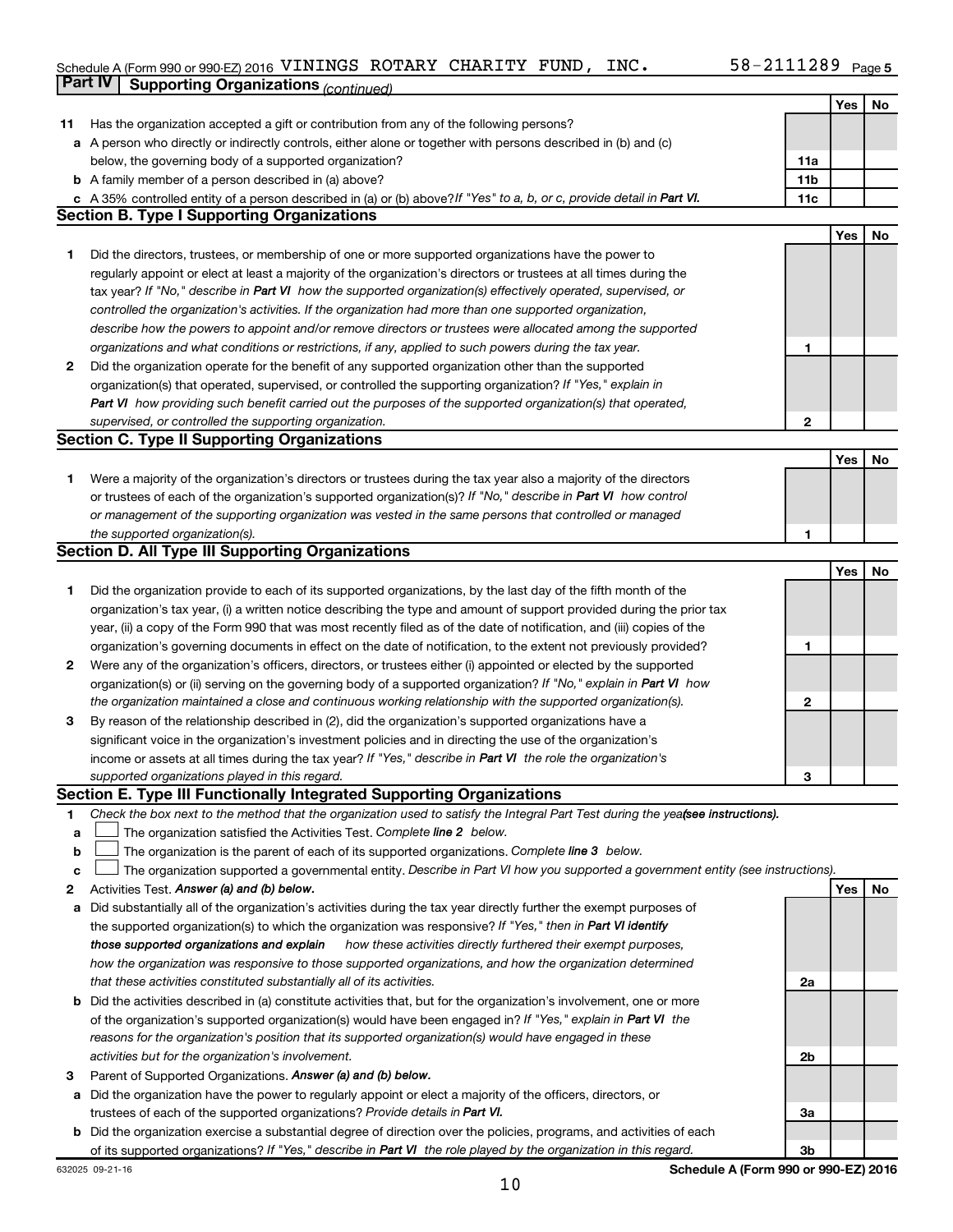#### Schedule A (Form 990 or 990-EZ) 2016 <code>VININGS ROTARY CHARITY FUND</code> , <code>INC</code> .  $58-2111289$  <code>Page</code> **Part V Type III Non-Functionally Integrated 509(a)(3) Supporting Organizations**

1 **Letter See instructions.** All Check here if the organization satisfied the Integral Part Test as a qualifying trust on Nov. 20, 1970 (explain in Part VI.) See instructions. All other Type III non-functionally integrated supporting organizations must complete Sections A through E.

|   | Section A - Adjusted Net Income                                              | (A) Prior Year | (B) Current Year<br>(optional) |                                |
|---|------------------------------------------------------------------------------|----------------|--------------------------------|--------------------------------|
| 1 | Net short-term capital gain                                                  | 1              |                                |                                |
| 2 | Recoveries of prior-year distributions                                       | $\mathbf{2}$   |                                |                                |
| З | Other gross income (see instructions)                                        | 3              |                                |                                |
| 4 | Add lines 1 through 3                                                        | 4              |                                |                                |
| 5 | Depreciation and depletion                                                   | 5              |                                |                                |
| 6 | Portion of operating expenses paid or incurred for production or             |                |                                |                                |
|   | collection of gross income or for management, conservation, or               |                |                                |                                |
|   | maintenance of property held for production of income (see instructions)     | 6              |                                |                                |
| 7 | Other expenses (see instructions)                                            | $\overline{7}$ |                                |                                |
| 8 | Adjusted Net Income (subtract lines 5, 6, and 7 from line 4)                 | 8              |                                |                                |
|   | <b>Section B - Minimum Asset Amount</b>                                      |                | (A) Prior Year                 | (B) Current Year<br>(optional) |
| 1 | Aggregate fair market value of all non-exempt-use assets (see                |                |                                |                                |
|   | instructions for short tax year or assets held for part of year):            |                |                                |                                |
|   | a Average monthly value of securities                                        | 1a             |                                |                                |
|   | <b>b</b> Average monthly cash balances                                       | 1 <sub>b</sub> |                                |                                |
|   | <b>c</b> Fair market value of other non-exempt-use assets                    | 1c             |                                |                                |
|   | d Total (add lines 1a, 1b, and 1c)                                           | 1d             |                                |                                |
|   | <b>e</b> Discount claimed for blockage or other                              |                |                                |                                |
|   | factors (explain in detail in <b>Part VI</b> ):                              |                |                                |                                |
| 2 | Acquisition indebtedness applicable to non-exempt-use assets                 | $\mathbf{2}$   |                                |                                |
| З | Subtract line 2 from line 1d                                                 | 3              |                                |                                |
| 4 | Cash deemed held for exempt use. Enter 1-1/2% of line 3 (for greater amount, |                |                                |                                |
|   | see instructions)                                                            | 4              |                                |                                |
| 5 | Net value of non-exempt-use assets (subtract line 4 from line 3)             | 5              |                                |                                |
| 6 | Multiply line 5 by .035                                                      | 6              |                                |                                |
| 7 | Recoveries of prior-year distributions                                       | $\overline{7}$ |                                |                                |
| 8 | <b>Minimum Asset Amount (add line 7 to line 6)</b>                           | 8              |                                |                                |
|   | <b>Section C - Distributable Amount</b>                                      |                |                                | <b>Current Year</b>            |
| 1 | Adjusted net income for prior year (from Section A, line 8, Column A)        | $\mathbf{1}$   |                                |                                |
| 2 | Enter 85% of line 1                                                          | $\mathbf{2}$   |                                |                                |
| 3 | Minimum asset amount for prior year (from Section B, line 8, Column A)       | 3              |                                |                                |
| 4 | Enter greater of line 2 or line 3                                            | 4              |                                |                                |
| 5 | Income tax imposed in prior year                                             | 5              |                                |                                |
| 6 | <b>Distributable Amount.</b> Subtract line 5 from line 4, unless subject to  |                |                                |                                |
|   | emergency temporary reduction (see instructions)                             | 6              |                                |                                |
|   |                                                                              |                |                                |                                |

**7** Let Check here if the current year is the organization's first as a non-functionally integrated Type III supporting organization (see instructions).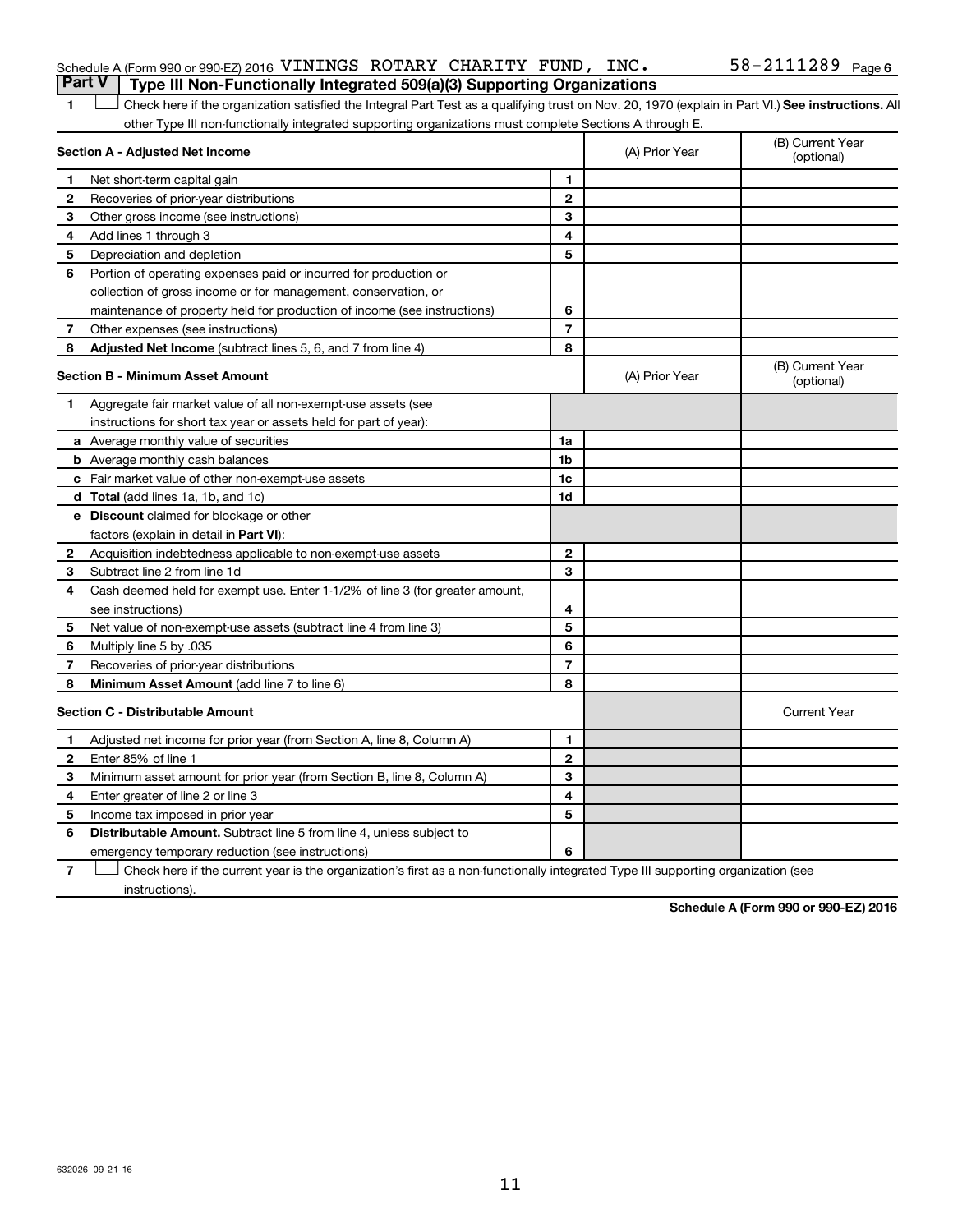#### Schedule A (Form 990 or 990-EZ) 2016 VININGS ROTARY CHARITY FUND, INC.  $58-2111289$  Page VININGS ROTARY CHARITY FUND, INC. 58-2111289

| <b>Part V</b> | Type III Non-Functionally Integrated 509(a)(3) Supporting Organizations (continued)                 |                             |                                       |                                         |  |  |  |  |
|---------------|-----------------------------------------------------------------------------------------------------|-----------------------------|---------------------------------------|-----------------------------------------|--|--|--|--|
|               | <b>Current Year</b><br><b>Section D - Distributions</b>                                             |                             |                                       |                                         |  |  |  |  |
| 1             | Amounts paid to supported organizations to accomplish exempt purposes                               |                             |                                       |                                         |  |  |  |  |
| 2             | Amounts paid to perform activity that directly furthers exempt purposes of supported                |                             |                                       |                                         |  |  |  |  |
|               | organizations, in excess of income from activity                                                    |                             |                                       |                                         |  |  |  |  |
| 3             | Administrative expenses paid to accomplish exempt purposes of supported organizations               |                             |                                       |                                         |  |  |  |  |
| 4             | Amounts paid to acquire exempt-use assets                                                           |                             |                                       |                                         |  |  |  |  |
| 5             | Qualified set-aside amounts (prior IRS approval required)                                           |                             |                                       |                                         |  |  |  |  |
| 6             | Other distributions (describe in Part VI). See instructions                                         |                             |                                       |                                         |  |  |  |  |
| 7             | <b>Total annual distributions.</b> Add lines 1 through 6                                            |                             |                                       |                                         |  |  |  |  |
| 8             | Distributions to attentive supported organizations to which the organization is responsive          |                             |                                       |                                         |  |  |  |  |
|               | (provide details in Part VI). See instructions                                                      |                             |                                       |                                         |  |  |  |  |
| 9             | Distributable amount for 2016 from Section C, line 6                                                |                             |                                       |                                         |  |  |  |  |
| 10            | Line 8 amount divided by Line 9 amount                                                              |                             |                                       |                                         |  |  |  |  |
|               |                                                                                                     | (i)                         | (ii)                                  | (iii)                                   |  |  |  |  |
|               | Section E - Distribution Allocations (see instructions)                                             | <b>Excess Distributions</b> | <b>Underdistributions</b><br>Pre-2016 | <b>Distributable</b><br>Amount for 2016 |  |  |  |  |
|               |                                                                                                     |                             |                                       |                                         |  |  |  |  |
| 1             | Distributable amount for 2016 from Section C, line 6                                                |                             |                                       |                                         |  |  |  |  |
| $\mathbf{2}$  | Underdistributions, if any, for years prior to 2016 (reason-                                        |                             |                                       |                                         |  |  |  |  |
|               | able cause required- explain in Part VI). See instructions                                          |                             |                                       |                                         |  |  |  |  |
| 3             | Excess distributions carryover, if any, to 2016:                                                    |                             |                                       |                                         |  |  |  |  |
| а             |                                                                                                     |                             |                                       |                                         |  |  |  |  |
| b             |                                                                                                     |                             |                                       |                                         |  |  |  |  |
|               | c From 2013                                                                                         |                             |                                       |                                         |  |  |  |  |
|               | <b>d</b> From 2014                                                                                  |                             |                                       |                                         |  |  |  |  |
|               | e From 2015                                                                                         |                             |                                       |                                         |  |  |  |  |
|               | f Total of lines 3a through e                                                                       |                             |                                       |                                         |  |  |  |  |
|               | <b>g</b> Applied to underdistributions of prior years                                               |                             |                                       |                                         |  |  |  |  |
|               | <b>h</b> Applied to 2016 distributable amount<br>Carryover from 2011 not applied (see instructions) |                             |                                       |                                         |  |  |  |  |
|               | Remainder. Subtract lines 3g, 3h, and 3i from 3f.                                                   |                             |                                       |                                         |  |  |  |  |
| 4             | Distributions for 2016 from Section D,                                                              |                             |                                       |                                         |  |  |  |  |
|               | $line 7$ :                                                                                          |                             |                                       |                                         |  |  |  |  |
|               | a Applied to underdistributions of prior years                                                      |                             |                                       |                                         |  |  |  |  |
|               | <b>b</b> Applied to 2016 distributable amount                                                       |                             |                                       |                                         |  |  |  |  |
| с             | Remainder. Subtract lines 4a and 4b from 4                                                          |                             |                                       |                                         |  |  |  |  |
| 5             | Remaining underdistributions for years prior to 2016, if                                            |                             |                                       |                                         |  |  |  |  |
|               | any. Subtract lines 3g and 4a from line 2. For result greater                                       |                             |                                       |                                         |  |  |  |  |
|               | than zero, explain in Part VI. See instructions                                                     |                             |                                       |                                         |  |  |  |  |
| 6             | Remaining underdistributions for 2016. Subtract lines 3h                                            |                             |                                       |                                         |  |  |  |  |
|               | and 4b from line 1. For result greater than zero, explain in                                        |                             |                                       |                                         |  |  |  |  |
|               | Part VI. See instructions                                                                           |                             |                                       |                                         |  |  |  |  |
| $\mathbf{7}$  | Excess distributions carryover to 2017. Add lines 3j                                                |                             |                                       |                                         |  |  |  |  |
|               | and 4c                                                                                              |                             |                                       |                                         |  |  |  |  |
| 8             | Breakdown of line 7:                                                                                |                             |                                       |                                         |  |  |  |  |
| a             |                                                                                                     |                             |                                       |                                         |  |  |  |  |
|               | <b>b</b> Excess from 2013                                                                           |                             |                                       |                                         |  |  |  |  |
|               | c Excess from 2014                                                                                  |                             |                                       |                                         |  |  |  |  |
|               | d Excess from 2015                                                                                  |                             |                                       |                                         |  |  |  |  |
|               | e Excess from 2016                                                                                  |                             |                                       |                                         |  |  |  |  |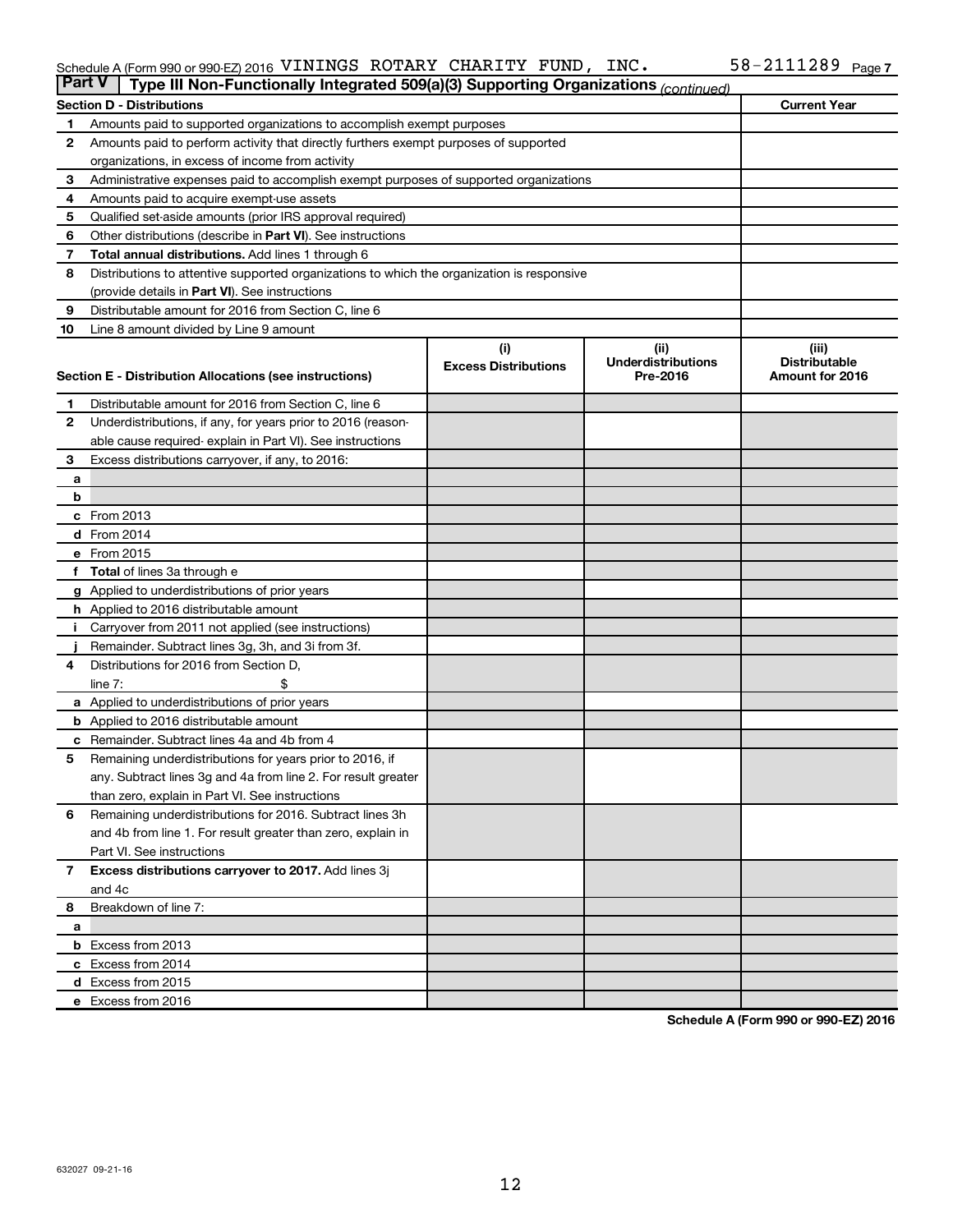|                | Schedule A (Form 990 or 990-EZ) 2016 VININGS ROTARY CHARITY FUND, INC.                                                                                                                                                                                                                  |  |  | 58-2111289 Page 8                                                                                                                                                                                                                                                                                |
|----------------|-----------------------------------------------------------------------------------------------------------------------------------------------------------------------------------------------------------------------------------------------------------------------------------------|--|--|--------------------------------------------------------------------------------------------------------------------------------------------------------------------------------------------------------------------------------------------------------------------------------------------------|
| <b>Part VI</b> | Supplemental Information. Provide the explanations required by Part II, line 10; Part II, line 17a or 17b; Part III, line 12;<br>Section D, lines 5, 6, and 8; and Part V, Section E, lines 2, 5, and 6. Also complete this part for any additional information.<br>(See instructions.) |  |  | Part IV, Section A, lines 1, 2, 3b, 3c, 4b, 4c, 5a, 6, 9a, 9b, 9c, 11a, 11b, and 11c; Part IV, Section B, lines 1 and 2; Part IV, Section C,<br>line 1; Part IV, Section D, lines 2 and 3; Part IV, Section E, lines 1c, 2a, 2b, 3a, and 3b; Part V, line 1; Part V, Section B, line 1e; Part V, |
|                |                                                                                                                                                                                                                                                                                         |  |  |                                                                                                                                                                                                                                                                                                  |
|                |                                                                                                                                                                                                                                                                                         |  |  |                                                                                                                                                                                                                                                                                                  |
|                |                                                                                                                                                                                                                                                                                         |  |  |                                                                                                                                                                                                                                                                                                  |
|                |                                                                                                                                                                                                                                                                                         |  |  |                                                                                                                                                                                                                                                                                                  |
|                |                                                                                                                                                                                                                                                                                         |  |  |                                                                                                                                                                                                                                                                                                  |
|                |                                                                                                                                                                                                                                                                                         |  |  |                                                                                                                                                                                                                                                                                                  |
|                |                                                                                                                                                                                                                                                                                         |  |  |                                                                                                                                                                                                                                                                                                  |
|                |                                                                                                                                                                                                                                                                                         |  |  |                                                                                                                                                                                                                                                                                                  |
|                |                                                                                                                                                                                                                                                                                         |  |  |                                                                                                                                                                                                                                                                                                  |
|                |                                                                                                                                                                                                                                                                                         |  |  |                                                                                                                                                                                                                                                                                                  |
|                |                                                                                                                                                                                                                                                                                         |  |  |                                                                                                                                                                                                                                                                                                  |
|                |                                                                                                                                                                                                                                                                                         |  |  |                                                                                                                                                                                                                                                                                                  |
|                |                                                                                                                                                                                                                                                                                         |  |  |                                                                                                                                                                                                                                                                                                  |
|                |                                                                                                                                                                                                                                                                                         |  |  |                                                                                                                                                                                                                                                                                                  |
|                |                                                                                                                                                                                                                                                                                         |  |  |                                                                                                                                                                                                                                                                                                  |
|                |                                                                                                                                                                                                                                                                                         |  |  |                                                                                                                                                                                                                                                                                                  |
|                |                                                                                                                                                                                                                                                                                         |  |  |                                                                                                                                                                                                                                                                                                  |
|                |                                                                                                                                                                                                                                                                                         |  |  |                                                                                                                                                                                                                                                                                                  |
|                |                                                                                                                                                                                                                                                                                         |  |  |                                                                                                                                                                                                                                                                                                  |
|                |                                                                                                                                                                                                                                                                                         |  |  |                                                                                                                                                                                                                                                                                                  |
|                |                                                                                                                                                                                                                                                                                         |  |  |                                                                                                                                                                                                                                                                                                  |
|                |                                                                                                                                                                                                                                                                                         |  |  |                                                                                                                                                                                                                                                                                                  |
|                |                                                                                                                                                                                                                                                                                         |  |  |                                                                                                                                                                                                                                                                                                  |
|                |                                                                                                                                                                                                                                                                                         |  |  |                                                                                                                                                                                                                                                                                                  |
|                |                                                                                                                                                                                                                                                                                         |  |  |                                                                                                                                                                                                                                                                                                  |
|                |                                                                                                                                                                                                                                                                                         |  |  |                                                                                                                                                                                                                                                                                                  |
|                |                                                                                                                                                                                                                                                                                         |  |  |                                                                                                                                                                                                                                                                                                  |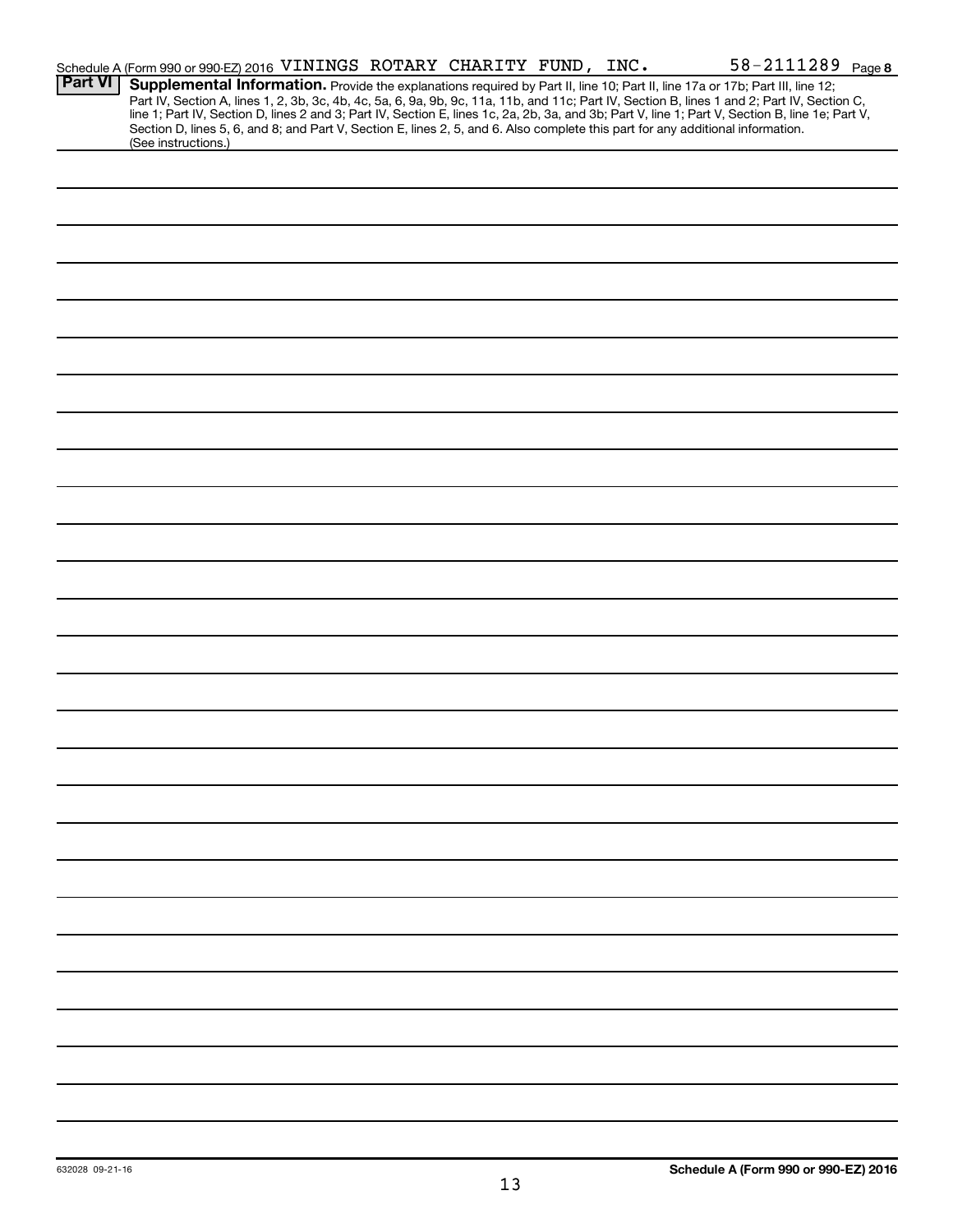| <b>Schedule B</b><br>(Form 990, 990-EZ.<br>or 990-PF)         |
|---------------------------------------------------------------|
| Department of the Treasury<br><b>Internal Revenue Service</b> |

### **Schedule of Contributors**

**or 990-PF) | Attach to Form 990, Form 990-EZ, or Form 990-PF. | Information about Schedule B (Form 990, 990-EZ, or 990-PF) and** its instructions is at www.irs.gov/form990.

OMB No. 1545-0047

**2016**

**Employer identification number** 

| VININGS ROTARY CHARITY FUND, INC. |  |
|-----------------------------------|--|
|-----------------------------------|--|

58-2111289

| <b>Organization type (check one):</b> |                                                                           |  |  |  |  |  |  |  |
|---------------------------------------|---------------------------------------------------------------------------|--|--|--|--|--|--|--|
| Filers of:                            | Section:                                                                  |  |  |  |  |  |  |  |
| Form 990 or 990-EZ                    | $\lfloor x \rfloor$ 501(c)( 3) (enter number) organization                |  |  |  |  |  |  |  |
|                                       | 4947(a)(1) nonexempt charitable trust not treated as a private foundation |  |  |  |  |  |  |  |
|                                       | 527 political organization                                                |  |  |  |  |  |  |  |
| Form 990-PF                           | 501(c)(3) exempt private foundation                                       |  |  |  |  |  |  |  |
|                                       | 4947(a)(1) nonexempt charitable trust treated as a private foundation     |  |  |  |  |  |  |  |
|                                       | 501(c)(3) taxable private foundation                                      |  |  |  |  |  |  |  |

Check if your organization is covered by the General Rule or a Special Rule.

**Note:**  Only a section 501(c)(7), (8), or (10) organization can check boxes for both the General Rule and a Special Rule. See instructions.

#### **General Rule**

**K** For an organization filing Form 990, 990-EZ, or 990-PF that received, during the year, contributions totaling \$5,000 or more (in money or property) from any one contributor. Complete Parts I and II. See instructions for determining a contributor's total contributions.

#### **Special Rules**

 $\Box$ 

any one contributor, during the year, total contributions of the greater of **(1)** \$5,000 or **(2)** 2% of the amount on (i) Form 990, Part VIII, line 1h, For an organization described in section 501(c)(3) filing Form 990 or 990-EZ that met the 33 1/3% support test of the regulations under sections 509(a)(1) and 170(b)(1)(A)(vi), that checked Schedule A (Form 990 or 990-EZ), Part II, line 13, 16a, or 16b, and that received from or (ii) Form 990-EZ, line 1. Complete Parts I and II.  $\Box$ 

year, total contributions of more than \$1,000 *exclusively* for religious, charitable, scientific, literary, or educational purposes, or for For an organization described in section 501(c)(7), (8), or (10) filing Form 990 or 990-EZ that received from any one contributor, during the the prevention of cruelty to children or animals. Complete Parts I, II, and III.  $\Box$ 

purpose. Don't complete any of the parts unless the General Rule applies to this organization because it received nonexclusively year, contributions exclusively for religious, charitable, etc., purposes, but no such contributions totaled more than \$1,000. If this box is checked, enter here the total contributions that were received during the year for an exclusively religious, charitable, etc., For an organization described in section 501(c)(7), (8), or (10) filing Form 990 or 990-EZ that received from any one contributor, during the religious, charitable, etc., contributions totaling \$5,000 or more during the year  $\ldots$  $\ldots$  $\ldots$  $\ldots$  $\ldots$  $\ldots$ 

**Caution:**  An organization that isn't covered by the General Rule and/or the Special Rules doesn't file Schedule B (Form 990, 990-EZ, or 990-PF),  **must** but it answer "No" on Part IV, line 2, of its Form 990; or check the box on line H of its Form 990-EZ or on its Form 990-PF, Part I, line 2, to certify that it doesn't meet the filing requirements of Schedule B (Form 990, 990-EZ, or 990-PF).

LHA For Paperwork Reduction Act Notice, see the Instructions for Form 990, 990-EZ, or 990-PF. Schedule B (Form 990, 990-EZ, or 990-PF) (2016)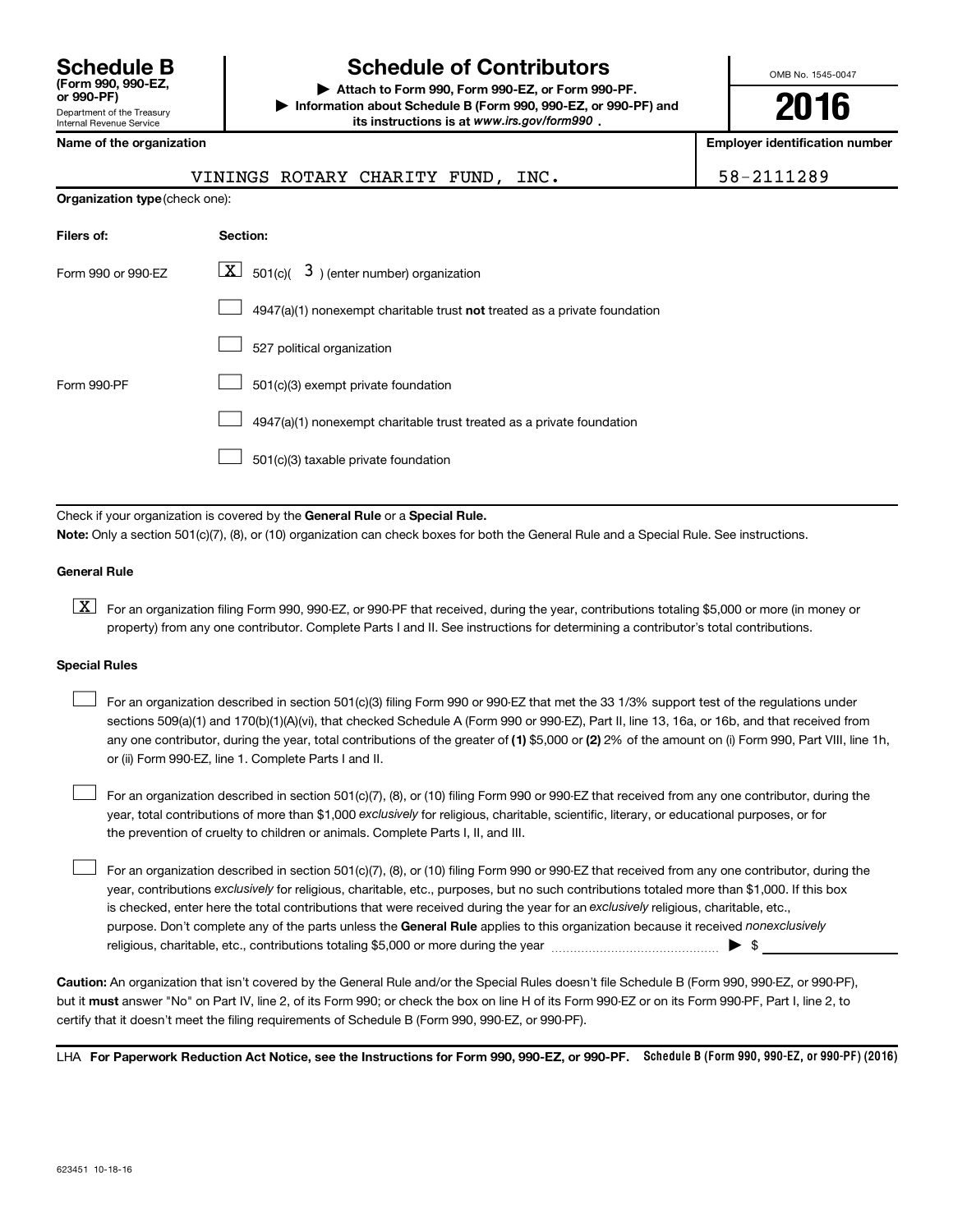| Schedule B (Form 990, 990-EZ, or 990-PF) (2016) | Page |
|-------------------------------------------------|------|
|-------------------------------------------------|------|

| Name of organization |  |  |  |
|----------------------|--|--|--|
|                      |  |  |  |

**Name of organization Employer identification number** 

VININGS ROTARY CHARITY FUND, INC. 58-2111289

**Part I** Contributors (See instructions). Use duplicate copies of Part I if additional space is needed.

| (a)<br>No. | (b)<br>Name, address, and ZIP + 4                            | (c)<br><b>Total contributions</b> | (d)<br>Type of contribution                                                                                 |
|------------|--------------------------------------------------------------|-----------------------------------|-------------------------------------------------------------------------------------------------------------|
| 1          | <b>PINPACK</b><br>2800 OVERLOOK PARLWAY<br>ATLANTA, GA 30339 | 25,000.<br>\$                     | $\overline{\mathbf{X}}$<br>Person<br>Pavroll<br>Noncash<br>(Complete Part II for<br>noncash contributions.) |
| (a)<br>No. | (b)<br>Name, address, and ZIP + 4                            | (c)<br><b>Total contributions</b> | (d)<br>Type of contribution                                                                                 |
|            |                                                              | \$                                | Person<br>Payroll<br>Noncash<br>(Complete Part II for<br>noncash contributions.)                            |
| (a)<br>No. | (b)<br>Name, address, and ZIP + 4                            | (c)<br><b>Total contributions</b> | (d)<br>Type of contribution                                                                                 |
|            |                                                              | \$                                | Person<br>Payroll<br>Noncash<br>(Complete Part II for<br>noncash contributions.)                            |
| (a)<br>No. | (b)<br>Name, address, and ZIP + 4                            | (c)<br><b>Total contributions</b> | (d)<br>Type of contribution                                                                                 |
|            |                                                              | \$                                | Person<br>Payroll<br><b>Noncash</b><br>(Complete Part II for<br>noncash contributions.)                     |
| (a)<br>No. | (b)<br>Name, address, and ZIP + 4                            | (c)<br><b>Total contributions</b> | (d)<br>Type of contribution                                                                                 |
|            |                                                              | $\,$                              | Person<br>Payroll<br>Noncash<br>(Complete Part II for<br>noncash contributions.)                            |
| (a)<br>No. | (b)<br>Name, address, and ZIP + 4                            | (c)<br><b>Total contributions</b> | (d)<br>Type of contribution                                                                                 |
|            |                                                              | \$                                | Person<br>Payroll<br>Noncash<br>(Complete Part II for<br>noncash contributions.)                            |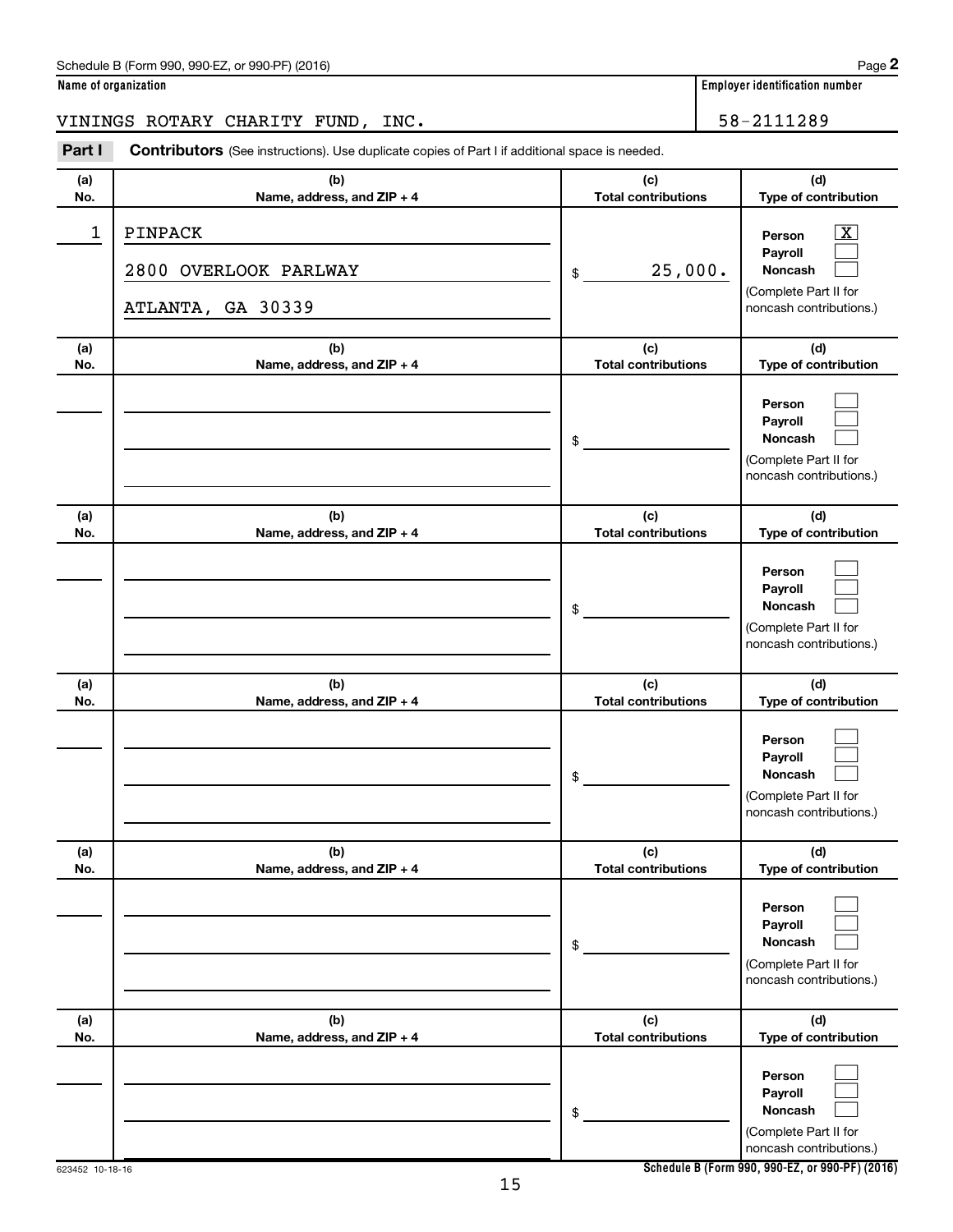| Part II                      | Noncash Property (See instructions). Use duplicate copies of Part II if additional space is needed. |                                                |                                                 |
|------------------------------|-----------------------------------------------------------------------------------------------------|------------------------------------------------|-------------------------------------------------|
| (a)<br>No.<br>from<br>Part I | (b)<br>Description of noncash property given                                                        | (c)<br>FMV (or estimate)<br>(See instructions) | (d)<br>Date received                            |
|                              |                                                                                                     | \$                                             |                                                 |
| (a)<br>No.<br>from<br>Part I | (b)<br>Description of noncash property given                                                        | (c)<br>FMV (or estimate)<br>(See instructions) | (d)<br>Date received                            |
|                              |                                                                                                     | \$                                             |                                                 |
| (a)<br>No.<br>from<br>Part I | (b)<br>Description of noncash property given                                                        | (c)<br>FMV (or estimate)<br>(See instructions) | (d)<br>Date received                            |
|                              |                                                                                                     | \$                                             |                                                 |
| (a)<br>No.<br>from<br>Part I | (b)<br>Description of noncash property given                                                        | (c)<br>FMV (or estimate)<br>(See instructions) | (d)<br>Date received                            |
|                              |                                                                                                     | \$                                             |                                                 |
| (a)<br>No.<br>from<br>Part I | (b)<br>Description of noncash property given                                                        | (c)<br>FMV (or estimate)<br>(See instructions) | (d)<br>Date received                            |
|                              |                                                                                                     | \$                                             |                                                 |
| (a)<br>No.<br>from<br>Part I | (b)<br>Description of noncash property given                                                        | (c)<br>FMV (or estimate)<br>(See instructions) | (d)<br>Date received                            |
|                              |                                                                                                     | \$                                             |                                                 |
| 623453 10-18-16              |                                                                                                     |                                                | Schedule B (Form 990, 990-EZ, or 990-PF) (2016) |

**Schedule B (Form 990, 990-EZ, or 990-PF) (2016)**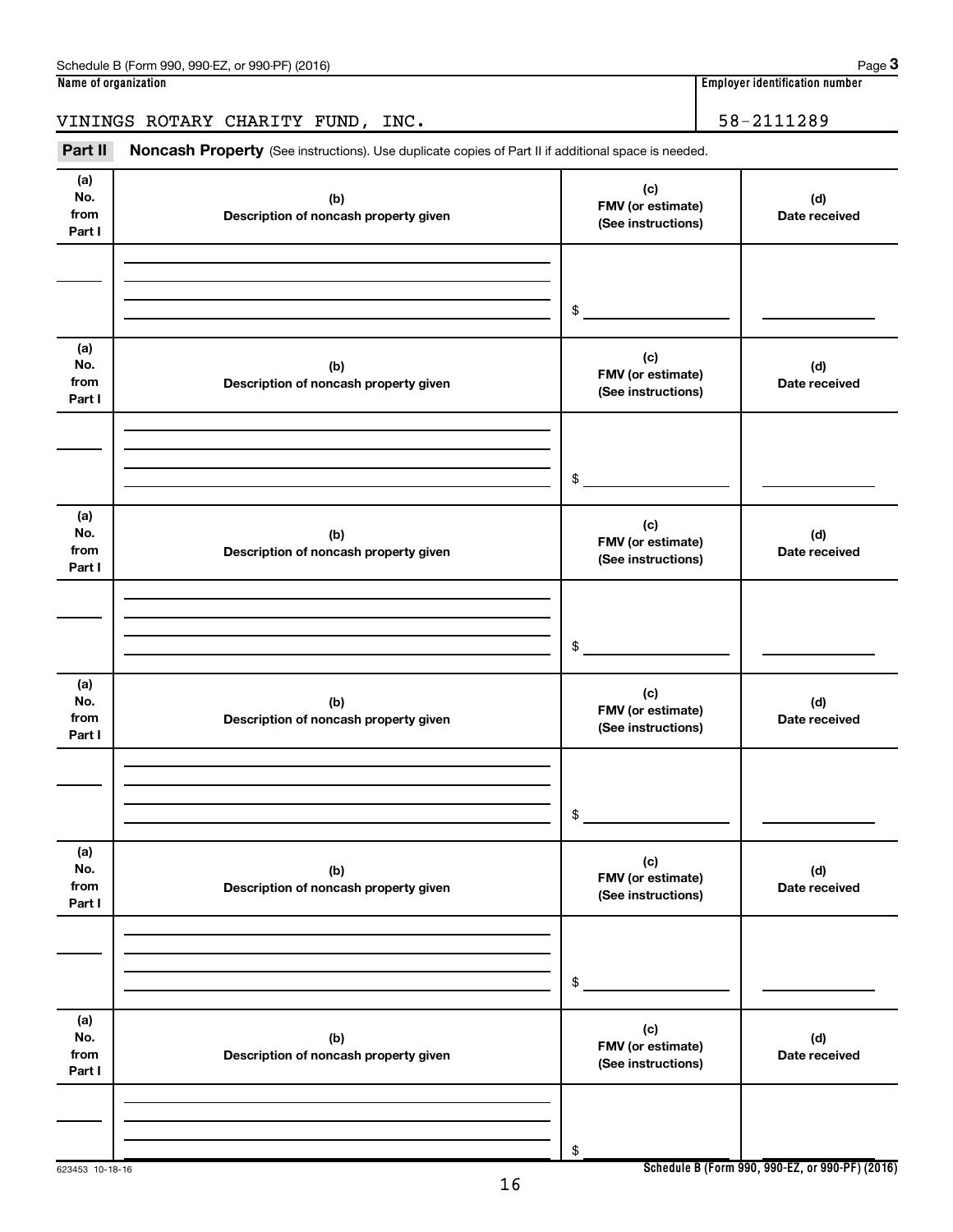|                           | Schedule B (Form 990, 990-EZ, or 990-PF) (2016)                                                                                                                                                                                                                                 |                      | Page 4                                                                                                                                                |  |  |  |  |  |
|---------------------------|---------------------------------------------------------------------------------------------------------------------------------------------------------------------------------------------------------------------------------------------------------------------------------|----------------------|-------------------------------------------------------------------------------------------------------------------------------------------------------|--|--|--|--|--|
| Name of organization      |                                                                                                                                                                                                                                                                                 |                      | <b>Employer identification number</b>                                                                                                                 |  |  |  |  |  |
|                           | VININGS ROTARY CHARITY FUND, INC.                                                                                                                                                                                                                                               |                      | 58-2111289                                                                                                                                            |  |  |  |  |  |
| Part III                  |                                                                                                                                                                                                                                                                                 |                      | Exclusively religious, charitable, etc., contributions to organizations described in section 501(c)(7), (8), or (10) that total more than \$1,000 for |  |  |  |  |  |
|                           | the year from any one contributor. Complete columns (a) through (e) and the following line entry. For organizations<br>completing Part III, enter the total of exclusively religious, charitable, etc., contributions of \$1,000 or less for the year. (Enter this info. once.) |                      |                                                                                                                                                       |  |  |  |  |  |
|                           | Use duplicate copies of Part III if additional space is needed.                                                                                                                                                                                                                 |                      |                                                                                                                                                       |  |  |  |  |  |
| (a) No.<br>from<br>Part I | (b) Purpose of gift                                                                                                                                                                                                                                                             | (c) Use of gift      | (d) Description of how gift is held                                                                                                                   |  |  |  |  |  |
|                           |                                                                                                                                                                                                                                                                                 |                      |                                                                                                                                                       |  |  |  |  |  |
|                           |                                                                                                                                                                                                                                                                                 |                      |                                                                                                                                                       |  |  |  |  |  |
|                           |                                                                                                                                                                                                                                                                                 | (e) Transfer of gift |                                                                                                                                                       |  |  |  |  |  |
|                           | Transferee's name, address, and ZIP + 4                                                                                                                                                                                                                                         |                      | Relationship of transferor to transferee                                                                                                              |  |  |  |  |  |
|                           |                                                                                                                                                                                                                                                                                 |                      |                                                                                                                                                       |  |  |  |  |  |
| (a) No.<br>from<br>Part I | (b) Purpose of gift                                                                                                                                                                                                                                                             | (c) Use of gift      | (d) Description of how gift is held                                                                                                                   |  |  |  |  |  |
|                           |                                                                                                                                                                                                                                                                                 |                      |                                                                                                                                                       |  |  |  |  |  |
|                           |                                                                                                                                                                                                                                                                                 |                      |                                                                                                                                                       |  |  |  |  |  |
|                           |                                                                                                                                                                                                                                                                                 | (e) Transfer of gift |                                                                                                                                                       |  |  |  |  |  |
|                           | Transferee's name, address, and ZIP + 4                                                                                                                                                                                                                                         |                      | Relationship of transferor to transferee                                                                                                              |  |  |  |  |  |
|                           |                                                                                                                                                                                                                                                                                 |                      |                                                                                                                                                       |  |  |  |  |  |
| (a) No.<br>from<br>Part I | (b) Purpose of gift                                                                                                                                                                                                                                                             | (c) Use of gift      | (d) Description of how gift is held                                                                                                                   |  |  |  |  |  |
|                           |                                                                                                                                                                                                                                                                                 |                      |                                                                                                                                                       |  |  |  |  |  |
|                           |                                                                                                                                                                                                                                                                                 |                      |                                                                                                                                                       |  |  |  |  |  |
|                           |                                                                                                                                                                                                                                                                                 | (e) Transfer of gift |                                                                                                                                                       |  |  |  |  |  |
|                           | Transferee's name, address, and ZIP + 4                                                                                                                                                                                                                                         |                      | Relationship of transferor to transferee                                                                                                              |  |  |  |  |  |
|                           |                                                                                                                                                                                                                                                                                 |                      |                                                                                                                                                       |  |  |  |  |  |
| (a) No.<br>from           | (b) Purpose of gift                                                                                                                                                                                                                                                             | (c) Use of gift      | (d) Description of how gift is held                                                                                                                   |  |  |  |  |  |
| Part I                    |                                                                                                                                                                                                                                                                                 |                      |                                                                                                                                                       |  |  |  |  |  |
|                           |                                                                                                                                                                                                                                                                                 |                      |                                                                                                                                                       |  |  |  |  |  |
|                           | (e) Transfer of gift                                                                                                                                                                                                                                                            |                      |                                                                                                                                                       |  |  |  |  |  |
|                           | Transferee's name, address, and ZIP + 4                                                                                                                                                                                                                                         |                      | Relationship of transferor to transferee                                                                                                              |  |  |  |  |  |
|                           |                                                                                                                                                                                                                                                                                 |                      |                                                                                                                                                       |  |  |  |  |  |
|                           |                                                                                                                                                                                                                                                                                 |                      |                                                                                                                                                       |  |  |  |  |  |

**Schedule B (Form 990, 990-EZ, or 990-PF) (2016)**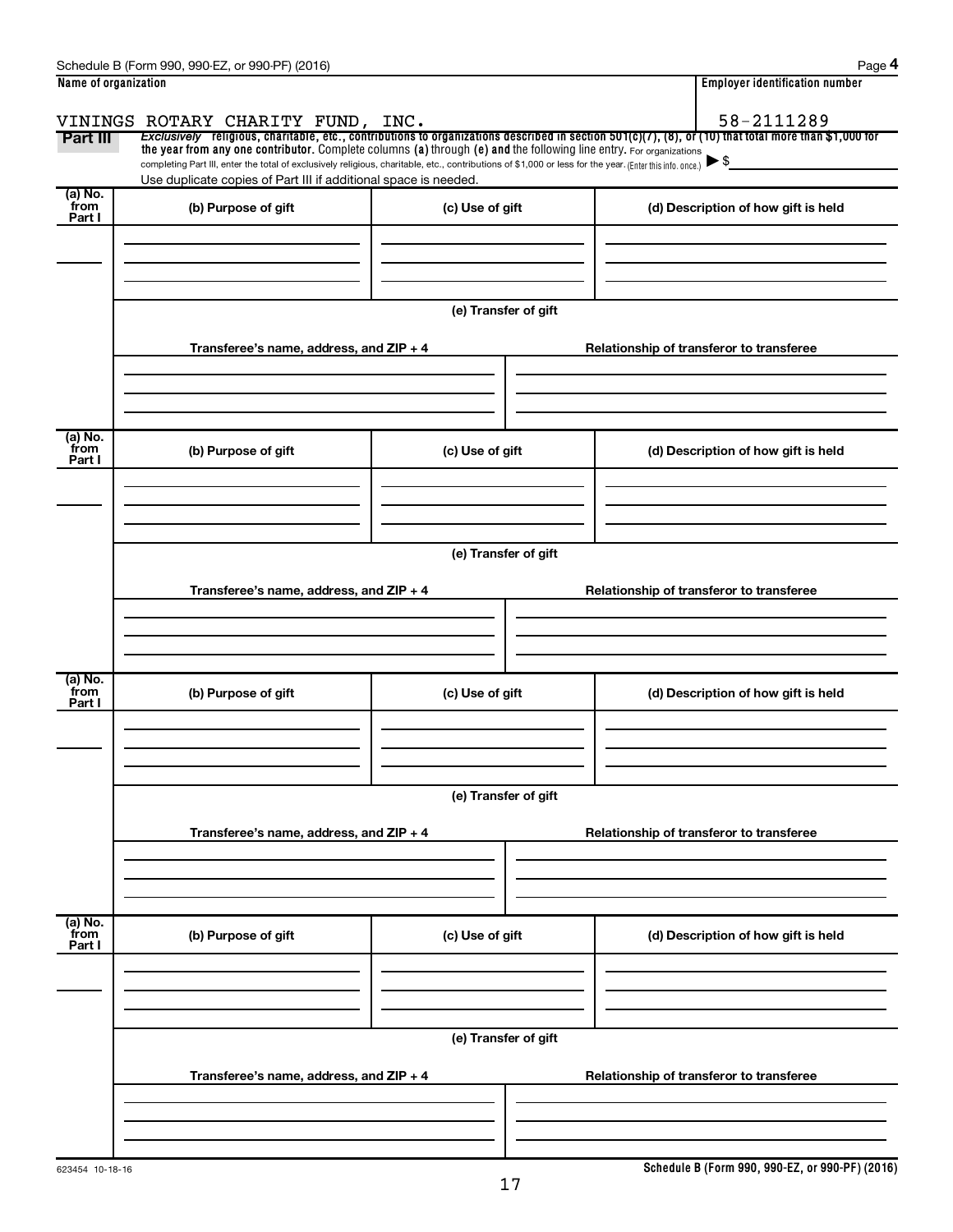| <b>SCHEDULE G</b>                                                                                                                                                                                                                                                                                                                                                                                                                                                                                                                                                                                                                                                                                                                                                                                                                                |                                                                                                                                                                                                                                                    |  |                                   |                                                               |           |                                                                                                                                                                               |  |                                                                            | OMB No. 1545-0047                                       |  |
|--------------------------------------------------------------------------------------------------------------------------------------------------------------------------------------------------------------------------------------------------------------------------------------------------------------------------------------------------------------------------------------------------------------------------------------------------------------------------------------------------------------------------------------------------------------------------------------------------------------------------------------------------------------------------------------------------------------------------------------------------------------------------------------------------------------------------------------------------|----------------------------------------------------------------------------------------------------------------------------------------------------------------------------------------------------------------------------------------------------|--|-----------------------------------|---------------------------------------------------------------|-----------|-------------------------------------------------------------------------------------------------------------------------------------------------------------------------------|--|----------------------------------------------------------------------------|---------------------------------------------------------|--|
| (Form 990 or 990-EZ)                                                                                                                                                                                                                                                                                                                                                                                                                                                                                                                                                                                                                                                                                                                                                                                                                             |                                                                                                                                                                                                                                                    |  |                                   |                                                               |           | <b>Supplemental Information Regarding Fundraising or Gaming Activities</b><br>Complete if the organization answered "Yes" on Form 990, Part IV, line 17, 18, or 19, or if the |  |                                                                            |                                                         |  |
| Department of the Treasury<br>Internal Revenue Service                                                                                                                                                                                                                                                                                                                                                                                                                                                                                                                                                                                                                                                                                                                                                                                           | organization entered more than \$15,000 on Form 990-EZ, line 6a.<br><b>Open to Public</b><br>Attach to Form 990 or Form 990-EZ.<br>Inspection<br>Information about Schedule G (Form 990 or 990-EZ) and its instructions is at www.irs.gov/form990. |  |                                   |                                                               |           |                                                                                                                                                                               |  |                                                                            |                                                         |  |
| Name of the organization                                                                                                                                                                                                                                                                                                                                                                                                                                                                                                                                                                                                                                                                                                                                                                                                                         |                                                                                                                                                                                                                                                    |  |                                   |                                                               |           |                                                                                                                                                                               |  |                                                                            | <b>Employer identification number</b>                   |  |
|                                                                                                                                                                                                                                                                                                                                                                                                                                                                                                                                                                                                                                                                                                                                                                                                                                                  |                                                                                                                                                                                                                                                    |  | VININGS ROTARY CHARITY FUND, INC. |                                                               |           |                                                                                                                                                                               |  | 58-2111289                                                                 |                                                         |  |
| Part I                                                                                                                                                                                                                                                                                                                                                                                                                                                                                                                                                                                                                                                                                                                                                                                                                                           | required to complete this part.                                                                                                                                                                                                                    |  |                                   |                                                               |           | Fundraising Activities. Complete if the organization answered "Yes" on Form 990, Part IV, line 17. Form 990-EZ filers are not                                                 |  |                                                                            |                                                         |  |
| 1 Indicate whether the organization raised funds through any of the following activities. Check all that apply.<br>Mail solicitations<br>Solicitation of non-government grants<br>e<br>a<br>Internet and email solicitations<br>f<br>Solicitation of government grants<br>b<br>Phone solicitations<br>Special fundraising events<br>c<br>g<br>In-person solicitations<br>d<br>2 a Did the organization have a written or oral agreement with any individual (including officers, directors, trustees, or<br>Yes<br><b>No</b><br>key employees listed in Form 990, Part VII) or entity in connection with professional fundraising services?<br><b>b</b> If "Yes," list the 10 highest paid individuals or entities (fundraisers) pursuant to agreements under which the fundraiser is to be<br>compensated at least \$5,000 by the organization. |                                                                                                                                                                                                                                                    |  |                                   |                                                               |           |                                                                                                                                                                               |  |                                                                            |                                                         |  |
| (i) Name and address of individual<br>or entity (fundraiser)                                                                                                                                                                                                                                                                                                                                                                                                                                                                                                                                                                                                                                                                                                                                                                                     |                                                                                                                                                                                                                                                    |  | (ii) Activity                     | fundraiser<br>have custody<br>or control of<br>contributions? | (iii) Did | (iv) Gross receipts<br>from activity                                                                                                                                          |  | (v) Amount paid<br>to (or retained by)<br>fundraiser<br>listed in col. (i) | (vi) Amount paid<br>to (or retained by)<br>organization |  |
|                                                                                                                                                                                                                                                                                                                                                                                                                                                                                                                                                                                                                                                                                                                                                                                                                                                  |                                                                                                                                                                                                                                                    |  |                                   | Yes                                                           | No.       |                                                                                                                                                                               |  |                                                                            |                                                         |  |
|                                                                                                                                                                                                                                                                                                                                                                                                                                                                                                                                                                                                                                                                                                                                                                                                                                                  |                                                                                                                                                                                                                                                    |  |                                   |                                                               |           |                                                                                                                                                                               |  |                                                                            |                                                         |  |
|                                                                                                                                                                                                                                                                                                                                                                                                                                                                                                                                                                                                                                                                                                                                                                                                                                                  |                                                                                                                                                                                                                                                    |  |                                   |                                                               |           |                                                                                                                                                                               |  |                                                                            |                                                         |  |
|                                                                                                                                                                                                                                                                                                                                                                                                                                                                                                                                                                                                                                                                                                                                                                                                                                                  |                                                                                                                                                                                                                                                    |  |                                   |                                                               |           |                                                                                                                                                                               |  |                                                                            |                                                         |  |
|                                                                                                                                                                                                                                                                                                                                                                                                                                                                                                                                                                                                                                                                                                                                                                                                                                                  |                                                                                                                                                                                                                                                    |  |                                   |                                                               |           |                                                                                                                                                                               |  |                                                                            |                                                         |  |
|                                                                                                                                                                                                                                                                                                                                                                                                                                                                                                                                                                                                                                                                                                                                                                                                                                                  |                                                                                                                                                                                                                                                    |  |                                   |                                                               |           |                                                                                                                                                                               |  |                                                                            |                                                         |  |
|                                                                                                                                                                                                                                                                                                                                                                                                                                                                                                                                                                                                                                                                                                                                                                                                                                                  |                                                                                                                                                                                                                                                    |  |                                   |                                                               |           |                                                                                                                                                                               |  |                                                                            |                                                         |  |
|                                                                                                                                                                                                                                                                                                                                                                                                                                                                                                                                                                                                                                                                                                                                                                                                                                                  |                                                                                                                                                                                                                                                    |  |                                   |                                                               |           |                                                                                                                                                                               |  |                                                                            |                                                         |  |
|                                                                                                                                                                                                                                                                                                                                                                                                                                                                                                                                                                                                                                                                                                                                                                                                                                                  |                                                                                                                                                                                                                                                    |  |                                   |                                                               |           |                                                                                                                                                                               |  |                                                                            |                                                         |  |
|                                                                                                                                                                                                                                                                                                                                                                                                                                                                                                                                                                                                                                                                                                                                                                                                                                                  |                                                                                                                                                                                                                                                    |  |                                   |                                                               |           |                                                                                                                                                                               |  |                                                                            |                                                         |  |
| Total                                                                                                                                                                                                                                                                                                                                                                                                                                                                                                                                                                                                                                                                                                                                                                                                                                            |                                                                                                                                                                                                                                                    |  |                                   |                                                               |           |                                                                                                                                                                               |  |                                                                            |                                                         |  |
| 3 List all states in which the organization is registered or licensed to solicit contributions or has been notified it is exempt from registration<br>or licensing.                                                                                                                                                                                                                                                                                                                                                                                                                                                                                                                                                                                                                                                                              |                                                                                                                                                                                                                                                    |  |                                   |                                                               |           |                                                                                                                                                                               |  |                                                                            |                                                         |  |

AL,AK,AZ,AR,CA,CO,CT,DE,FL,GA,HI,ID,IL,IN,IA,KS,KY,LA,ME,MD,MA,MI,MN,MS,MO MT,NE,NV,NH,NJ,NM,NY,NC,ND,OH,OK,OR,PA,RI,SC,SD,TN,TX,UT,VT,VA,WA,WV,WI,WY

**For Paperwork Reduction Act Notice, see the Instructions for Form 990 or 990-EZ. Schedule G (Form 990 or 990-EZ) 2016** LHA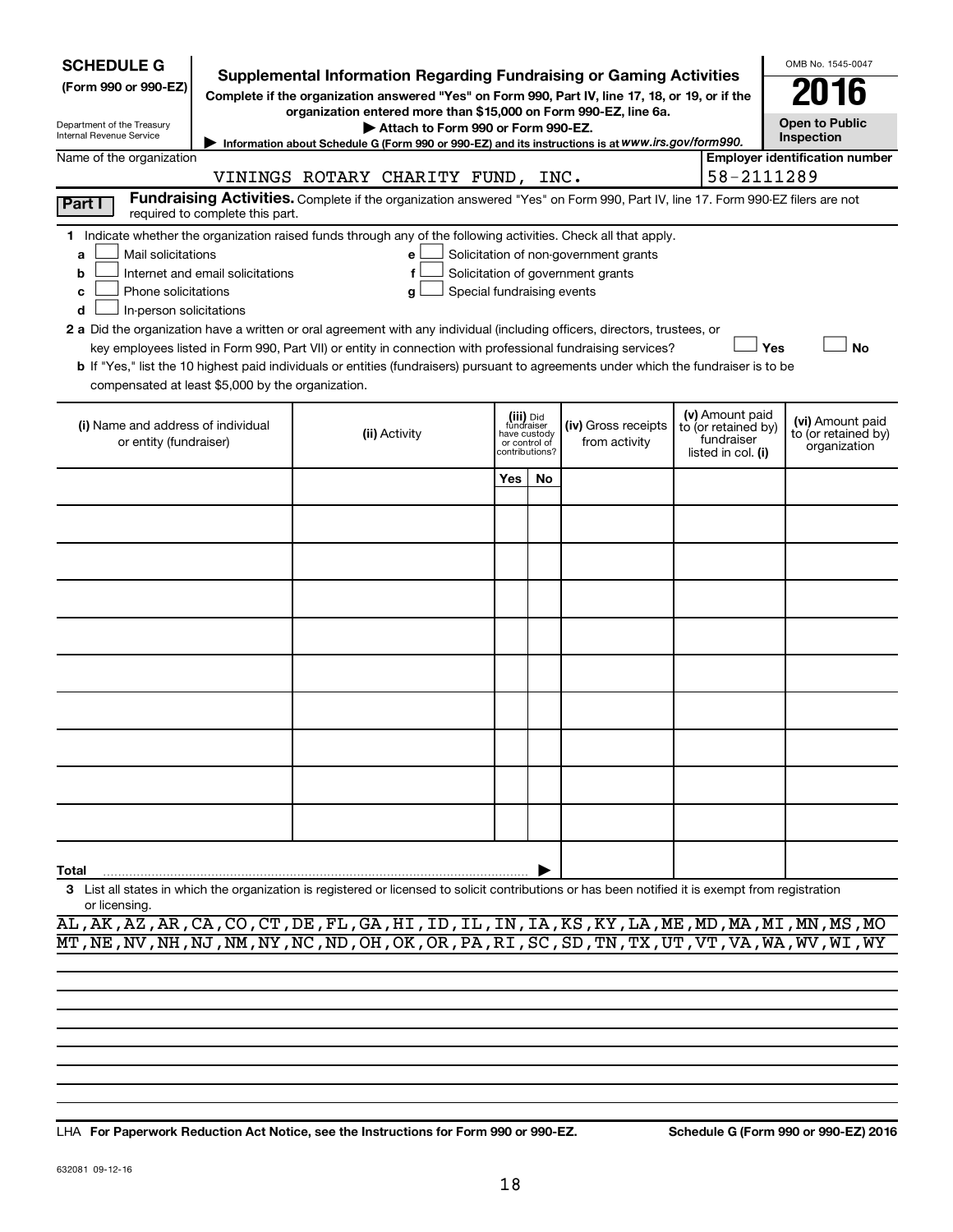| Schedule G (Form 990 or 990-EZ) 2016 VININGS ROTARY CHARITY FUND, INC. |  |  | $58 - 2111289$ Page 2                                                                                                                          |
|------------------------------------------------------------------------|--|--|------------------------------------------------------------------------------------------------------------------------------------------------|
|                                                                        |  |  | <b>Part II   Fundraising Events.</b> Complete if the organization answered "Yes" on Form 990, Part IV, line 18, or reported more than \$15,000 |

of fundraising event contributions and gross income on Form 990-EZ, lines 1 and 6b. List events with gross receipts greater than \$5,000.

|                 |              |                                                                                                                                                                             | (a) Event #1 | (b) Event #2            | (c) Other events<br><b>NONE</b> | (d) Total events<br>(add col. (a) through |
|-----------------|--------------|-----------------------------------------------------------------------------------------------------------------------------------------------------------------------------|--------------|-------------------------|---------------------------------|-------------------------------------------|
|                 |              |                                                                                                                                                                             | FIVE K RUN   |                         | (total number)                  | col. (c)                                  |
|                 |              |                                                                                                                                                                             | (event type) | (event type)            |                                 |                                           |
| Revenue         | 1.           |                                                                                                                                                                             | 118,997.     |                         |                                 | 118,997.                                  |
|                 | $\mathbf{2}$ |                                                                                                                                                                             | 118,997.     |                         |                                 | 118,997.                                  |
|                 | 3            | Gross income (line 1 minus line 2)                                                                                                                                          |              |                         |                                 |                                           |
|                 |              |                                                                                                                                                                             |              |                         |                                 |                                           |
|                 | 5.           |                                                                                                                                                                             |              |                         |                                 |                                           |
| Direct Expenses |              |                                                                                                                                                                             |              |                         |                                 |                                           |
|                 |              |                                                                                                                                                                             |              |                         |                                 |                                           |
|                 | 8.           |                                                                                                                                                                             |              |                         |                                 |                                           |
|                 | 9            |                                                                                                                                                                             | 34, 515.     |                         |                                 | 34,515.                                   |
|                 | 10           | Direct expense summary. Add lines 4 through 9 in column (d)                                                                                                                 |              |                         | ▶                               | 34,515.                                   |
| <b>Part III</b> |              | 11 Net income summary. Subtract line 10 from line 3, column (d)<br>Gaming. Complete if the organization answered "Yes" on Form 990, Part IV, line 19, or reported more than |              |                         |                                 | $-34,515.$                                |
|                 |              | \$15,000 on Form 990-EZ, line 6a.                                                                                                                                           |              |                         |                                 |                                           |
|                 |              |                                                                                                                                                                             |              | (b) Pull tabs/instant   |                                 | (d) Total gaming (add                     |
|                 |              |                                                                                                                                                                             | (a) Bingo    | bingo/progressive bingo | (c) Other gaming                | col. (a) through col. (c))                |
| Revenue         |              |                                                                                                                                                                             |              |                         |                                 |                                           |
|                 |              |                                                                                                                                                                             |              |                         |                                 |                                           |
|                 |              |                                                                                                                                                                             |              |                         |                                 |                                           |
|                 |              |                                                                                                                                                                             |              |                         |                                 |                                           |
| Direct Expenses |              |                                                                                                                                                                             |              |                         |                                 |                                           |
|                 | 4            |                                                                                                                                                                             |              |                         |                                 |                                           |
|                 |              |                                                                                                                                                                             |              |                         |                                 |                                           |
|                 |              |                                                                                                                                                                             | %<br>Yes     | Yes<br>%                | Yes<br>%                        |                                           |
|                 |              | 6 Volunteer labor<br><u> 1986 - Jan Barbarat, martin a</u>                                                                                                                  | No           | No                      | No                              |                                           |
|                 | 7            | Direct expense summary. Add lines 2 through 5 in column (d)                                                                                                                 |              |                         |                                 |                                           |
|                 |              |                                                                                                                                                                             |              |                         |                                 |                                           |
|                 | 8            |                                                                                                                                                                             |              |                         |                                 |                                           |
| 9               |              | Enter the state(s) in which the organization conducts gaming activities:                                                                                                    |              |                         |                                 |                                           |
|                 |              |                                                                                                                                                                             |              |                         |                                 | Yes<br><b>No</b>                          |
|                 |              | <b>b</b> If "No," explain:<br>the control of the control of the control of the control of the control of                                                                    |              |                         |                                 |                                           |
|                 |              |                                                                                                                                                                             |              |                         |                                 |                                           |
|                 |              |                                                                                                                                                                             |              |                         |                                 |                                           |
|                 |              |                                                                                                                                                                             |              |                         |                                 | Yes<br><b>No</b>                          |
|                 |              | <b>b</b> If "Yes," explain:                                                                                                                                                 |              |                         |                                 |                                           |
|                 |              |                                                                                                                                                                             |              |                         |                                 |                                           |

632082 09-12-16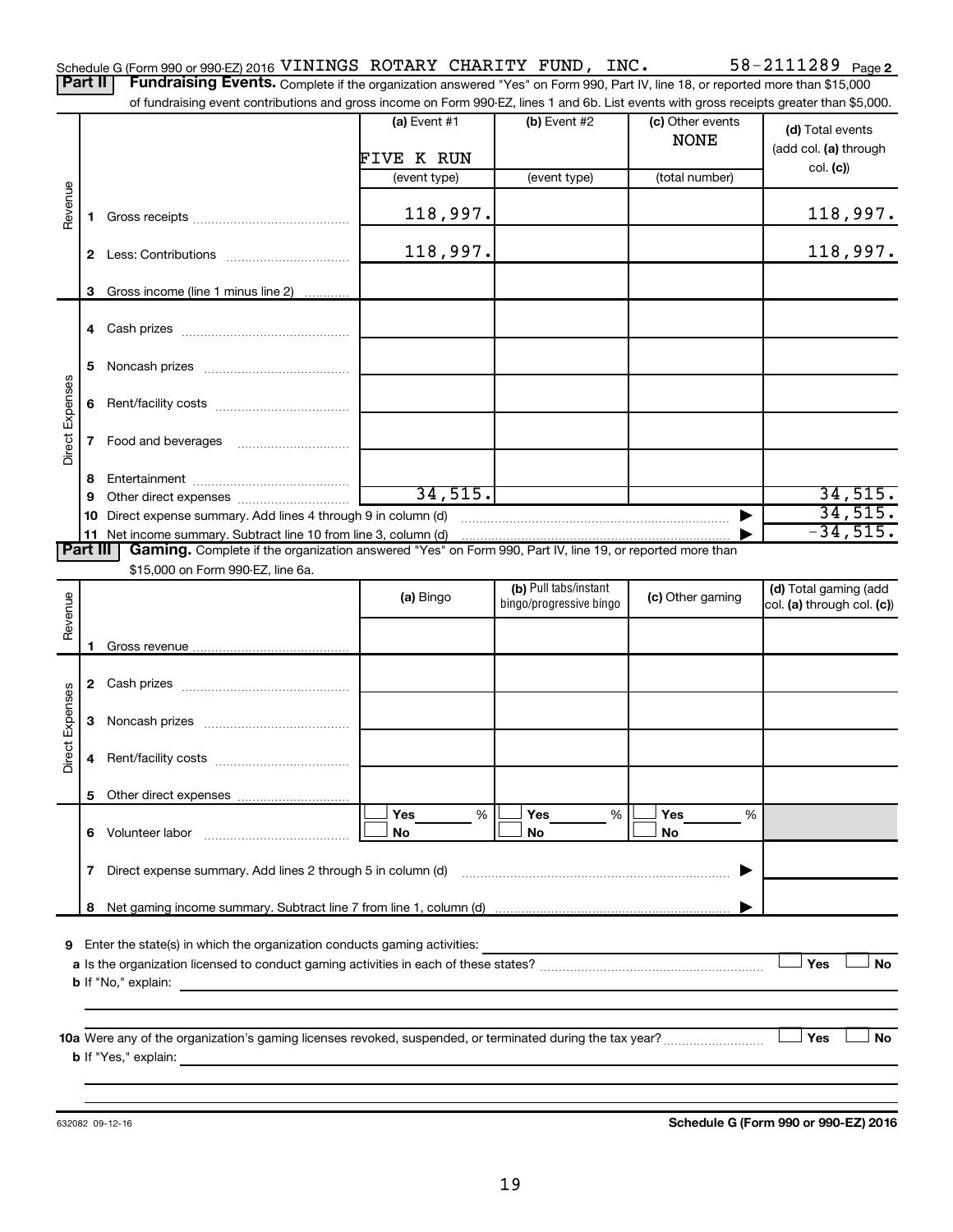|    | 58-2111289<br>Schedule G (Form 990 or 990-EZ) 2016 VININGS ROTARY CHARITY FUND, INC.                                                                          |                 |     | Page 3               |
|----|---------------------------------------------------------------------------------------------------------------------------------------------------------------|-----------------|-----|----------------------|
| 11 |                                                                                                                                                               |                 | Yes | No                   |
|    | 12 Is the organization a grantor, beneficiary or trustee of a trust, or a member of a partnership or other entity formed                                      |                 |     |                      |
|    |                                                                                                                                                               |                 | Yes | No                   |
|    | 13 Indicate the percentage of gaming activity conducted in:                                                                                                   |                 |     |                      |
|    |                                                                                                                                                               |                 |     | %                    |
|    |                                                                                                                                                               | 13 <sub>b</sub> |     | %                    |
|    | 14 Enter the name and address of the person who prepares the organization's gaming/special events books and records:                                          |                 |     |                      |
|    |                                                                                                                                                               |                 |     |                      |
|    |                                                                                                                                                               |                 |     |                      |
|    |                                                                                                                                                               |                 |     |                      |
|    | 15a Does the organization have a contract with a third party from whom the organization receives gaming revenue?                                              |                 | Yes | <b>No</b>            |
|    |                                                                                                                                                               |                 |     |                      |
|    |                                                                                                                                                               |                 |     |                      |
|    |                                                                                                                                                               |                 |     |                      |
|    | c If "Yes," enter name and address of the third party:                                                                                                        |                 |     |                      |
|    |                                                                                                                                                               |                 |     |                      |
|    |                                                                                                                                                               |                 |     |                      |
|    | 16 Gaming manager information:                                                                                                                                |                 |     |                      |
|    |                                                                                                                                                               |                 |     |                      |
|    |                                                                                                                                                               |                 |     |                      |
|    | Gaming manager compensation > \$                                                                                                                              |                 |     |                      |
|    |                                                                                                                                                               |                 |     |                      |
|    |                                                                                                                                                               |                 |     |                      |
|    | Director/officer<br>Employee<br>Independent contractor                                                                                                        |                 |     |                      |
|    |                                                                                                                                                               |                 |     |                      |
| 17 | Mandatory distributions:                                                                                                                                      |                 |     |                      |
|    | a Is the organization required under state law to make charitable distributions from the gaming proceeds to                                                   |                 |     |                      |
|    | retain the state gaming license?                                                                                                                              |                 |     | $\Box$ Yes $\Box$ No |
|    | <b>b</b> Enter the amount of distributions required under state law to be distributed to other exempt organizations or spent in the                           |                 |     |                      |
|    | organization's own exempt activities during the tax year $\triangleright$ \$                                                                                  |                 |     |                      |
|    | <b>Part IV</b><br>Supplemental Information. Provide the explanations required by Part I, line 2b, columns (iii) and (v); and Part III, lines 9, 9b, 10b, 15b, |                 |     |                      |
|    | 15c, 16, and 17b, as applicable. Also provide any additional information. See instructions                                                                    |                 |     |                      |
|    |                                                                                                                                                               |                 |     |                      |
|    |                                                                                                                                                               |                 |     |                      |
|    |                                                                                                                                                               |                 |     |                      |
|    |                                                                                                                                                               |                 |     |                      |
|    |                                                                                                                                                               |                 |     |                      |
|    |                                                                                                                                                               |                 |     |                      |
|    |                                                                                                                                                               |                 |     |                      |
|    |                                                                                                                                                               |                 |     |                      |
|    |                                                                                                                                                               |                 |     |                      |
|    |                                                                                                                                                               |                 |     |                      |
|    |                                                                                                                                                               |                 |     |                      |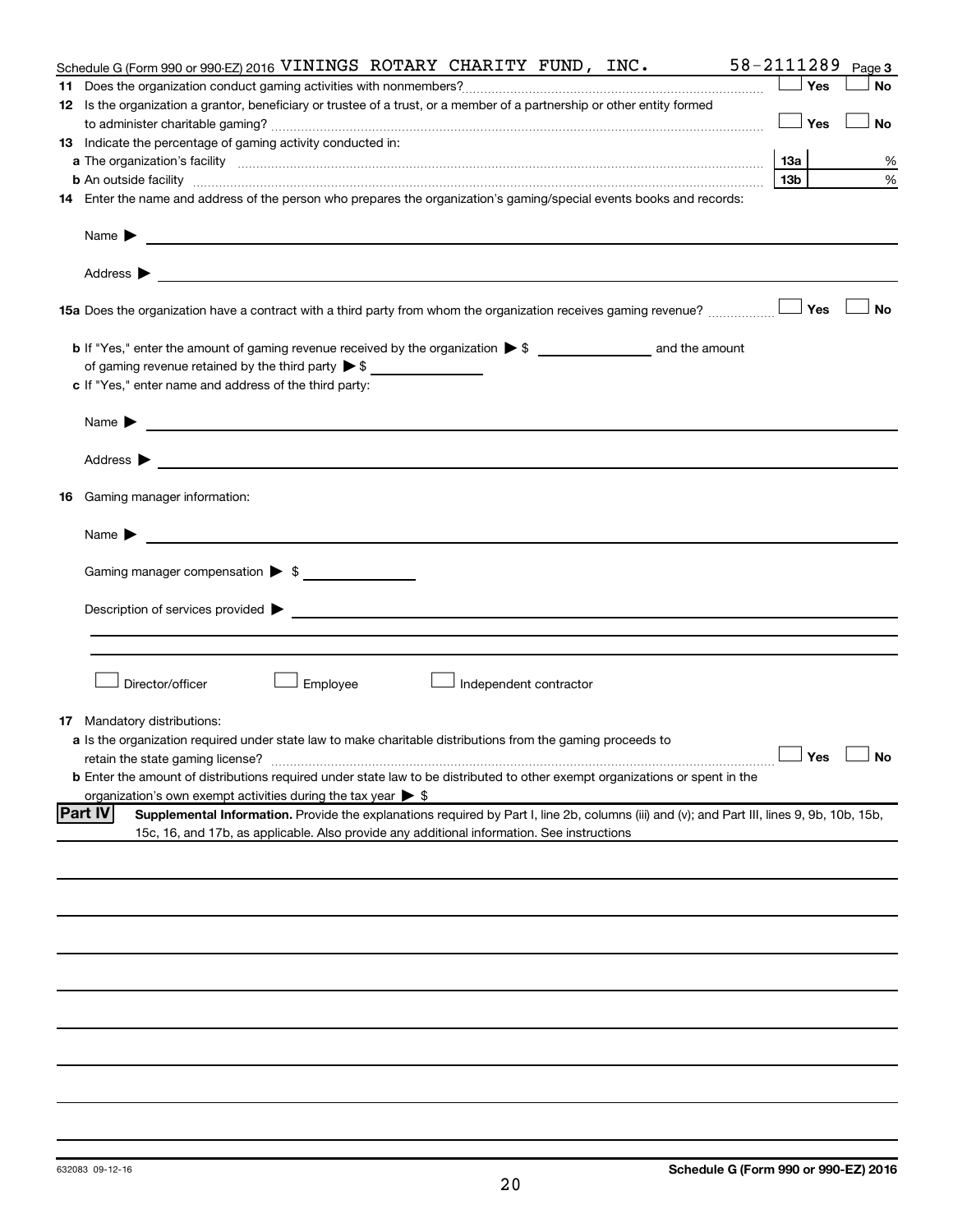| Schedule G (Form 990 or 990-EZ) VININGS RO<br><b>Part IV   Supplemental Information</b> (continued) | VININGS ROTARY CHARITY FUND, INC. |  |  | 58-2111289 Page 4 |  |
|-----------------------------------------------------------------------------------------------------|-----------------------------------|--|--|-------------------|--|
|                                                                                                     |                                   |  |  |                   |  |
|                                                                                                     |                                   |  |  |                   |  |
|                                                                                                     |                                   |  |  |                   |  |
|                                                                                                     |                                   |  |  |                   |  |
|                                                                                                     |                                   |  |  |                   |  |
|                                                                                                     |                                   |  |  |                   |  |
|                                                                                                     |                                   |  |  |                   |  |
|                                                                                                     |                                   |  |  |                   |  |
|                                                                                                     |                                   |  |  |                   |  |
|                                                                                                     |                                   |  |  |                   |  |
|                                                                                                     |                                   |  |  |                   |  |
|                                                                                                     |                                   |  |  |                   |  |
|                                                                                                     |                                   |  |  |                   |  |
|                                                                                                     |                                   |  |  |                   |  |
|                                                                                                     |                                   |  |  |                   |  |
|                                                                                                     |                                   |  |  |                   |  |
|                                                                                                     |                                   |  |  |                   |  |
|                                                                                                     |                                   |  |  |                   |  |
|                                                                                                     |                                   |  |  |                   |  |
|                                                                                                     |                                   |  |  |                   |  |
|                                                                                                     |                                   |  |  |                   |  |
|                                                                                                     |                                   |  |  |                   |  |
|                                                                                                     |                                   |  |  |                   |  |
|                                                                                                     |                                   |  |  |                   |  |
|                                                                                                     |                                   |  |  |                   |  |
|                                                                                                     |                                   |  |  |                   |  |
|                                                                                                     |                                   |  |  |                   |  |
|                                                                                                     |                                   |  |  |                   |  |
|                                                                                                     |                                   |  |  |                   |  |
|                                                                                                     |                                   |  |  |                   |  |
|                                                                                                     |                                   |  |  |                   |  |
|                                                                                                     |                                   |  |  |                   |  |
|                                                                                                     |                                   |  |  |                   |  |
|                                                                                                     |                                   |  |  |                   |  |
|                                                                                                     |                                   |  |  |                   |  |
|                                                                                                     |                                   |  |  |                   |  |
|                                                                                                     |                                   |  |  |                   |  |
|                                                                                                     |                                   |  |  |                   |  |
|                                                                                                     |                                   |  |  |                   |  |
|                                                                                                     |                                   |  |  |                   |  |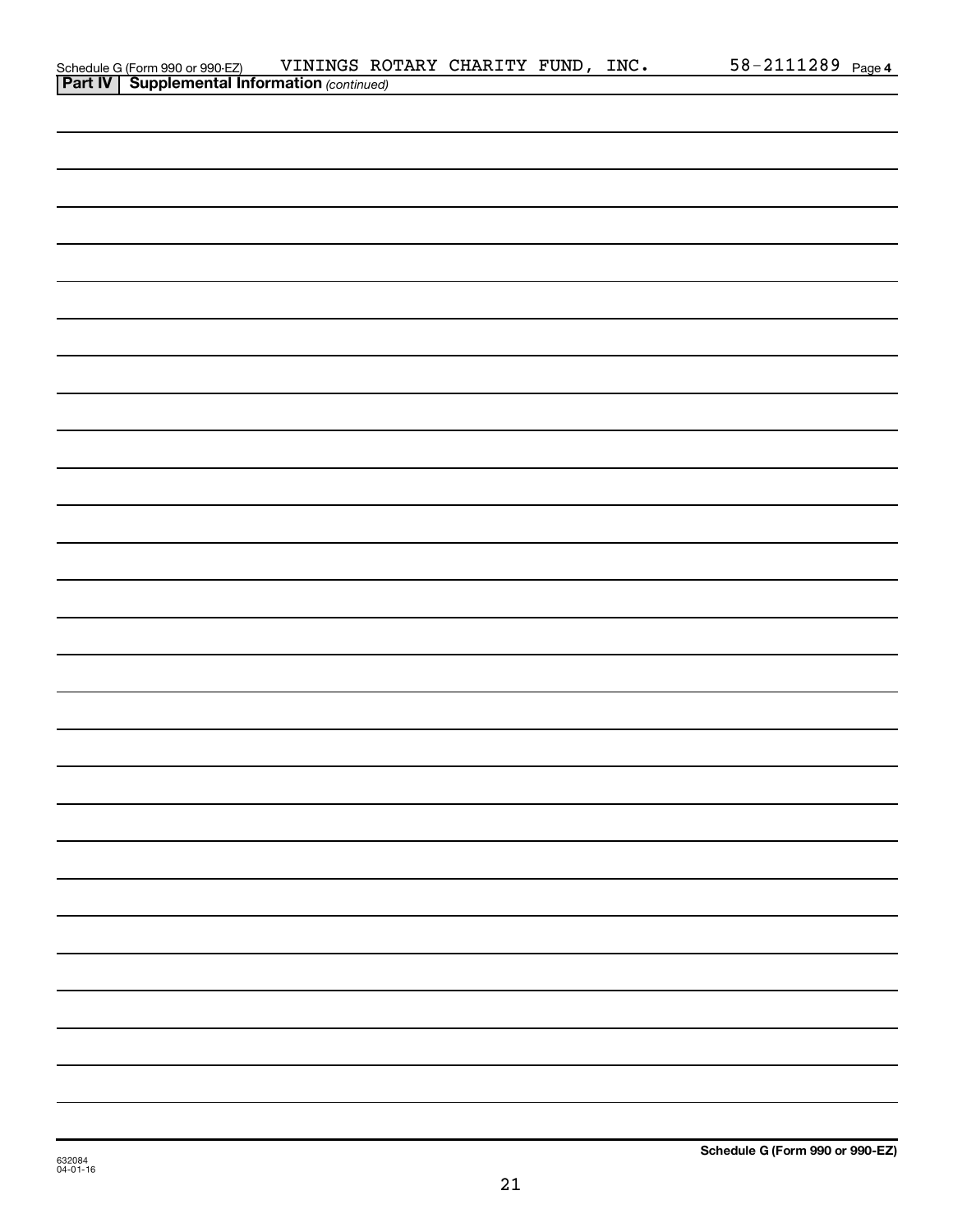**(Form 990 or 990-EZ)**

Department of the Treasury Internal Revenue Service Name of the organization

## **SCHEDULE O Supplemental Information to Form 990 or 990-EZ 2016**

**Complete to provide information for responses to specific questions on Form 990 or 990-EZ or to provide any additional information. | Attach to Form 990 or 990-EZ.**

**Information about Schedule O (Form 990 or 990-EZ) and its instructions is at WWW.irs.gov/form990.** 

VININGS ROTARY CHARITY FUND, INC.  $\vert$  58-2111289

#### FORM 990-EZ, PART I, LINE 4, OTHER INVESTMENT INCOME:

DESCRIPTION OF PROPERTY: AMOUNT:

INVESTMENT INCOME 9,184.

FORM 990-EZ, PART I, LINE 10, GRANTS AND ALLOCATIONS:

ACTIVITY CLASSIFICATION: CARE OF MINOR CHILDREN

GRANTEE NAME: CALVARY CHILDREN HOME

GRANTEE ADDRESS: 1430 LOST MOUNTAIN ROAD POWDER SPRINGS, GA 30303

GRANTEE RELATIONSHIP: NONE

PROPERTY DESCRIPTION: CASH

DATE OF GIFT: VARIOUS

AMOUNT GIVEN: 20,000.

ACTIVITY CLASSIFICATION: MEDICAL FOR NEEDY

GRANTEE NAME: GOOD SAMARITAN HEALTH CENTER

GRANTEE ADDRESS: 1015 DONALD LEE HOLLOWELL PKWY, ATLANTA, GA 30303

GRANTEE RELATIONSHIP: NONE

PROPERTY DESCRIPTION: CASH

DATE OF GIFT: VARIOUS

AMOUNT GIVEN: 20,000.

ACTIVITY CLASSIFICATION: ARTS EDUCATION STUDENTS K12

GRANTEE NAME: ARTSBRIDGE FOUNDATION

GRANTEE ADDRESS: 2800 COBB GALLERIA PKWY ATLANTA, GA 30339

GRANTEE RELATIONSHIP: NONE

**Employer identification number**

**Open to Public Inspection**

OMB No. 1545-0047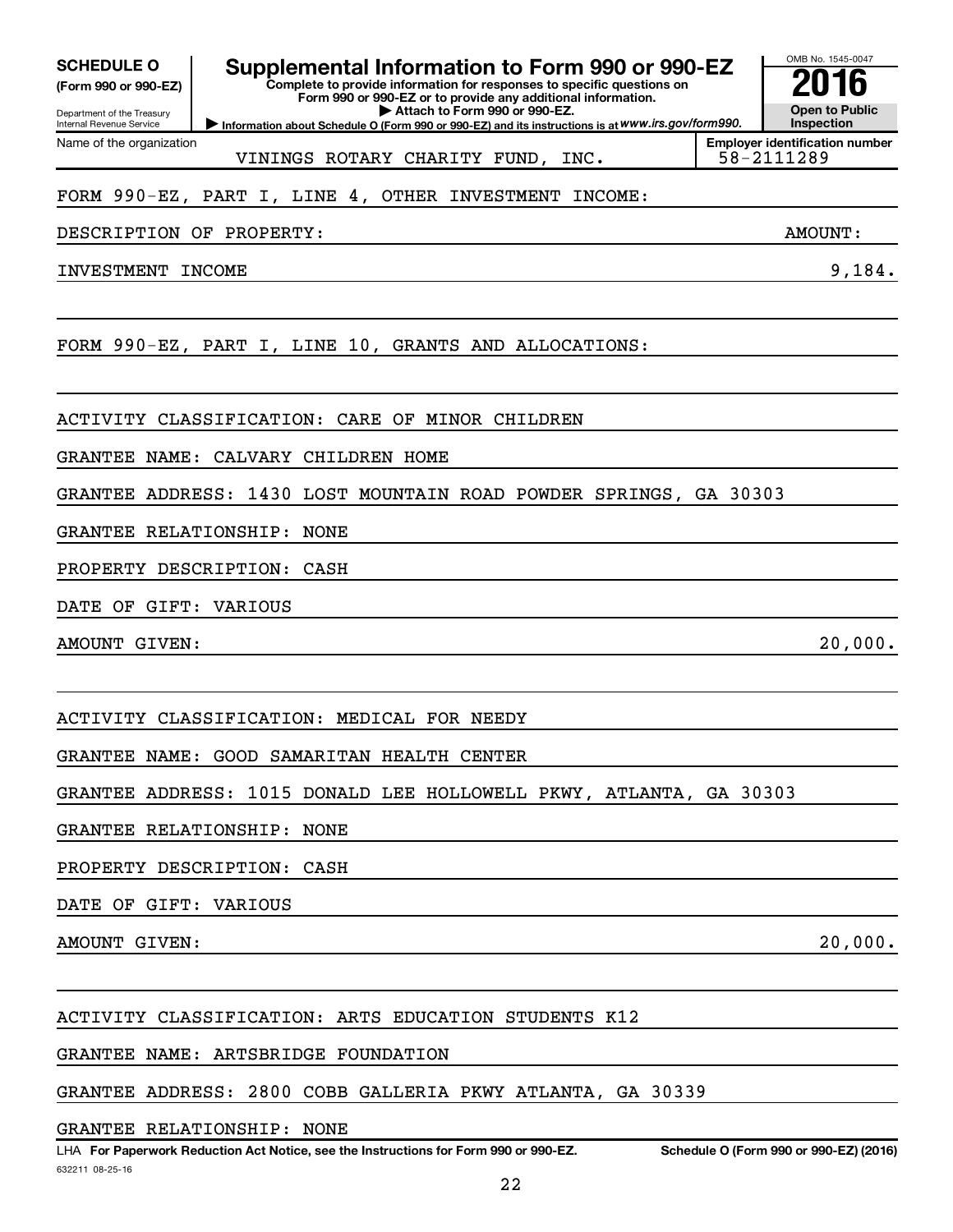| <b>SCHEDULE O</b> |  |
|-------------------|--|
|-------------------|--|

Department of the Treasury **(Form 990 or 990-EZ)**

Name of the organization

Internal Revenue Service

### **Supplemental Information to Form 990 or 990-EZ**<br>Complete to provide information for responses to specific questions on

**Complete to provide information for responses to specific questions on Form 990 or 990-EZ or to provide any additional information. | Attach to Form 990 or 990-EZ.**

**Information about Schedule O (Form 990 or 990-EZ) and its instructions is at WWW.irs.gov/form990.** 

**Employer identification number** VININGS ROTARY CHARITY FUND, INC.  $\vert$  58-2111289

#### PROPERTY DESCRIPTION: CASH

DATE OF GIFT: VARIOUS

AMOUNT GIVEN: 4,000.

OMB No. 1545-0047

**Open to Public Inspection**

ACTIVITY CLASSIFICATION: PROVIDES NEEDS OF FAMILIES/CHILDREN

GRANTEE NAME: MUST MINISTRIES

GRANTEE ADDRESS: 450 PAT MELL ROAD SMYRNA, GA 30060

GRANTEE RELATIONSHIP: NONE

PROPERTY DESCRIPTION: CASH

DATE OF GIFT: VARIOUS

AMOUNT GIVEN:  $3,000$ .

ACTIVITY CLASSIFICATION: ASSIST BOYS IN PUBLIC HOUSING

GRANTEE NAME: PHOENIX BOYS ASSOCIATION

GRANTEE ADDRESS: 1281 FULTON INDUSTRIAL BLVD ATLANTA, GA 30336

GRANTEE RELATIONSHIP: NONE

PROPERTY DESCRIPTION: CASH

DATE OF GIFT: VARIOUS

AMOUNT GIVEN: 6,500.

ACTIVITY CLASSIFICATION: ENABLES CHILD HAVE BRIGHT FUTURE

GRANTEE NAME: NORTH FULTON CHILD DEVELOPMENT CENTER

GRANTEE ADDRESS: 89 GROVE WAY, ROSWELL, GA 3007 ROSWELL, GA 30076

GRANTEE RELATIONSHIP: NONE

PROPERTY DESCRIPTION: CASH

DATE OF GIFT: VARIOUS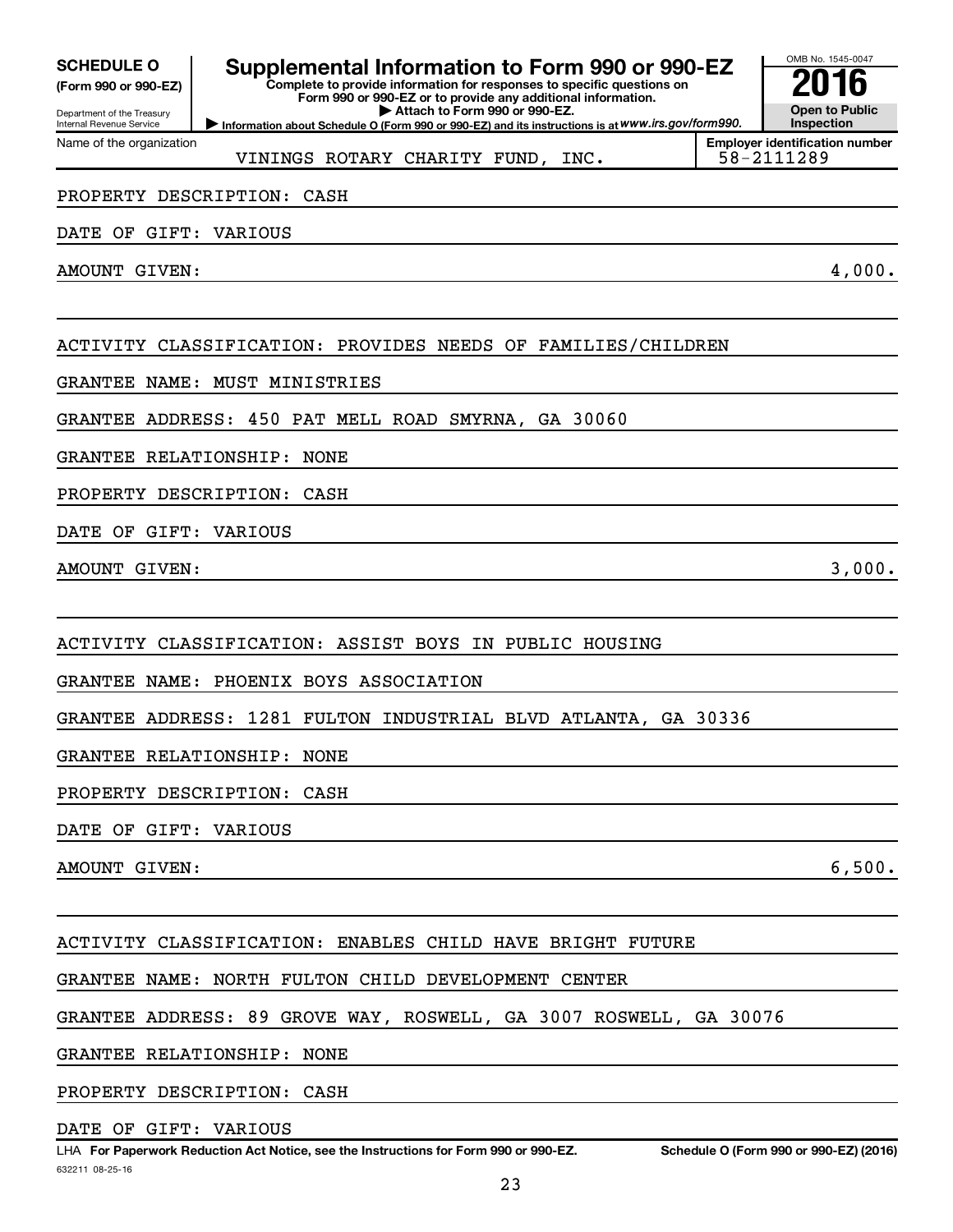| <b>SCHEDULE O</b> |  |
|-------------------|--|
|                   |  |

#### **(Form 990 or 990-EZ)**

Department of the Treasury Internal Revenue Service Name of the organization

## **Supplemental Information to Form 990 or 990-EZ**<br>Complete to provide information for responses to specific questions on

**Information about Schedule O (Form 990 or 990-EZ) and its instructions is at WWW.irs.gov/form990. Complete to provide information for responses to specific questions on Form 990 or 990-EZ or to provide any additional information. | Attach to Form 990 or 990-EZ.**



**Employer identification number**

VININGS ROTARY CHARITY FUND, INC.  $\vert$  58-2111289

AMOUNT GIVEN:  $3,000$ .

ACTIVITY CLASSIFICATION: IMPROVE LIFE FOR CHILDREN HIV

GRANTEE NAME: HERO FOR CHILDREN

GRANTEE ADDRESS: 6085 BARFIELD RD ATLANTA, GA 30328

GRANTEE RELATIONSHIP: NONE

PROPERTY DESCRIPTION: CASH

DATE OF GIFT: VARIOUS

AMOUNT GIVEN: 4,000.

ACTIVITY CLASSIFICATION: BUILDS CHARACTER OF YOUNG PEOPLE

GRANTEE NAME: BOY SCOUTS OF AMERICA

GRANTEE ADDRESS: 1800 CIRCLE 75 PARKWAY, SE ATLANTA, GA 30339

GRANTEE RELATIONSHIP: NONE

PROPERTY DESCRIPTION: CASH

DATE OF GIFT: VARIOUS

AMOUNT GIVEN:  $3,000$ .

ACTIVITY CLASSIFICATION: PROVIDE SAVE ENVIORNMENT FOR YOUTH

GRANTEE NAME: CENTER FOR CHILDREN AND YOUNG ADULTS

GRANTEE ADDRESS: 2221 AUSTELL RD SW # 1-100 MARIETTA, GA, GA 30060

GRANTEE RELATIONSHIP: NONE

PROPERTY DESCRIPTION: CASH

DATE OF GIFT: VARIOUS

AMOUNT GIVEN: 2,500.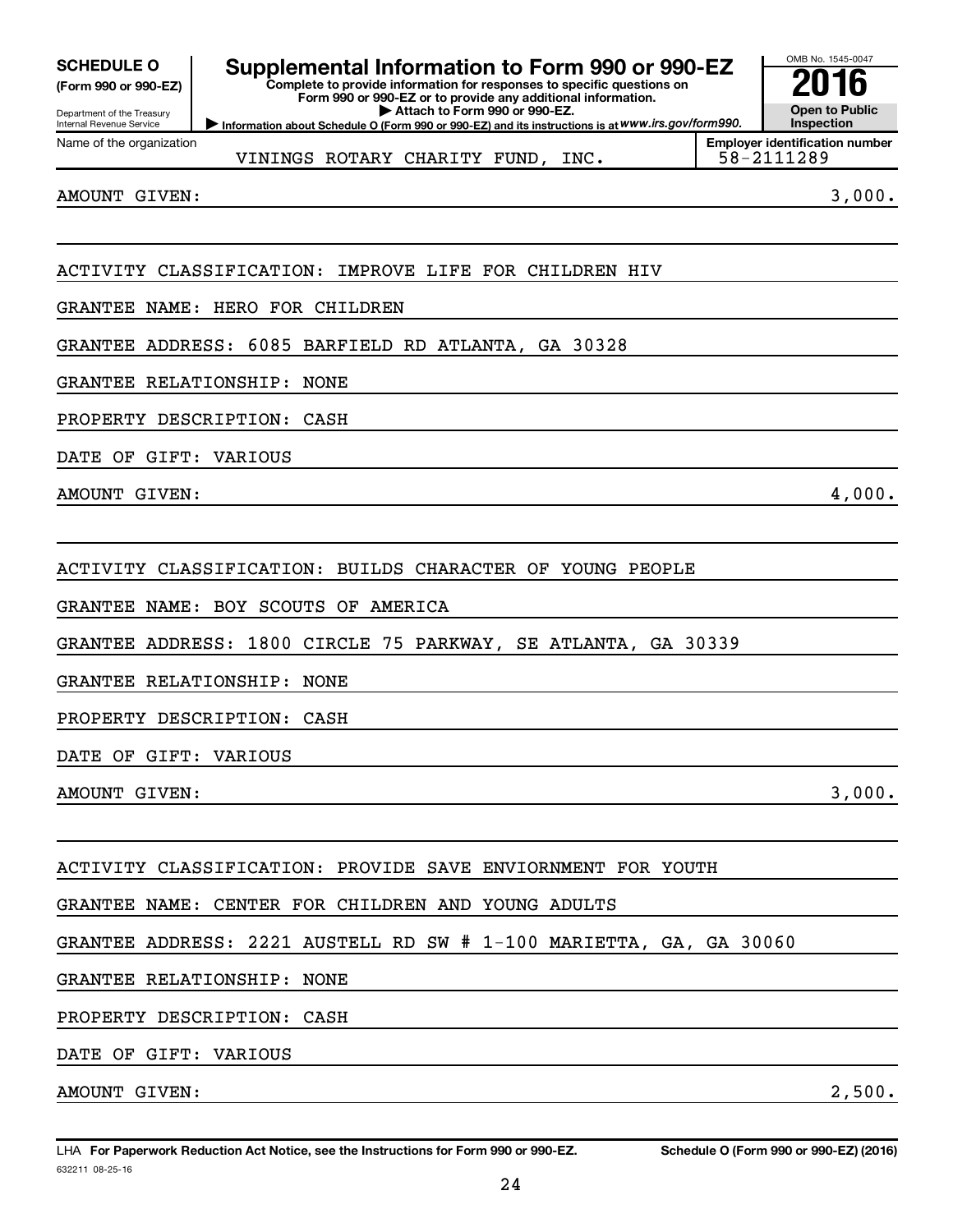| <b>SCHEDULE O</b> |
|-------------------|
|-------------------|

**(Form 990 or 990-EZ)**

Department of the Treasury Internal Revenue Service Name of the organization

### **Supplemental Information to Form 990 or 990-EZ**<br>Complete to provide information for responses to specific questions on

**Complete to provide information for responses to specific questions on Form 990 or 990-EZ or to provide any additional information. | Attach to Form 990 or 990-EZ.**

**Information about Schedule O (Form 990 or 990-EZ) and its instructions is at WWW.irs.gov/form990.** 



VININGS ROTARY CHARITY FUND, INC.  $\vert$  58-2111289

**Employer identification number**

#### ACTIVITY CLASSIFICATION: HELP CHILDREN ESTABLISH SUPPORT

#### GRANTEE NAME: KATE'S CLUB

GRANTEE ADDRESS: 1190 W DRUID HILLS DR NE BROOHAVEN, GA 30329

#### GRANTEE RELATIONSHIP: NONE

PROPERTY DESCRIPTION: CASH

DATE OF GIFT: VARIOUS

AMOUNT GIVEN:  $2,500$ .

#### ACTIVITY CLASSIFICATION: SERVES HOMELESS CHILDREN/MOTHERS

GRANTEE NAME: CHILDREN RESTORATION NETWORK

GRANTEE ADDRESS: 11285 ELKINS RD ROSWELL, GA 30076

GRANTEE RELATIONSHIP: NONE

PROPERTY DESCRIPTION: CASH

DATE OF GIFT: VARIOUS

AMOUNT GIVEN:  $2,500$ .

#### ACTIVITY CLASSIFICATION: INSPIRE CHILDREN WITH DISABILITIES

GRANTEE NAME: ADULT DISABILITY MEDICAL HOME, INC

GRANTEE ADDRESS: P.O. BOX 88534 ATLANTA, GA 30358

GRANTEE RELATIONSHIP: NONE

PROPERTY DESCRIPTION: CASH

DATE OF GIFT: VARIOUS

AMOUNT GIVEN: 1,500.

#### ACTIVITY CLASSIFICATION: SERVING LOCAL HOMELESS MEN, WOMEN

GRANTEE NAME: ATLANTA MISSIONS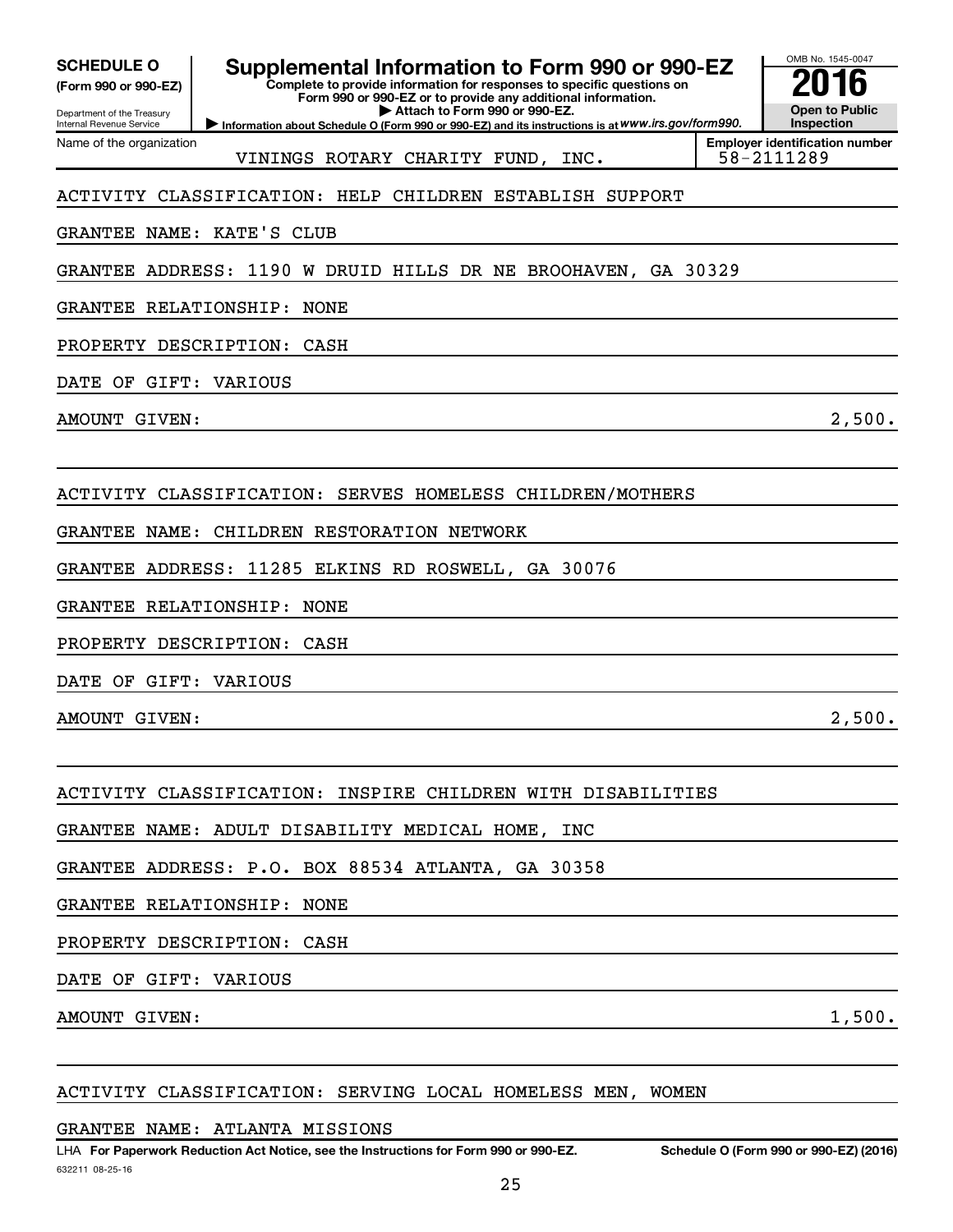| <b>SCHEDULE O</b>                                          | Supplemental Information to Form 990 or 990-EZ<br>Complete to provide information for responses to specific questions on |                               |  | OMB No. 1545-0047                                   |
|------------------------------------------------------------|--------------------------------------------------------------------------------------------------------------------------|-------------------------------|--|-----------------------------------------------------|
| (Form 990 or 990-EZ)<br>Department of the Treasury         | Form 990 or 990-EZ or to provide any additional information.                                                             | Attach to Form 990 or 990-EZ. |  | <b>Open to Public</b>                               |
| <b>Internal Revenue Service</b>                            | Information about Schedule O (Form 990 or 990-EZ) and its instructions is at WWW.irs.gov/form990.                        |                               |  | <b>Inspection</b>                                   |
| Name of the organization                                   | VININGS ROTARY CHARITY FUND, INC.                                                                                        |                               |  | <b>Employer identification number</b><br>58-2111289 |
| GRANTEE ADDRESS: 2353 BOLTON RD. NW ATLANTA, GA 98823      |                                                                                                                          |                               |  |                                                     |
| GRANTEE RELATIONSHIP:                                      | NONE                                                                                                                     |                               |  |                                                     |
| PROPERTY DESCRIPTION:                                      | CASH                                                                                                                     |                               |  |                                                     |
| DATE OF GIFT: VARIOUS                                      |                                                                                                                          |                               |  |                                                     |
| AMOUNT GIVEN:                                              |                                                                                                                          |                               |  | 2,500.                                              |
| ACTIVITY CLASSIFICATION: YOUTH CARE                        |                                                                                                                          |                               |  |                                                     |
| GRANTEE NAME:                                              | VININGS UNITED METHODIST CHURCH                                                                                          |                               |  |                                                     |
| GRANTEE ADDRESS:                                           | 2520 WINDY HILL, STE 300 MARIETTA, GA, GA 30067                                                                          |                               |  |                                                     |
| GRANTEE RELATIONSHIP:                                      | NONE                                                                                                                     |                               |  |                                                     |
| PROPERTY DESCRIPTION:                                      | GASH                                                                                                                     |                               |  |                                                     |
| DATE OF GIFT: VARIOUS                                      |                                                                                                                          |                               |  |                                                     |
| AMOUNT GIVEN:                                              |                                                                                                                          |                               |  | 2,500.                                              |
| ACTIVITY CLASSIFICATION:                                   |                                                                                                                          |                               |  |                                                     |
| GRANTEE NAME: LEKOTEK OF GEORGIA                           |                                                                                                                          |                               |  |                                                     |
| GRANTEE ADDRESS: 2221 AUSTELL RD SW MARIETTA, GA, GA 30008 |                                                                                                                          |                               |  |                                                     |
| GRANTEE RELATIONSHIP: NONE                                 |                                                                                                                          |                               |  |                                                     |
| PROPERTY DESCRIPTION: CASH                                 |                                                                                                                          |                               |  |                                                     |
| DATE OF GIFT: VARIOUS                                      |                                                                                                                          |                               |  |                                                     |
| AMOUNT GIVEN:                                              |                                                                                                                          |                               |  | 2,500.                                              |
| ACTIVITY CLASSIFICATION: INMPROVE HEALTH AND EDUCATION     |                                                                                                                          |                               |  |                                                     |

GRANTEE NAME: KILIFI DIDSLAWS OF LIFE

GRANTEE ADDRESS: 92 PEACHTREE PLACE ATLANTA, GA 30309

GRANTEE RELATIONSHIP: NONE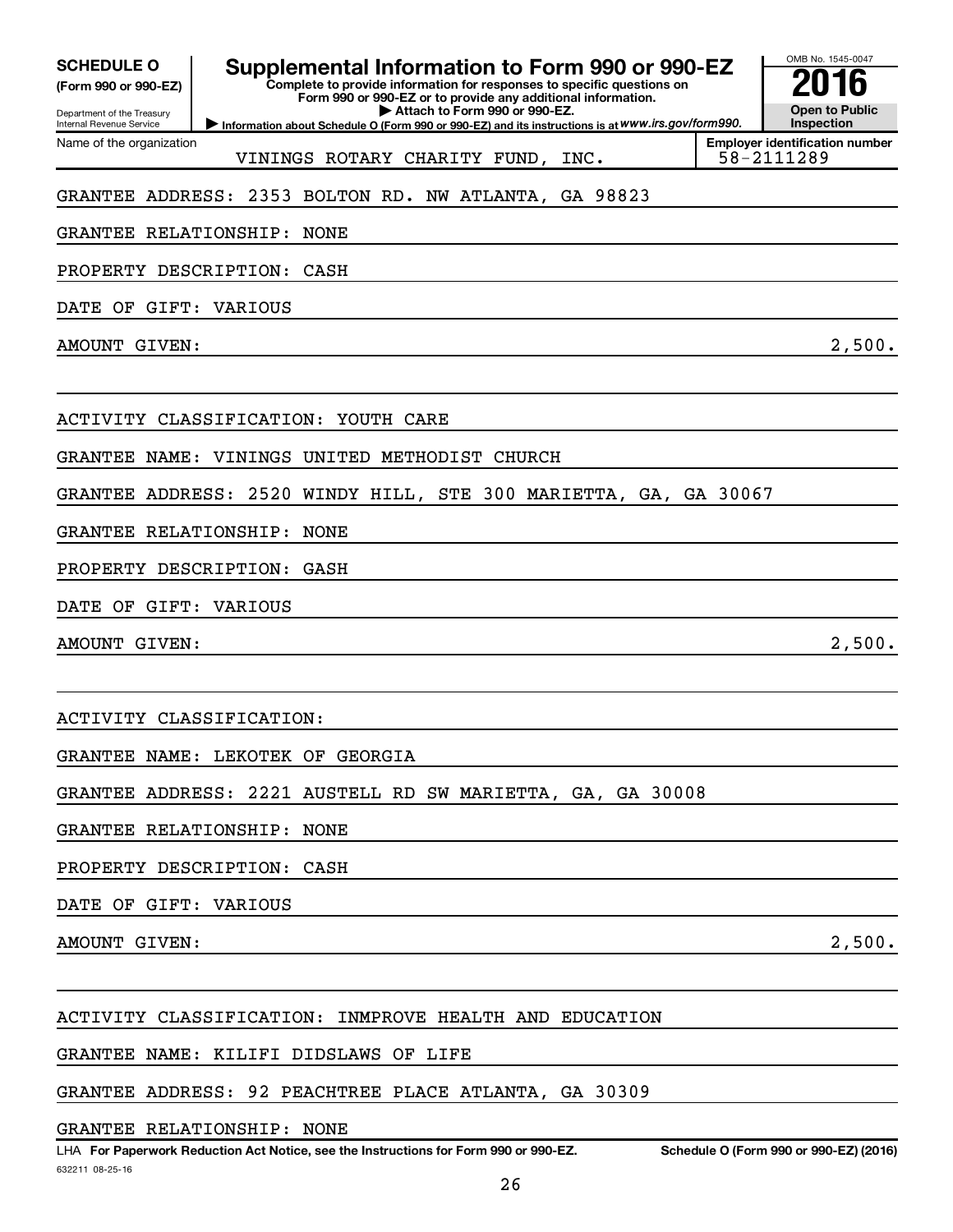| <b>SCHEDULE O</b> |  |
|-------------------|--|
|-------------------|--|

|                            |  | (Form 990 or 990-EZ) |
|----------------------------|--|----------------------|
| Department of the Treasury |  |                      |

Name of the organization

Internal Revenue Service

### **Supplemental Information to Form 990 or 990-EZ**<br>Complete to provide information for responses to specific questions on

**Complete to provide information for responses to specific questions on Form 990 or 990-EZ or to provide any additional information. | Attach to Form 990 or 990-EZ.**

**Information about Schedule O (Form 990 or 990-EZ) and its instructions is at WWW.irs.gov/form990.** 

**Employer identification number** VININGS ROTARY CHARITY FUND, INC. | 58-2111289

#### PROPERTY DESCRIPTION: CASH

DATE OF GIFT: VARIOUS

AMOUNT GIVEN: 1,750.

ACTIVITY CLASSIFICATION: FUNDS TO ELIMINATE POLIO

GRANTEE NAME: PAUL HARRIS FUND

GRANTEE ADDRESS: 1560 SHERMAN AVE. EVANSTON, IL 60201

GRANTEE RELATIONSHIP: NONE

PROPERTY DESCRIPTION: CASH

AMOUNT GIVEN:  $3,000$ .

ACTIVITY CLASSIFICATION: LOCAL PROJECTS

GRANTEE NAME: VARIOUS

GRANTEE ADDRESS: VARIOUS ATLANTA, GA 30060

GRANTEE RELATIONSHIP: NONE

PROPERTY DESCRIPTION: CASH

AMOUNT GIVEN: 14,396.

OMB No. 1545-0047

**Open to Public Inspection**

ACTIVITY CLASSIFICATION: INTERNATIONAL PROJECTS

GRANTEE NAME: VARIOUS

GRANTEE ADDRESS: VARIOUS VININGS, GA 30339

GRANTEE RELATIONSHIP: NONE

PROPERTY DESCRIPTION: CASH

DATE OF GIFT: VARIOUS

AMOUNT GIVEN: 7,500.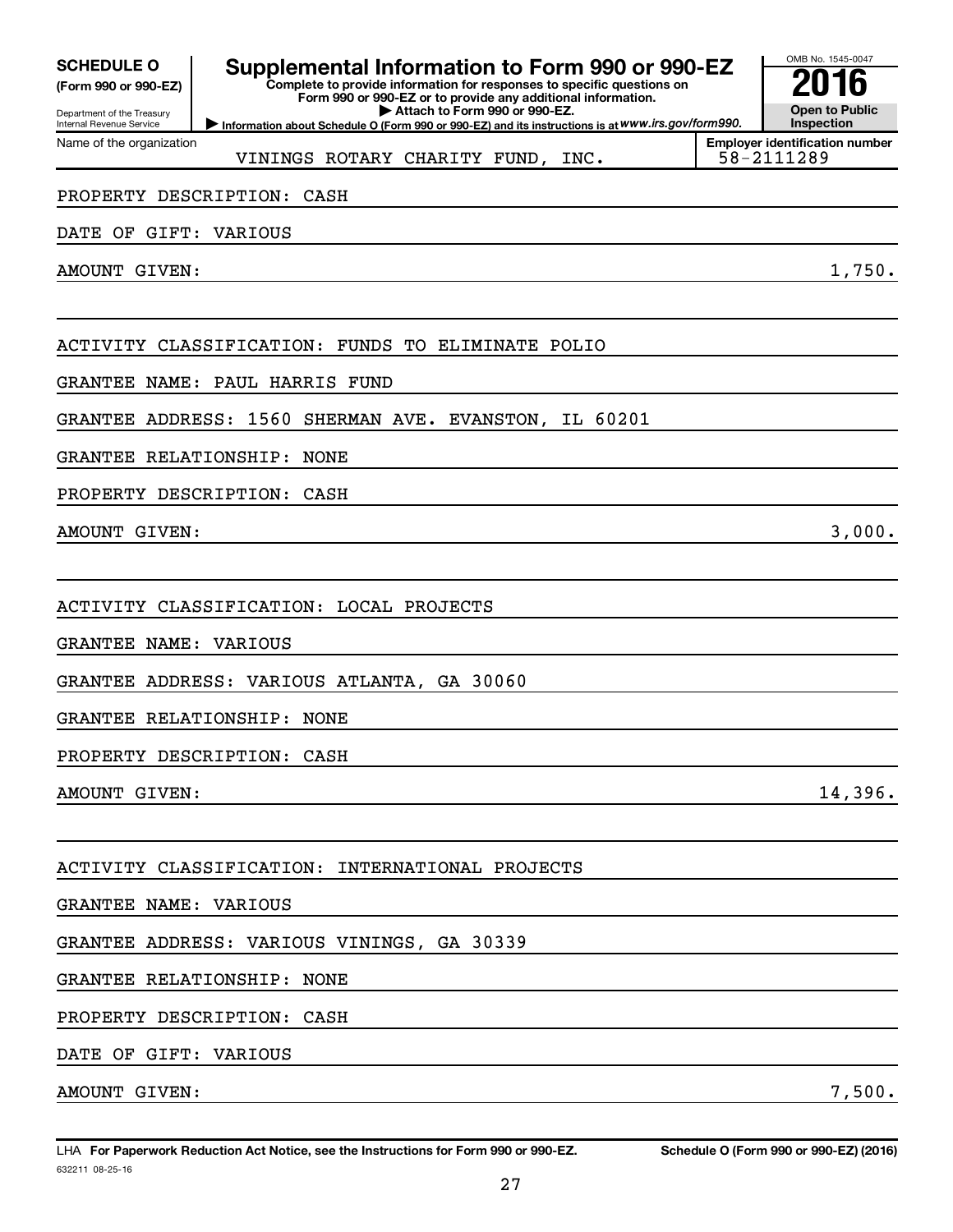| <b>SCHEDULE O</b> |  |
|-------------------|--|
|-------------------|--|

Department of the Treasury **(Form 990 or 990-EZ)**

Name of the organization

Internal Revenue Service

**Supplemental Information to Form 990 or 990-EZ**<br>Complete to provide information for responses to specific questions on

**Complete to provide information for responses to specific questions on Form 990 or 990-EZ or to provide any additional information.**

**| Attach to Form 990 or 990-EZ.**

**Information about Schedule O (Form 990 or 990-EZ) and its instructions is at WWW.irs.gov/form990.** 

OMB No. 1545-0047 **Open to Public Inspection**

VININGS ROTARY CHARITY FUND, INC.

**Employer identification number**

#### ACTIVITY CLASSIFICATION: HUMANANITARIAN EMERGENCY PROJECTS

GRANTEE NAME: VARIOUS

GRANTEE ADDRESS: VARIOUS VININGS, GA 30039

GRANTEE RELATIONSHIP: OTHER

PROPERTY DESCRIPTION: CASH

DATE OF GIFT: VARIOUS

AMOUNT GIVEN: 8,700.

ACTIVITY CLASSIFICATION: PROJECT COMMITTIMENTS

GRANTEE NAME: VARIOUS

GRANTEE ADDRESS: VARIOUS VININGS, GA 30339

GRANTEE RELATIONSHIP: OTHER

PROPERTY DESCRIPTION: CASH

DATE OF GIFT: VARIOUS

 $\blacksquare$  AMOUNT GIVEN:  $1,815$ .

ACTIVITY CLASSIFICATION: COMMUNITY SERVICES

GRANTEE NAME: VARIOUS

GRANTEE ADDRESS: VARIOUS VININGS, GA 30339

GRANTEE RELATIONSHIP: NONE

PROPERTY DESCRIPTION: CASH

DATE OF GIFT: VARIOUS

AMOUNT GIVEN: 582.

ACTIVITY CLASSIFICATION: US EDUCATION FOR FOREIGN STUDENTS

GRANTEE NAME: GRSP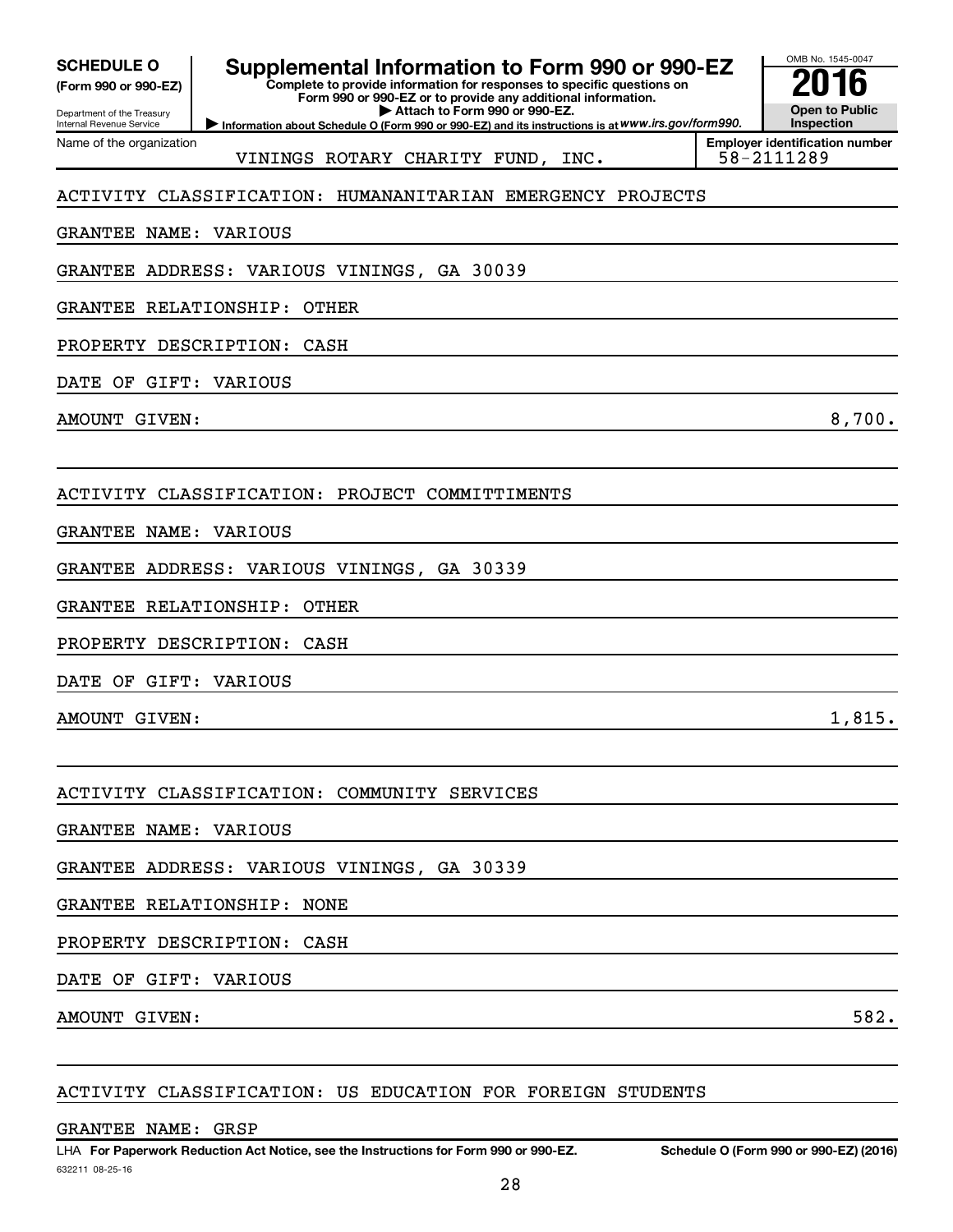| <b>SCHEDULE O</b><br>(Form 990 or 990-EZ)<br>Department of the Treasury<br>Internal Revenue Service | OMB No. 1545-0047<br>h<br><b>Open to Public</b><br>Inspection                                                                          |         |                                                     |
|-----------------------------------------------------------------------------------------------------|----------------------------------------------------------------------------------------------------------------------------------------|---------|-----------------------------------------------------|
| Name of the organization                                                                            | Information about Schedule O (Form 990 or 990-EZ) and its instructions is at WWW.irs.gov/form990.<br>VININGS ROTARY CHARITY FUND, INC. |         | <b>Employer identification number</b><br>58-2111289 |
|                                                                                                     | GRANTEE ADDRESS: P.O. BOX 61327 SAVANNAH, GA 31420                                                                                     |         |                                                     |
| GRANTEE RELATIONSHIP:                                                                               | NONE                                                                                                                                   |         |                                                     |
|                                                                                                     | PROPERTY DESCRIPTION: CASH                                                                                                             |         |                                                     |
| AMOUNT GIVEN:                                                                                       |                                                                                                                                        |         | 6,914.                                              |
|                                                                                                     |                                                                                                                                        |         |                                                     |
|                                                                                                     | ACTIVITY CLASSIFICATION: VARIOUS                                                                                                       |         |                                                     |
| <b>GRANTEE NAME:</b>                                                                                | <b>OTHER</b>                                                                                                                           |         |                                                     |
|                                                                                                     | GRANTEE ADDRESS: VARIOUS VARIOUS                                                                                                       |         |                                                     |
| AMOUNT GIVEN:                                                                                       |                                                                                                                                        |         | 787.                                                |
|                                                                                                     | TOTAL INCLUDED ON FORM 990-EZ, LINE 10                                                                                                 |         | 125,444.                                            |
|                                                                                                     |                                                                                                                                        |         |                                                     |
|                                                                                                     | FORM 990-EZ, PART I, LINE 16, OTHER EXPENSES:                                                                                          |         |                                                     |
|                                                                                                     | DESCRIPTION OF OTHER EXPENSES:                                                                                                         |         | <b>AMOUNT:</b>                                      |
| ADMINISTRATIVE EXPENSES                                                                             |                                                                                                                                        |         | 190.                                                |
| ACCOUNTING                                                                                          |                                                                                                                                        |         | 29.                                                 |
|                                                                                                     | TOTAL TO FORM 990-EZ, LINE 16                                                                                                          |         | 219.                                                |
|                                                                                                     | FORM 990-EZ, PART II, LINE 24, OTHER ASSETS:                                                                                           |         |                                                     |
| DESCRIPTION                                                                                         | BEG.                                                                                                                                   | OF YEAR | END OF YEAR                                         |
| <b>INVESTMENTS</b>                                                                                  |                                                                                                                                        | 0.      | 352,396.                                            |
|                                                                                                     |                                                                                                                                        |         |                                                     |
|                                                                                                     | FORM 990-EZ, PART II, LINE 26, OTHER LIABILITIES:                                                                                      |         |                                                     |
| DESCRIPTION                                                                                         | BEG.                                                                                                                                   | OF YEAR | END OF YEAR                                         |
| CURRENT LIABILITIES                                                                                 |                                                                                                                                        | 0.      | 10, 197.                                            |
| DEFERRED REVENUE                                                                                    |                                                                                                                                        | 0.      | 24,300.                                             |
|                                                                                                     | TOTAL TO FORM 990-EZ, LINE 26                                                                                                          | О.      | 34,497.                                             |
| 632211 08-25-16                                                                                     | LHA For Paperwork Reduction Act Notice, see the Instructions for Form 990 or 990-EZ.                                                   |         | Schedule O (Form 990 or 990-EZ) (2016)              |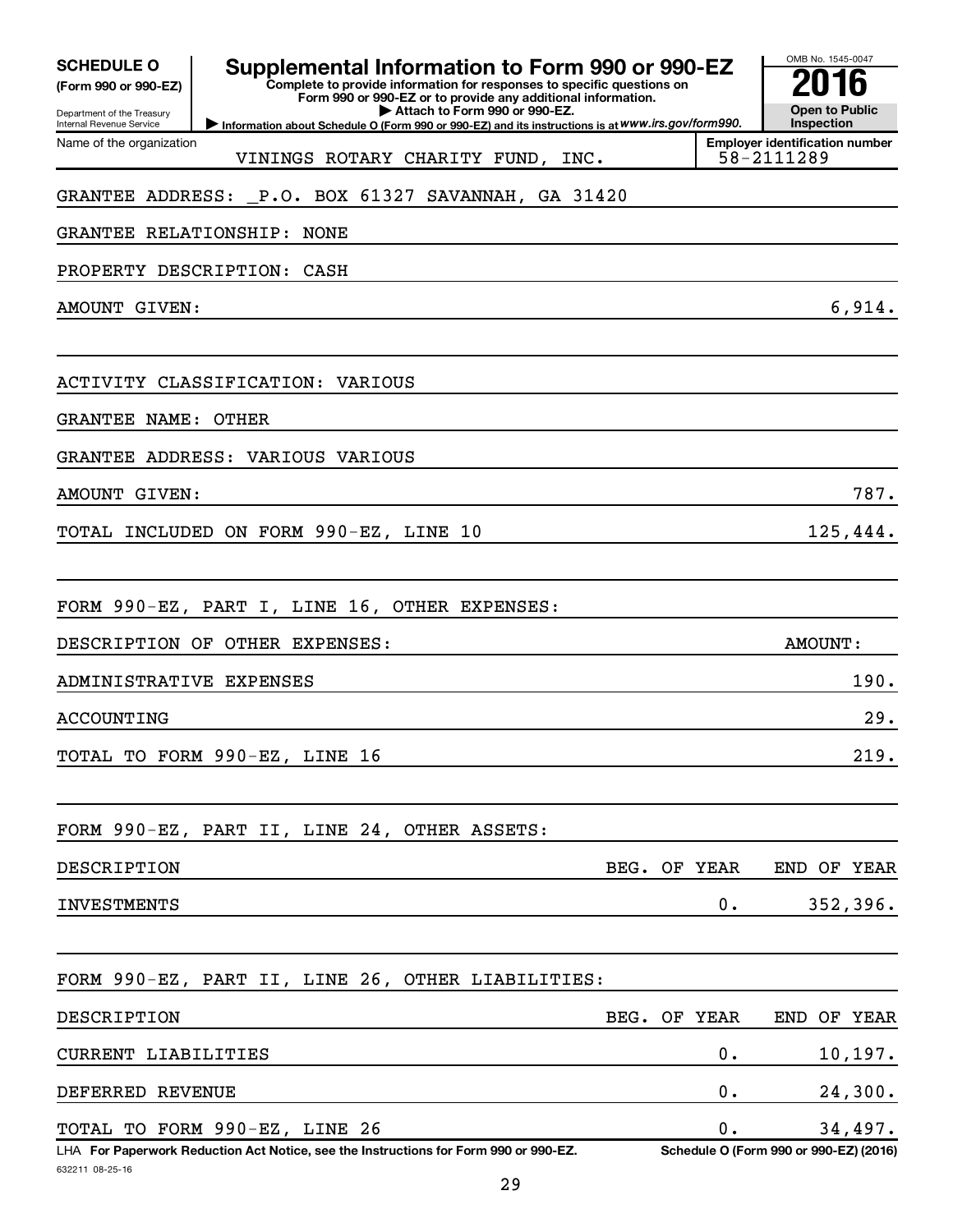**(Form 990 or 990-EZ)**

Department of the Treasury Internal Revenue Service Name of the organization

**Complete to provide information for responses to specific questions on** SCHEDULE O **Supplemental Information to Form 990 or 990-EZ 2016**<br>(Form 990 or 990-EZ) Complete to provide information for responses to specific questions on

**Form 990 or 990-EZ or to provide any additional information. | Attach to Form 990 or 990-EZ.**



VININGS ROTARY CHARITY FUND, INC.  $\vert$  58-2111289

**Inspection Employer identification number**

OMB No. 1545-0047

**Open to Public**

FORM 990-EZ, PART III, PRIMARY EXEMPT PURPOSE - THE PRIMARY PURPOSE OF

THIS ORGANIZATION IS TO RAISE FUNDS TO ASSIST ORGANIZATIONS HELPING

YOUNG PEOPLE IN NEED.

FORM 990-EZ, PART V, INFORMATION REGARDING PERSONAL BENEFIT CONTRACTS:

THE ORGANIZATION DID NOT, DURING THE YEAR, RECEIVE ANY FUNDS, DIRECTLY,

OR INDIRECTLY, TO PAY PREMIUMS ON A PERSONAL BENEFIT CONTRACT.

THE ORGANIZATION, DID NOT, DURING THE YEAR, PAY ANY PREMIUMS, DIRECTLY,

OR INDIRECTLY, ON A PERSONAL BENEFIT CONTRACT.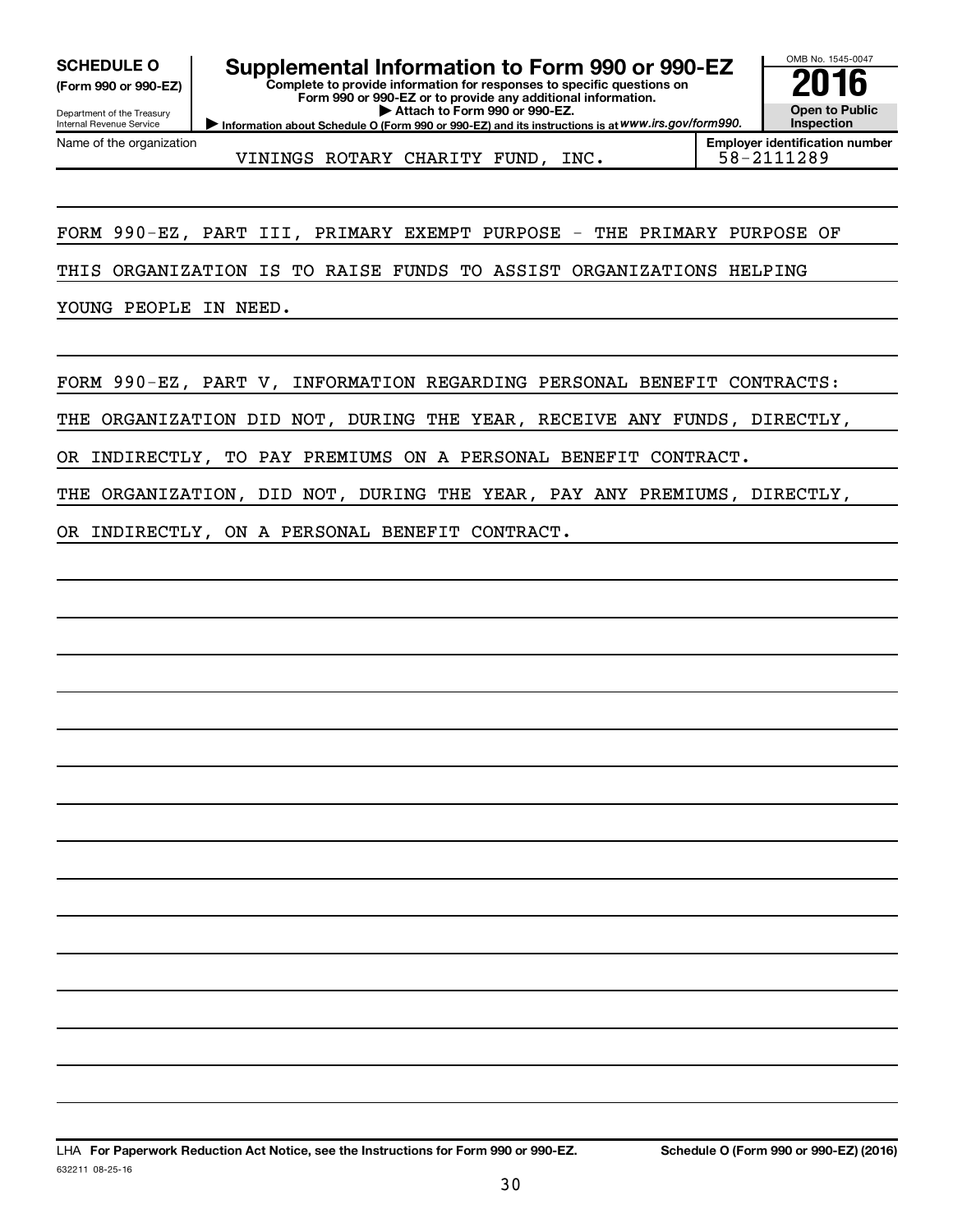| Schedule O (Form 990 or 990-EZ)                                                                                                                |                                                      |                                                                                     |                                                                                                     | Page 2                                           |
|------------------------------------------------------------------------------------------------------------------------------------------------|------------------------------------------------------|-------------------------------------------------------------------------------------|-----------------------------------------------------------------------------------------------------|--------------------------------------------------|
| Name of the organization<br>VININGS ROTARY CHARITY FUND, INC.                                                                                  |                                                      |                                                                                     | Employer identification number<br>$58 - 2111289$                                                    |                                                  |
| Part IV   List of Officers, Directors, Trustees, and Key Employees. List each one even if not compensated. (see the instructions for Part IV.) |                                                      |                                                                                     |                                                                                                     |                                                  |
| (a) Name and title                                                                                                                             | (b) Average hours<br>per week devoted to<br>position | (C) Reportable<br>compensation (Forms<br>W-2/1099-MISC)<br>(If not paid, enter -0-) | (d) Health benefits,<br>contributions to<br>employee benefit<br>plans, and deferred<br>compensation | (e) Estimated<br>amount of other<br>compensation |
| TED PROBES<br>DIRECTOR-AT-LARGE                                                                                                                | 2.00                                                 | $\mathbf 0$ .                                                                       | 0.                                                                                                  | $\boldsymbol{0}$ .                               |
| DAVID POPE                                                                                                                                     |                                                      |                                                                                     |                                                                                                     |                                                  |
| <b>IMMEDIATE PAST DIRECTOR</b>                                                                                                                 | 5.00                                                 | $\mathbf 0$ .                                                                       | 0.                                                                                                  | $\boldsymbol{0}$ .                               |
| <b>MASIMILLIAN GUTIERREZ</b>                                                                                                                   |                                                      |                                                                                     |                                                                                                     |                                                  |
| <b>WEBMASTER</b>                                                                                                                               | 3.00                                                 | $\mathbf 0$ .                                                                       | 0.                                                                                                  | $\boldsymbol{0}$ .                               |
|                                                                                                                                                |                                                      |                                                                                     |                                                                                                     |                                                  |
|                                                                                                                                                |                                                      |                                                                                     |                                                                                                     |                                                  |
|                                                                                                                                                |                                                      |                                                                                     |                                                                                                     |                                                  |
|                                                                                                                                                |                                                      |                                                                                     |                                                                                                     |                                                  |
|                                                                                                                                                |                                                      |                                                                                     |                                                                                                     |                                                  |
|                                                                                                                                                |                                                      |                                                                                     |                                                                                                     |                                                  |
|                                                                                                                                                |                                                      |                                                                                     |                                                                                                     |                                                  |
|                                                                                                                                                |                                                      |                                                                                     |                                                                                                     |                                                  |
|                                                                                                                                                |                                                      |                                                                                     |                                                                                                     |                                                  |
|                                                                                                                                                |                                                      |                                                                                     |                                                                                                     |                                                  |
|                                                                                                                                                |                                                      |                                                                                     |                                                                                                     |                                                  |
|                                                                                                                                                |                                                      |                                                                                     |                                                                                                     |                                                  |
|                                                                                                                                                |                                                      |                                                                                     |                                                                                                     |                                                  |
|                                                                                                                                                |                                                      |                                                                                     |                                                                                                     |                                                  |
|                                                                                                                                                |                                                      |                                                                                     |                                                                                                     |                                                  |